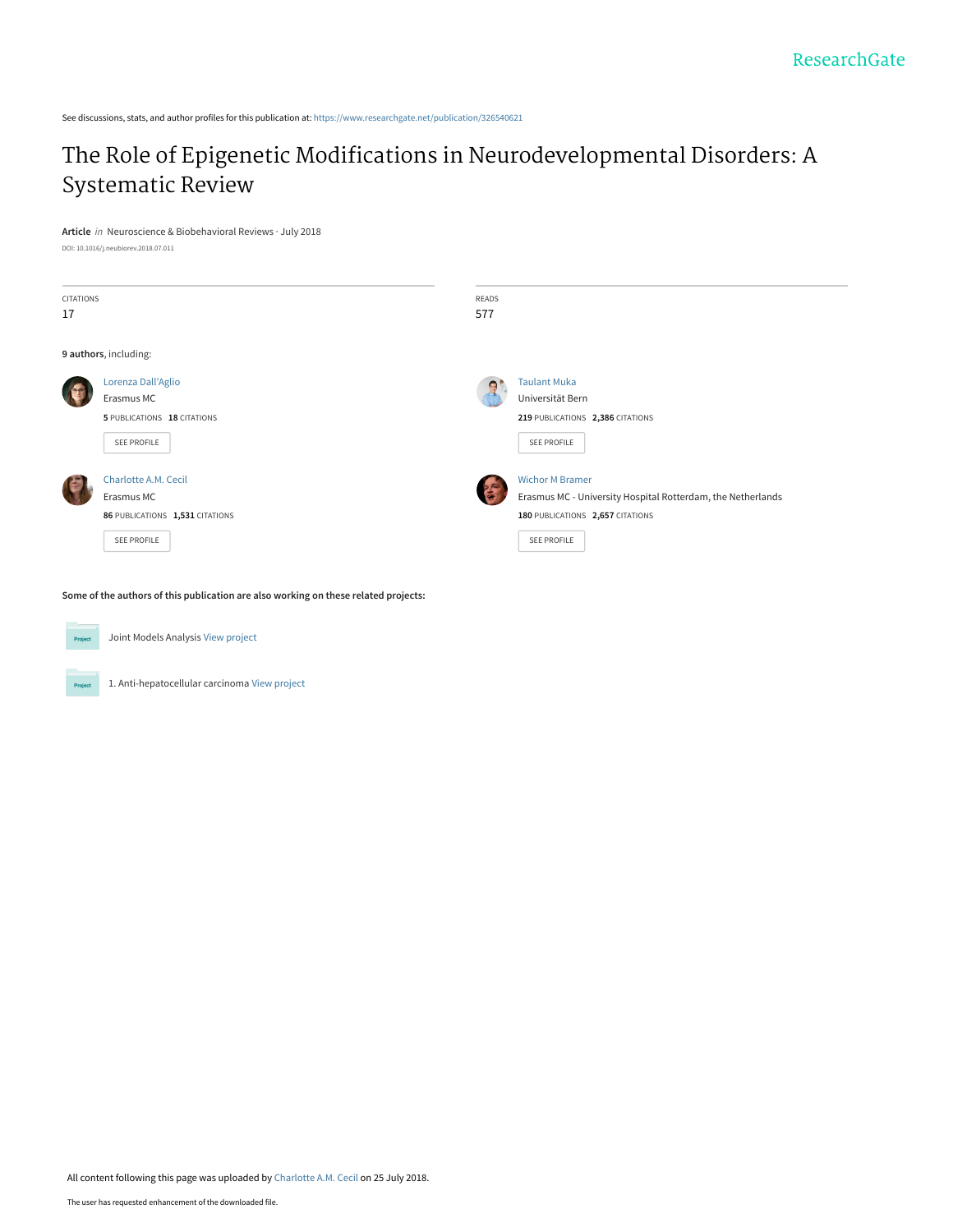# **The Role of Epigenetic Modifications in Neurodevelopmental Disorders: A Systematic Review**

# SELF-ARCHIVING VERSION

Lorenza Dall'Aglio<sup>a</sup>, Taulant Muka<sup>a†</sup>, Charlotte A. M. Cecil<sup>a,b,c†</sup>, Wichor M. Bramer<sup>d</sup>, Michael M.P.J. Verbiest<sup>e</sup>, Jana Nano<sup>a,f</sup>, Andrea Cortes Hidalgo<sup>a</sup>, Oscar H. Franco<sup>a</sup>, Henning Tiemeier<sup>a,b,g,\*</sup>

*<sup>a</sup>Department of Epidemiology, Erasmus University Medical Center-Sophia Children's Hospital, PO Box 2040, 3000 CA Rotterdam, The Netherlands*

*<sup>b</sup>Department of Child and Adolescent Psychiatry, Erasmus University Medical Center-Sophia Children's Hospital, PO Box 2040, 3000 CA Rotterdam, The Netherlands*

*<sup>c</sup>Department of Psychology, Institute of Psychiatry, Psychology and Neuroscience, King's College London, 10 Cutcombe Road, SE5 9RJ London, UK*

*<sup>d</sup>Medical Library, Erasmus University Medical Center, PO Box 2040, 3000 CA Rotterdam, The Netherlands* 

*<sup>e</sup> Department of Internal Medicine, University Medical Center, PO Box 2040, 3000 CA Rotterdam, The Netherlands*

*<sup>f</sup>Department of Epidemiology, Harvard T.H. Chan School of Public Health, 677 Huntington Avenue, Boston, MA 02115, USA*

*<sup>g</sup>Department of Social and Behavioral Science, Harvard T.H. Chan School of Public Health, 677 Huntington Avenue, Boston, MA 02115, USA*

†Co-second authors

\***Corresponding author at:** Department of Epidemiology, Erasmus University Medical Center-Sophia Children's Hospital, PO Box 2040, 3000 CA, NA-2814, Rotterdam, The Netherlands. Email:h.tiemeier@erasmusmc.nl. Fax number: (+31) 107-044-657

**Citation**: Dall'Aglio L, Muka T, Cecil CAM, Bramer WM, Verbiest MPJ, Nano J, Cortes Hildalgo A, Franco OH & Tiemeier H (In Press). The role of epigenetic modifications in neurodevelopmental disorders: A systematic review. *Neuroscience & Biobehavioral Reviews.*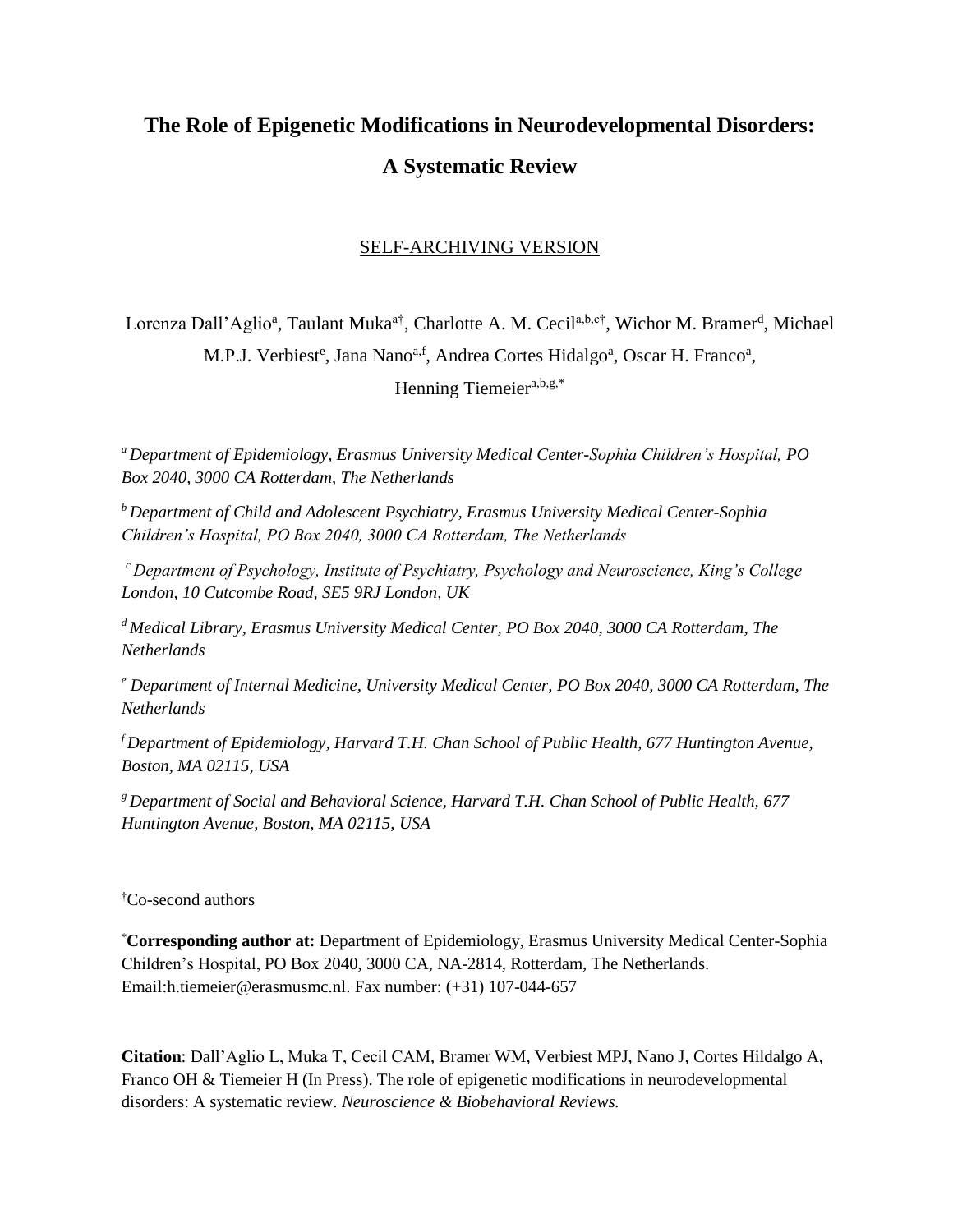### **HIGHLIGHTS**

- Epigenetic modifications play a role in neurodevelopment.
- Few epigenetic markers have been repeatedly identified in relation to ASD or ADHD.
- Suboptimal designs and heterogeneity hamper the interpretation of findings.
- Large hypothesis-free studies can provide insight into the epigenetics of ASD/ADHD.

### **ABSTRACT**

Epigenetic processes have been suggested as key mechanisms in the etiology of neurodevelopmental disorders. This systematic review summarizes the current evidence for an association between epigenetics and Autism Spectrum Disorder (ASD) and Attention/Deficit-Hyperactivity Disorder (ADHD). Six databases were searched until the  $24<sup>th</sup>$  of October 2017. Of the 2169 retrieved articles, 29 met our inclusion criteria. While generally associations between epigenetics and neurodevelopmental disorders were reported, only a few findings were consistent across independent analyses. Differential epigenetic markers were repeatedly identified in *OR2L13, C11orf21/TSPAN32, PRRT1* and H3K27 for autism, and in *VIPR2* for ADHD. Overall, evidence of an association between epigenetic modifications and ASD or ADHD should be considered preliminary and based on studies suffering from numerous caveats. We highlight the need for carefully designed investigations and for greater homogeneity and provide specific recommendations for future research. Despite our current limited understanding, the suggestive findings and the rapid advances in the field hold the promise of a forthcoming elucidation of the role of epigenetic modifications in neurodevelopmental disorders.

**Key Words:** ASD; ADHD; DNA methylation; histone modifications; epigenetics.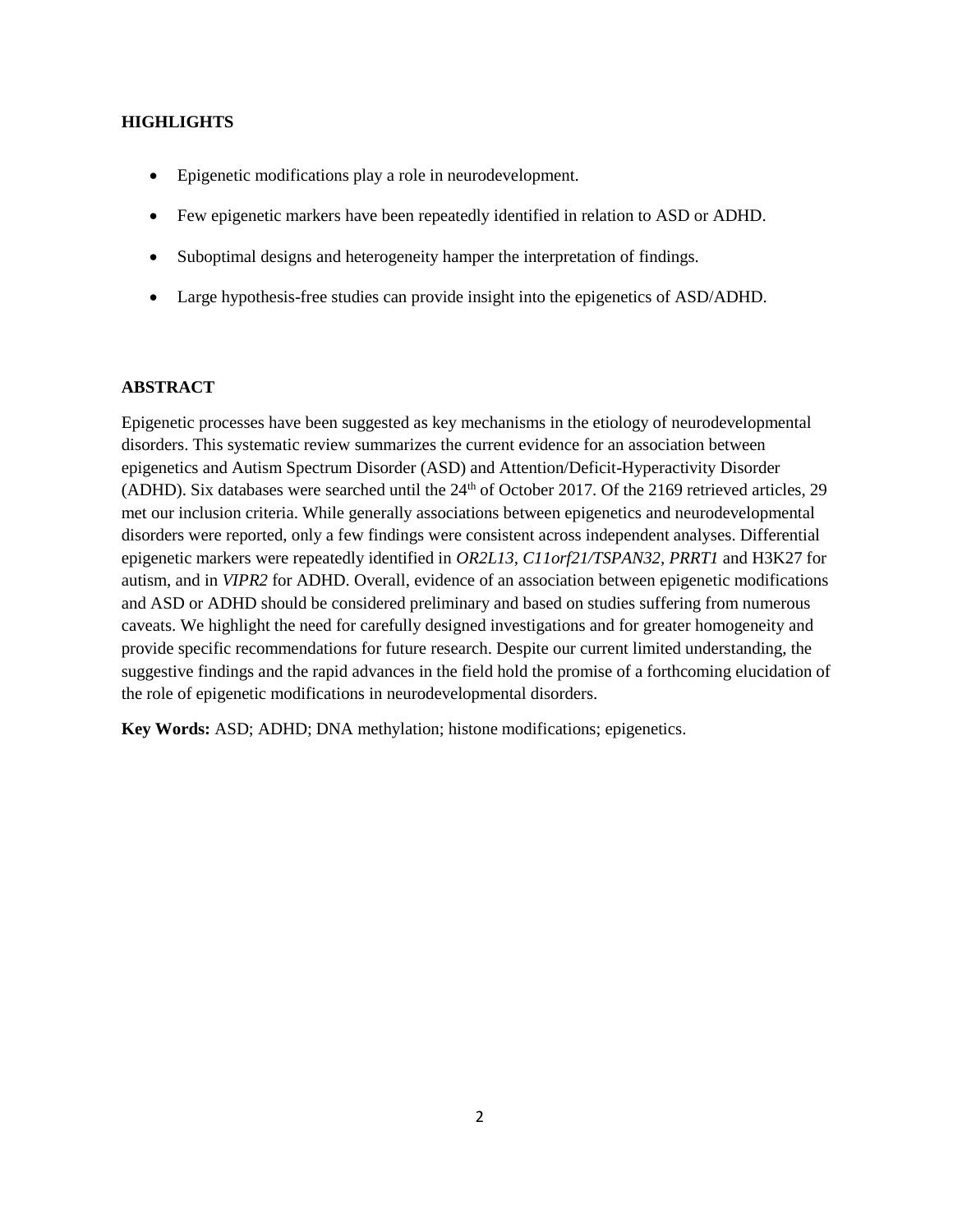### **1. INTRODUCTION**

Neurodevelopmental disorders are psychiatric conditions arising in early life featuring abnormalities in the central nervous system development. These can lead to emotional and behavioral problems and impairments in psychological, social, academic and occupational functioning (American Psychiatric Association, 2013). Autism Spectrum Disorder (ASD) and Attention-Deficit/Hyperactivity Disorder (ADHD) are among the most common and well-known neurodevelopmental conditions, afflicting about 1% and 5% of children, respectively (American Psychiatric Association, 2013). A rise in the prevalence rates of these conditions has recently been reported (American Psychiatric Association, 2013; Boyle et al., 2011), highlighting the need for careful explorations of pathways to disorder etiology; although higher rates might result from confounding factors such as increased disorder awareness and methodological issues (American Psychiatric Association, 2013; Polanczyk et al., 2014).

ASD is characterized by restricted and repetitive behaviors and impairments in social interaction and communication. Autism is currently conceptualized as a *spectrum* of disorders capturing the commonalities across previously identified subtypes (e.g. Asperger's Disorder, Autistic Disorder) while allowing for heterogeneity within this condition (American Psychiatric Association, 2013). For instance, individuals requiring very substantial support as well as highly functioning persons can meet the criteria for this disorder. ADHD is defined by hyperactivity, impulsivity, inattention and difficulties in organization atypical for the age of the child. Individuals suffering from ADHD can exhibit clinical hyperactivity/impulsivity and inattention (combined presentation) or the predominance of either of these symptoms (predominantly inattentive presentation, predominantly hyperactive/impulsive presentation) (American Psychiatric Association, 2013).

Both neurodevelopmental disorders tend to persist into adulthood and can often co-occur, with the manifestation of ADHD symptoms in 30% to 50% of autistic patients (Leyfer et al., 2006; Lichtenstein et al., 2010; Taurines et al., 2012). The etiology of neurodevelopmental disorders is complex and involves multiple determinants. A substantial genetic component is present in both psychiatric conditions (American Psychiatric Association, 2013; Elia et al., 2012; Faraone et al., 2005; Loke et al., 2015; Tordjman et al., 2014). Furthermore, environmental factors, such as prenatal maternal stress and exposure to toxins, play a considerable role (American Psychiatric Association, 2013; Kubota and Mochizuki, 2016; Loke et al., 2015; Schuch et al., 2015); however, the processes through which the environment, by interacting with genetic susceptibilities, leads to the development of neurodevelopmental disorders are yet to be elucidated (Keil and Lein, 2016).

Epigenetic modifications have been suggested as the mechanisms responsible for the biological encoding of environmental influences, representing the meeting point of genes and environment (Feil and Fraga, 2012; Keil and Lein, 2016; LaSalle, 2013; Latham et al., 2012). Epigenetic processes can regulate gene expression, without affecting underlying DNA sequences (Feil and Fraga, 2012). While there is growing evidence that epigenetic processes are sensitive to numerous environmental exposures (e.g. nutritional factors) (Feil and Fraga, 2012), the effect of genetic variation on epigenetic markers has also been documented (Kilpinen and Dermitzakis, 2012). Regardless of their determinant, epigenetic modifications are considered relevant factors in the etiology of complex disorders such as ASD and ADHD, which could account for the unexplained variance of disorder occurrence.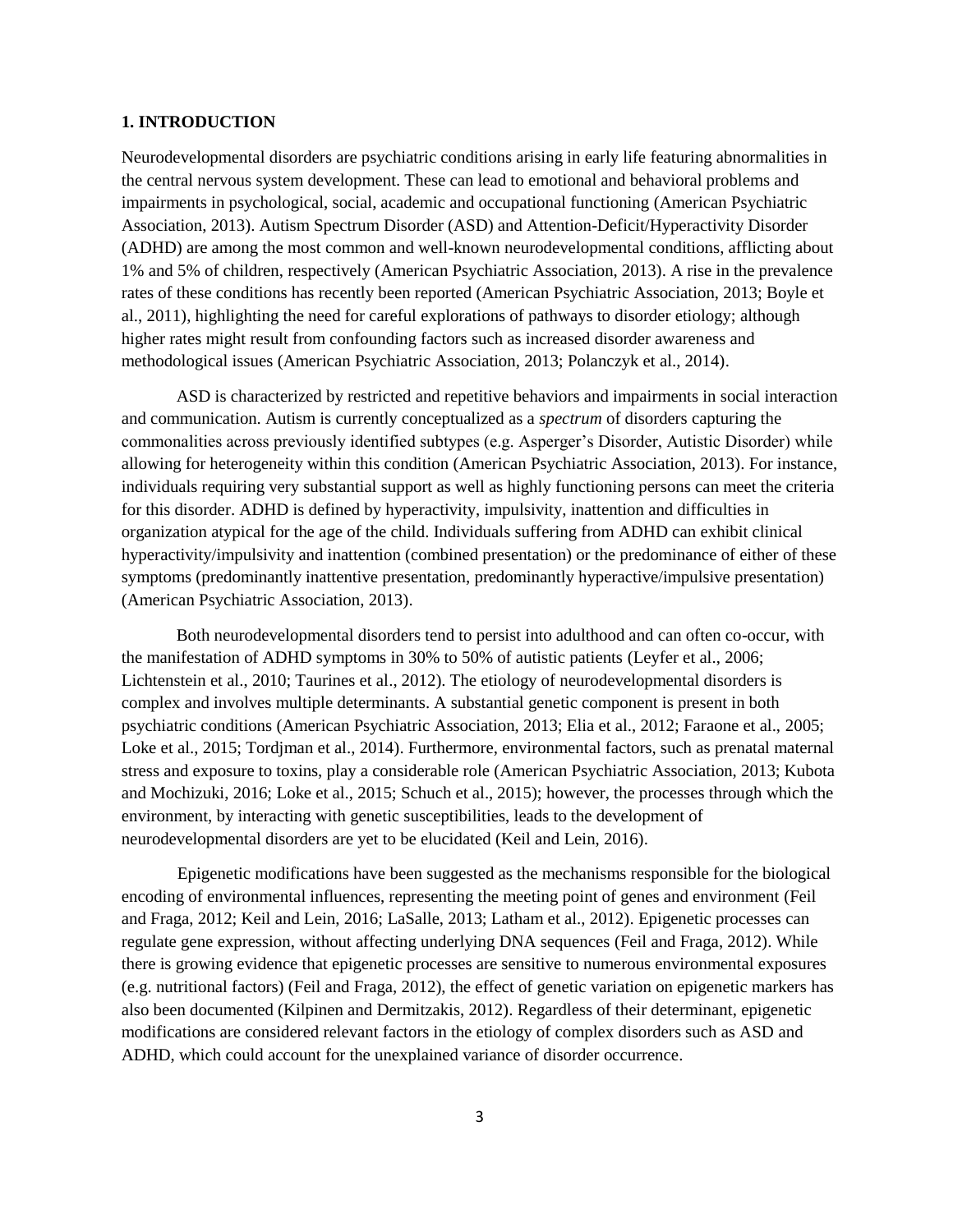The most studied epigenetic changes are DNA methylation and histone modifications. The former occurs when a methyl group is added to specific DNA base pairs, primarily in the context of cytosine-guanine dinucleotides (CpGs). Methyl groups regulate gene expression determining activation or inhibition of activity, according to the methylated location (e.g. gene body, CpG island) (Moore et al., 2013) and to the degree of DNA methylation, typically expressed as hypomethylation (i.e. lower levels of DNA methylation) or hypermethylation (i.e. higher levels of DNA methylation). The three most common approaches to profile DNA methylation patterns are global, epigenome-wide and candidate gene DNA methylation analyses. Global DNA methylation provides an average estimate of DNA methylation levels in the analyzed tissue sample by quantifying the methylcytosine (5-mC) present in the genome (Non and Thayer, 2015). In contrast, candidate gene DNA methylation studies and Epigenome-Wide Association Studies (EWAS) examine DNA methylation at specific CpG sites or regions and are thus defined as site-specific studies. More precisely, EWAS are typically hypothesisfree and screen up to hundreds of thousands of loci across the genome to identify CpGs or regions associated with the disorder of interest. In contrast, candidate gene DNA methylation analyses target loci in one or a limited number of specific genes, based on *a priori* hypotheses.

Post-translational histone modifications are a group of epigenetic alterations (e.g. lysine methylation and histone acetylation) which remodel chromatin structure and which are associated with variations in DNA expression (Bannister and Kouzarides, 2011). Histone acetylation is consistently related to transcriptional activation (Kouzarides, 2007), whereas the transcriptional consequences of methylation are determined by the position of such modification. For instance, while methylation in histone three lysine four (H3K4) is involved in activation of DNA expression, methylation in histone three lysine 27 (H3K27) is implicated in repression.

Multiple publications have provided evidence of differential DNA methylation between cases and controls in ASD and ADHD (Loke et al., 2015; Walton et al., 2017) and of histone modifications in patients with ASD only (Sun et al., 2016). However, a comprehensive assessment of the epigenetic modifications present in both neurodevelopmental disorders is currently lacking. Therefore, the aim of this systematic review is to identify, integrate and discuss all available evidence on the association of DNA methylation and histone modifications with ASD and ADHD.

### **2. MATERIALS AND METHODS**

### **2.1 Literature Search**

In order to conduct this review, we followed a predefined protocol adhering to the PRISMA and MOOSE guidelines (Appendices 1 and 2). The search of six bibliographic databases (Embase.com, Web-of-Science, Medline (Ovid), Cochrane Central, PsycINFO Ovid and Google Scholar) was performed on January  $12<sup>th</sup> 2017$  and updated on October  $24<sup>th</sup> 2017$  (last data search), in collaboration with a medical information specialist. The searched terms referred to both exposure (e.g. epigenetics, histone, DNA methylation, CpG) and outcomes (e.g. neurodevelopmental disorders, ASD, ADHD). We limited the search to studies on humans, but no language, tissue type (*in vivo* or *post-mortem*) or publication date restrictions were applied. The complete search strategies can be found in Appendix 3. To retrieve further relevant publications, we consulted experts and examined literature reviews on the topic.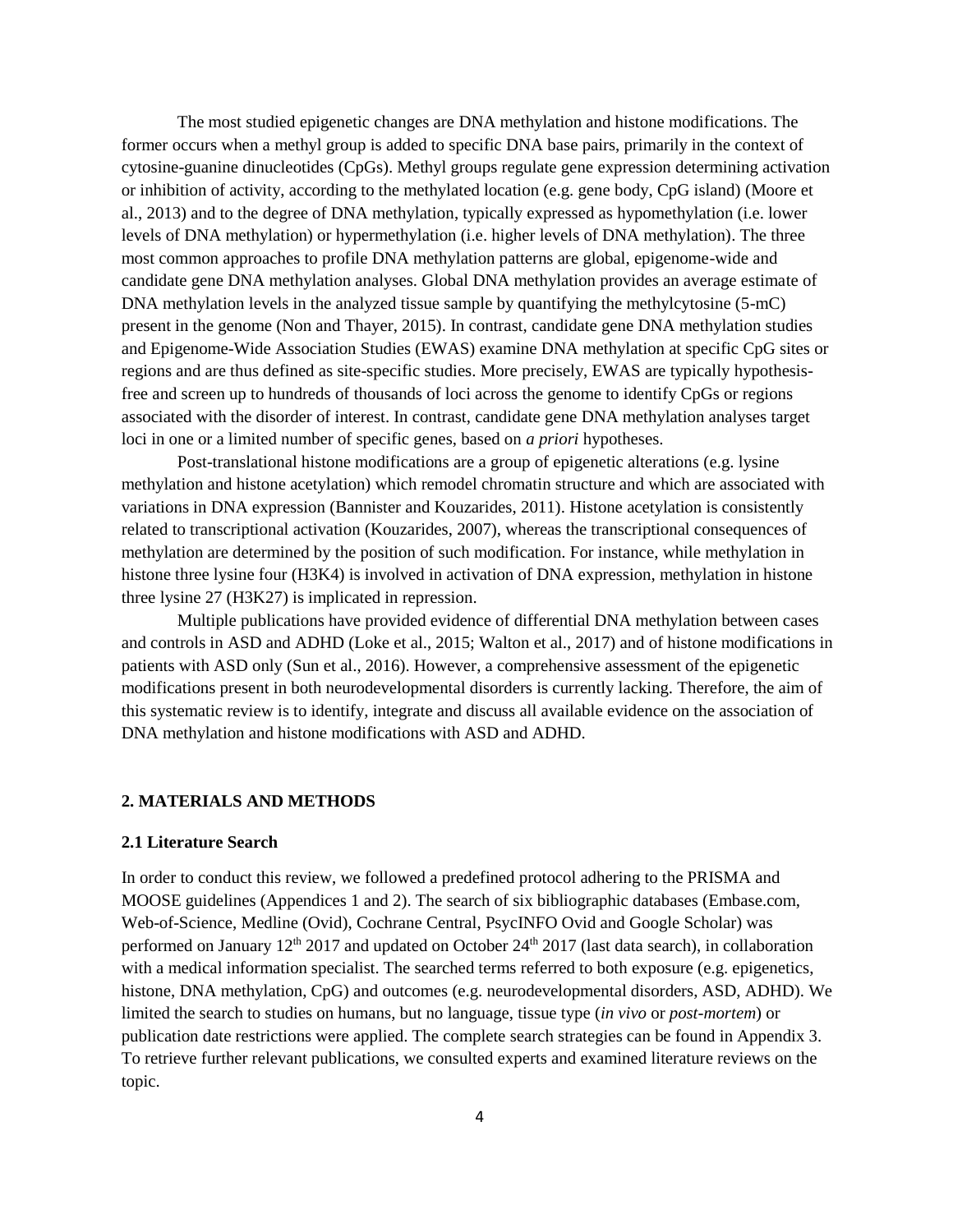### **2.2 Study Selection and Inclusion Criteria**

Studies were included if they described the association between epigenetic marks (DNA methylation or histone modifications) and ASD or ADHD. The excluded studies *(i)* referred to epigenetic marks different from histone modifications and DNA methylation; *(ii)* examined neurodevelopmental disorders other than ASD and ADHD, such as Down Syndrome, Fetal Alcohol Spectrum Disorder and Intellectual Disability; *(iii)* were not empirical studies; *(iv)* did not compare cases to controls. Psychiatric disorders other than ASD and ADHD were excluded in order to limit the scope of our systematic review to two of the most common and comorbid forms of neurodevelopmental conditions. Additionally, the traits (e.g. high negative affect) and etiological factors shared by ASD and ADHD (Visser et al., 2016) point to the possibility of similar biological profiles. Other disorders of neurodevelopmental etiology, such as schizophrenia, have been reviewed elsewhere (Fullard et al., 2016; Homberg et al., 2016; van Bokhoven, 2011). Two independent reviewers selected the publications meeting the inclusion criteria by examining titles and abstracts. In case of disagreement a senior researcher was available, but all divergences regarding the chosen articles were discussed and solved between the two reviewers. Full texts of the studies of interest were retrieved and a further selection was performed according to the inclusion and exclusion criteria.

### **2.3 Data Extraction**

The relevant information from the studies was collected in predesigned data forms, which varied according to the type of approach (global, candidate gene, epigenome-wide DNA methylation and histone modifications) and which were subdivided by tissue examined (brain tissue or peripheral – other tissues such as blood and saliva-). These data forms included the neurodevelopmental disorder outcome (ASD or ADHD), sample size (cases/controls), sample characteristics (population, age range or mean age and sex), tissue type, the methodology for epigenetic marks assessment (type of statistical analysis and platform), the presence of validation or replication, adjustments or matching and a summary of the findings with reported statistics (e.g. *p*-values) (Tables 1-6). Of note, validation refers to the verification of findings in the same sample with the use of a different methodology. Replication instead entails testing a new group of participants.

When the required information was not presented in the included articles, we contacted correspondence authors. If there was no response, we classified the missing information as "not available" (NA). Data extraction was performed by one author, who was assisted by a research analyst in the identification of platforms used.

### **2.4 Assessing the Risk of Bias**

Although PRISMA and MOOSE guidelines require quality assessment of the included studies, we decided not to perform a formal evaluation due to the lack of specific guidelines for epigenetic studies (e.g. required sample size according to approach, platform coverage, performance of validation).

### **2.5 Outcome Assessment and Statistical Methods**

For each study, we defined whether an association was present and, when applicable, effect sizes were reported. We sought to pool the results using a random effects meta-analysis model. However, due to high heterogeneity in the input parameters, assumptions and study design, it was not feasible to perform quantitative pooling of the existing data.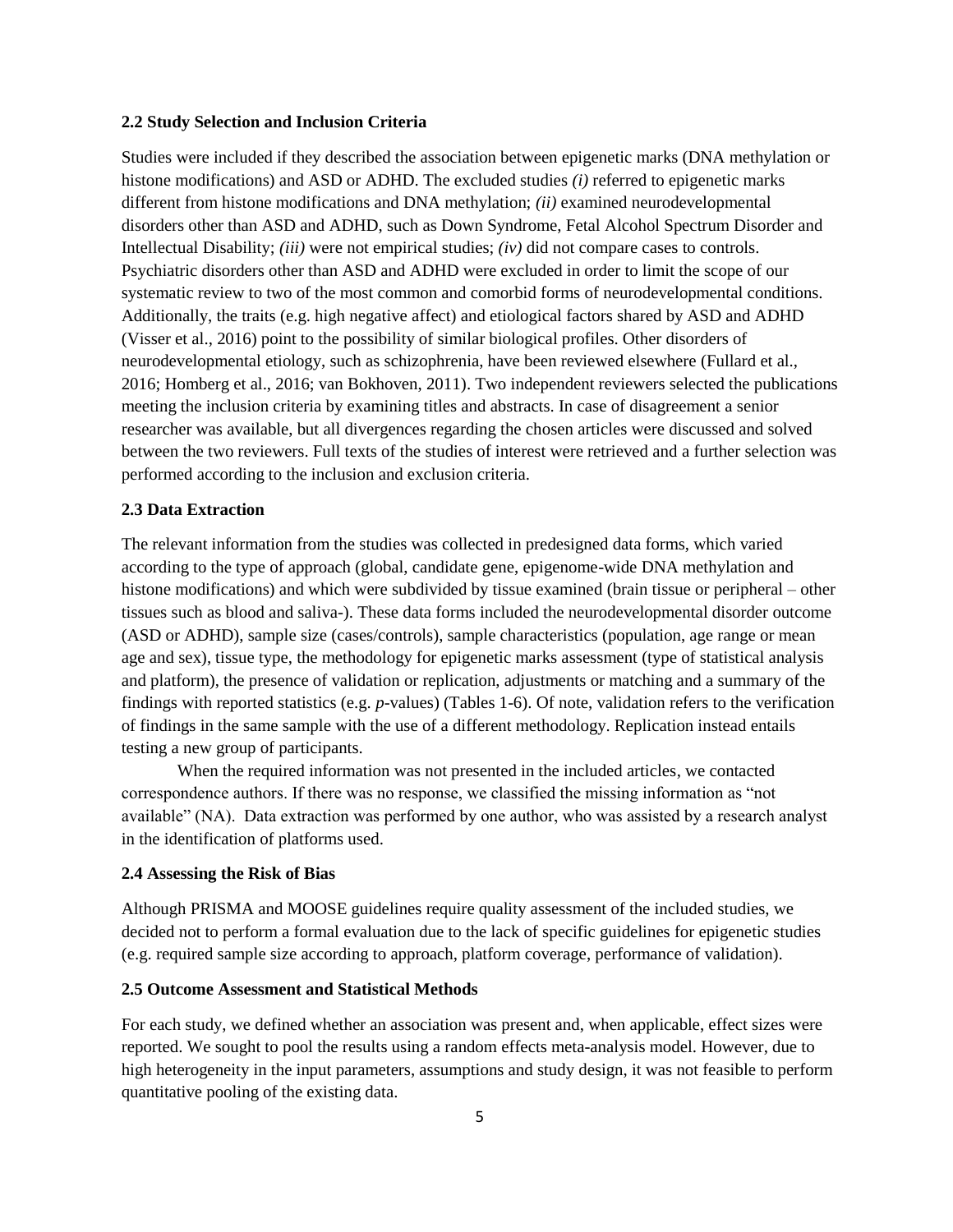### **3. RESULTS**

As shown in Figure 1, through a literature search and other sources, we identified 2169 potentially relevant articles. Of these, 29 met the eligibility criteria and were thus included in this review. Reasons for exclusion of individual articles can be disclosed upon request. In the following section, we provide a summary of all included studies, followed by a review of their findings. Results are presented for each neurodevelopmental disorder separately and further subdivided according to the approach employed (global DNA methylation, candidate gene DNA methylation studies, EWAS and histone modifications) and tissue examined (brain, peripheral).

### **3.1 Summary of included studies**

Overall, ASD was examined in 24 publications (global DNA methylation, candidate genes, EWAS and histone modifications) and ADHD in five (candidate genes and EWAS). No study focused on epigenetic marks in both disorders.

Cross-sectional designs comparing cases and controls were commonly used  $(n=24)$ . A few publications examined participants prospectively in nested case-control studies (Schroeder et al., 2016; Van Mil et al., 2014; Walton et al., 2017) or compared monozygotic twins discordant for the disorder of interest (Nguyen et al., 2010; Wong et al., 2014). Of the included studies, 11 sampled individuals in the USA, three in China and two in the UK. The remaining studies were from Spain, Croatia, Italy, The Netherlands, comprised multiple samples of participants from mixed countries, or, did not specify the sample nationality. The selected publications mainly included individuals with mixed age at epigenetic assessment (*n*=15). Other articles sampled the tissues of the participants during the neonatal period  $(n=3)$ , childhood  $(n=5)$  or adolescence  $(n=1)$ . Of these, Walton et al. (2017) assessed epigenetic marks at multiple time points during the neonatal period and childhood. No study targeted an adult population only, while six publications did not disclose the patients' age. Regarding tissue sampling, 17 studies analyzed peripheral tissue (blood, lymphoblastoid cell lines, leucocytes, cord blood, buccal epithelium, placenta, and saliva) while12 used *post-mortem* brain tissue (cerebellum, cortices - temporal, occipital, (pre)frontal cortex -, pons, Brodmann's areas and fusiform gyrus). The most commonly examined tissues were blood and cerebellum.

The majority of the publications used a candidate gene  $(n=14)$  or EWAS  $(n=14)$  approach to test the presence of differential epigenetic marks. Few studies only quantified global DNA methylation  $(n=5)$  or histone modifications  $(n=2)$ . Five publications employed multiple approaches to epigenetic analysis as shown in Supplementary Table S1. Different methods were used to assess global DNA methylation status (e.g. HPLC tandem mass spectrometry (LC-MS/MS)). The included site-specific methylation studies mainly examined differentially methylated positions (DMP) or differentially methylated regions (DMR). Most of the candidate gene DNA methylation studies used bisulfite pyrosequencing, a quantitative approach with high reproducibility, but with relatively short length of reads (Non and Thayer, 2015). The most commonly used platform in epigenome-wide analyses was the Illumina Infinium HumanMethylation450K BeadChip (Infinium (HM)450K array)), which allows for the screening of over 450'000 CpG sites with high quantitative accuracy (Non and Thayer, 2015). The platform covers approximately 2% of all human CpG sites and underrepresents several genomic components such as enhancer regions (Barker et al., 2017). Of the 14 EWAS, four included an independent sample to confirm the findings from the discovery analysis (Aldinger et al., 2013; Homs et al., 2016; Ladd-Acosta et al., 2014; Wilmot et al., 2016), while ten validated their results using an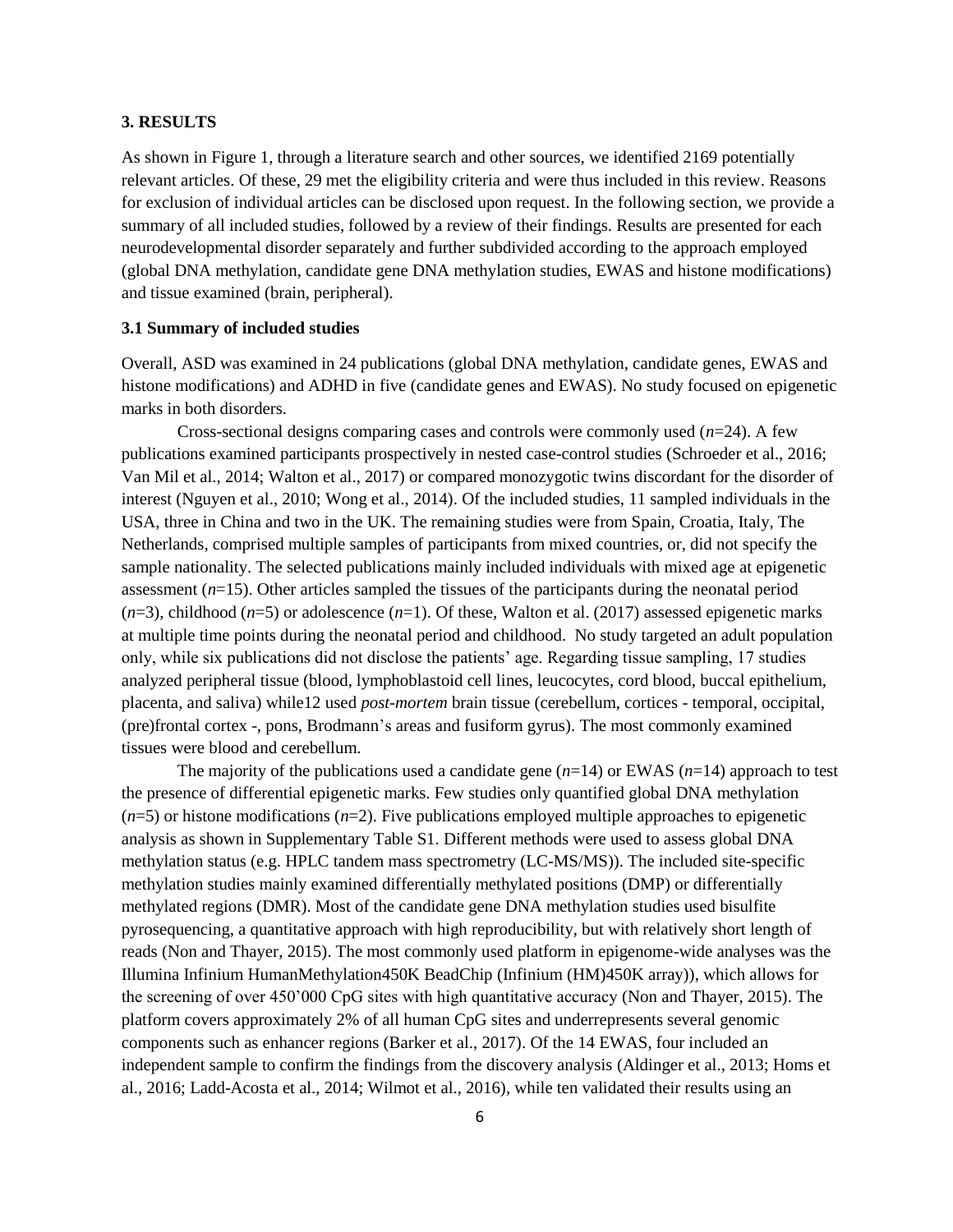independent approach in the same cluster of participants (e.g. Berko et al., 2014; Nardone et al., 2017). Of the candidate gene DNA methylation studies, only one study conducted a validation analysis (Jiang et al., 2004). Adjustments or matching for age or sex were generally performed. A few studies controlled for additional covariates such as batch effects, cell heterogeneity, and post-mortem brain interval. More information on the characteristics of the included publications can be found in Tables 1- 6.

#### **3.2 Autism Spectrum Disorder**

### 3.2.1 *Global DNA Methylation*

Global DNA methylation status of autistic patients and controls was compared in five publications, two focusing on brain and three on peripheral tissue. Characteristics and findings of global DNA methylation studies investigating ASD are available in Table 1.

Brain Tissue: No consistent associations between global DNA methylation and autism were identified by two independent studies in brain tissue. James et al. (2013) detected statistically significant DNA hypermethylation through Tandem Mass Spectrometry (LC/MS/MS) in the cerebellum of 13 autistic subjects when compared to 13 controls of mixed age ( $M \pm SD = 5.9 \pm 1.2$  in cases, 4.7 $\pm 1.1$  in controls). Contrasting results were reported by Mitchell et al. (2012), who did not find proof for significant global DNA methylation differences in LINE-1 elements in Brodmann's area 19 of 12 cases and 12 controls of mixed age.

Peripheral Tissue: No consistent associations of global DNA methylation with autism were reported by three independent studies in peripheral tissue. Two articles did not find evidence for differences in whole blood, placenta and cord blood of children up to 15 years by employing MethylCsequencing and Luminometric Methylation Assay (LUMA) (Schroeder et al., 2016; Wong et al., 2014). Tsang et al. (2016), who used restriction enzymes for their research, found DNA hypermethylation in the leucocytes of 280 autistic five-year-old children ( $\Delta \beta = 54.35 \pm 21.37$ ).

### 3.2.2 *Epigenome-Wide DNA Methylation*

The association between genome-wide DNA methylation and ASD was examined in 12 studies, five focusing on brain and seven on peripheral tissue. Characteristics and findings of the included epigenome-wide analyses investigating ASD can be found in Table 2.

Brain Tissue: Associations between differential DNA methylation and autism in a genomic area encompassing Chromosome 11 open reading frame 21 (*C11orf21*) and Tetraspanin 32 (*TSPAN32*) were found by three independent analyses (Ladd-Acosta et al., 2014; Nardone et al., 2014). Ladd-Acosta et al. (2014) sampled the cerebellum and temporal and prefrontal cortices of 20 cases and 21 controls in a genome-wide significant regional change analysis. They reported DNA hypomethylation of *C11orf21/TSPAN32 (* $\Delta M$  *= -6.6%)* in the temporal cortex and replicated their findings in different brain regions (cerebellum and pre-frontal cortex) within the same genomic region. Consistent with these results, Nardone et al. (2014) showed differential DNA methylation of *C11orf21/TSPAN32* in Brodmann's area 10 between 12 cases and 12 controls of mixed age and validated this finding ( $\Delta\beta$  = 0.39 to -4.93). Associations in Proline Rich Transmembrane Protein 1 (*PRRT1*) were consistently identified by three analyses. Ladd-Acosta et al. (2014) reported DNA hypomethylation of regions in *PRRT1*, both in the discovery ( $\Delta M = -7.8\%$ ) and replication samples. Nardone et al. (2014) additionally found differential DNA methylation in CpGs in *PRRT1.*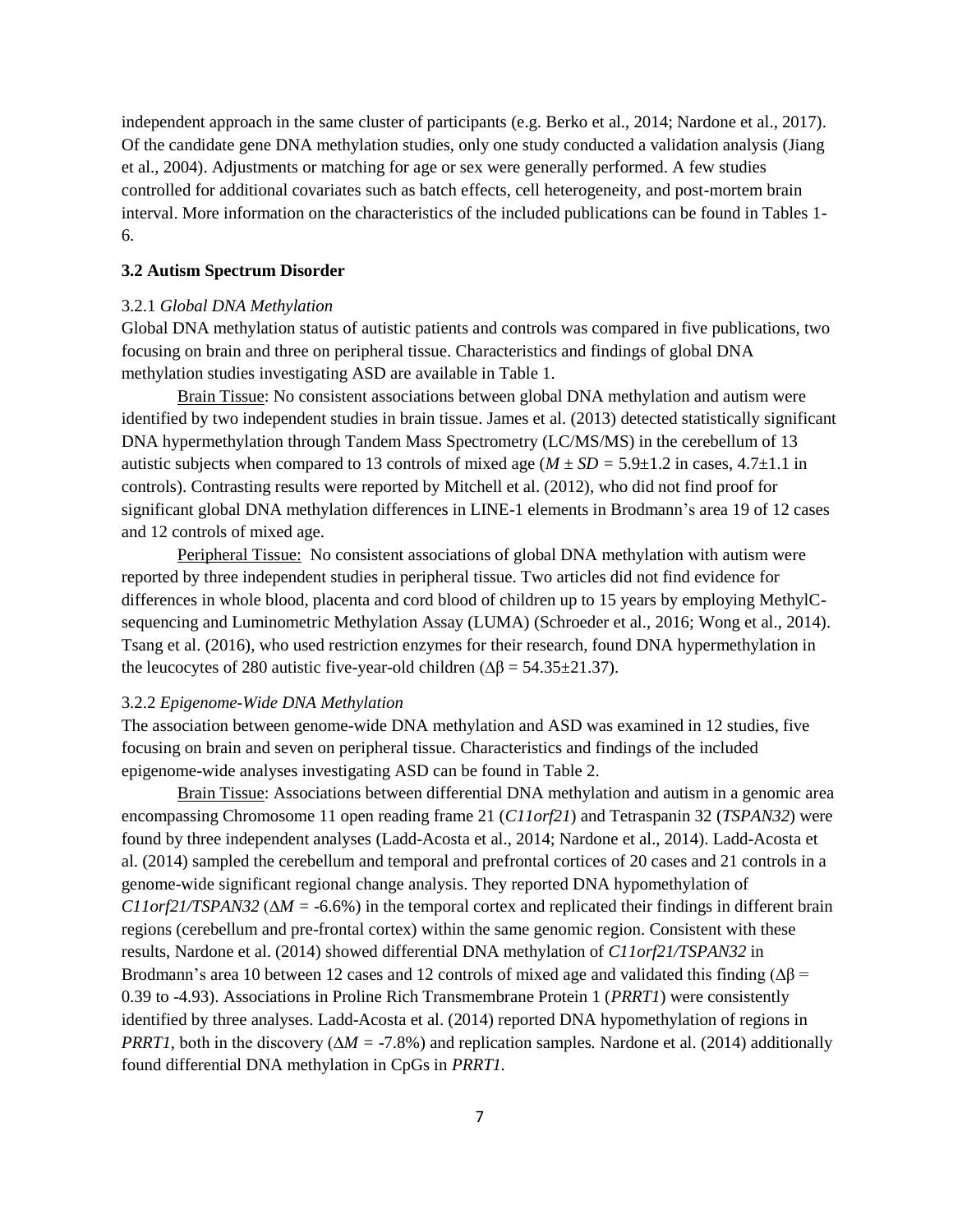Other findings of differential DNA methylation were identified in sites/regions in, or near, *SNORD* family genes in frontal and temporal cortices and cerebellum (Feinberg et al., 2015), *ZFP57*  (∆*M =* 13.9%)*, SDHAP3* (∆*M =* 15.8%) in prefrontal and temporal cortices and cerebellum (Ladd-Acosta et al., 2014), *HDAC4*, *C1qA, IRF8* and *CTSZ* in Brodmann's areas 10 and 24 (Nardone et al., 2014), *GABBR1, ABAT, Mir124-1, Mir124-2, FAM124B, InNEAT1* in prefrontal cortex, Brodmann's areas 10 and 24 (Nardone et al., 2017). Of these, *C1qA* (∆β = -3.45)*, IRF8* (∆β = -3.42) and *CTSZ* (∆β = -2.13 to -3.39) (Nardone et al., 2014), *GABBR1* and *Mir124-2, FAM124B* and *InNEAT1* (Nardone et al., 2017) were validated. An epigenome-wide analysis of Brodmann's area 19, occipital and cerebellar cortices found no evidence for differences in DNA methylation between cases and controls of mixed age (Ginsberg et al., 2012).

Peripheral tissue: Associations between differential DNA methylation and autism in Olfactory Receptor family 2 subfamily L member 13 (*OR2L13*) – a gene involved in the neuronal response to odorants - were found by two independent studies sampling peripheral tissue (Berko et al., 2014; Wong et al., 2014). Berko et al. (2014) reported differential DNA methylation between 47 cases and 48 controls in buccal tissue in a cross-sectional study comprised of participants of mixed age ( $\beta = -8.0\%$ ). Wong et al. (2014), in a longitudinal analysis from birth till age 15, found differential DNA methylation of *OR2L13* between 66 cases and 44 controls in whole blood ( $Δβ = 0.18$ ); this finding was validated. Differentially methylated markers in *ENO2* – a gene coding for an isoenzyme present in mature neurons **-** were partially identified by two independent analyses carried out by Wang et al. (2014). In their discovery cohort, they showed DNA methylation differences in 228 gene promoters and 247 CpG islands, including the *ENO2* promoter region*,* between 5 autistic children and 5 controls ranging from three to twelve years in venous blood. In their replication sample, they confirmed hypermethylation in correspondence to the *ENO2* promoter in 15% of a sample comprising 131 pairs of cases and controls  $(M = 39.1\% \text{ in cases}, M = 18.81\% \text{ in controls}).$ 

Other publications reported the presence of contrasting epigenetic patterns between cases and controls in or near the following genes: *TAC1, PTCD2, HOXA11, TCN1, ETNK2, SPAG7, FLJ44881* (|∆β| > 0.15) (Aldinger et al., 2013), *BCL2* ( $M = 25\%$  in cases,  $M = 9.5\%$  in controls) and *RORA* in lymphoblastoid cell lines (Nguyen et al., 2010), *DLL1* and *LOC15444* in placenta (Schroeder et al., 2016), *PIK3C3* (∆β = -0.04)*, NFYC, C14orf152* (∆β = -0.16) and *MGC3207* (∆β = -0.24) in blood (Wong et al., 2014), *PAX8* (β = -7.5%)*, GPC1* (β = -8.6%)*, ADRA2C* (β = -11.9%)*, FAM134B* (β = - 7.8%)*, CREB5* (β = 7.6%)*, NOS1* (β = 8.6%)*, MAPK8IP3* (β = 9%)*, HOOK2* (β = -7.9%)*, NRG2* (β = 7.6%)*, KCNQ5* (β = 7.7%)*, ZG16B* (β = 10.1%)*, LOC643802* (β = -8.9%) in buccal tissue (Berko et al., 2014). Of these, *BCL2, RORA* (Nguyen et al., 2010), *DLL1* (Schroeder et al., 2016)*, TAC1*(Aldinger et al., 2013), and  $MGC3207 (r = 0.91)$  (Wong et al., 2014) were validated. Only one study did not find evidence for differential DNA methylation patterns between cases and controls of mixed age in blood tissue (Homs et al., 2016). However, the authors did report epigenetic differences in 700 CpG sites when each individual patient was compared to ten controls; 17 of these sites were replicated.

#### 3.2.3 *Candidate Gene DNA Methylation*

The relation between DNA methylation and ASD was examined in 11 candidate gene DNA methylation studies collectively spanning 16 genes, 2 of which (*MeCP2* and *UBE3A)* were selected by multiple authors. Seven publications investigated brain tissue while four examined peripheral tissue.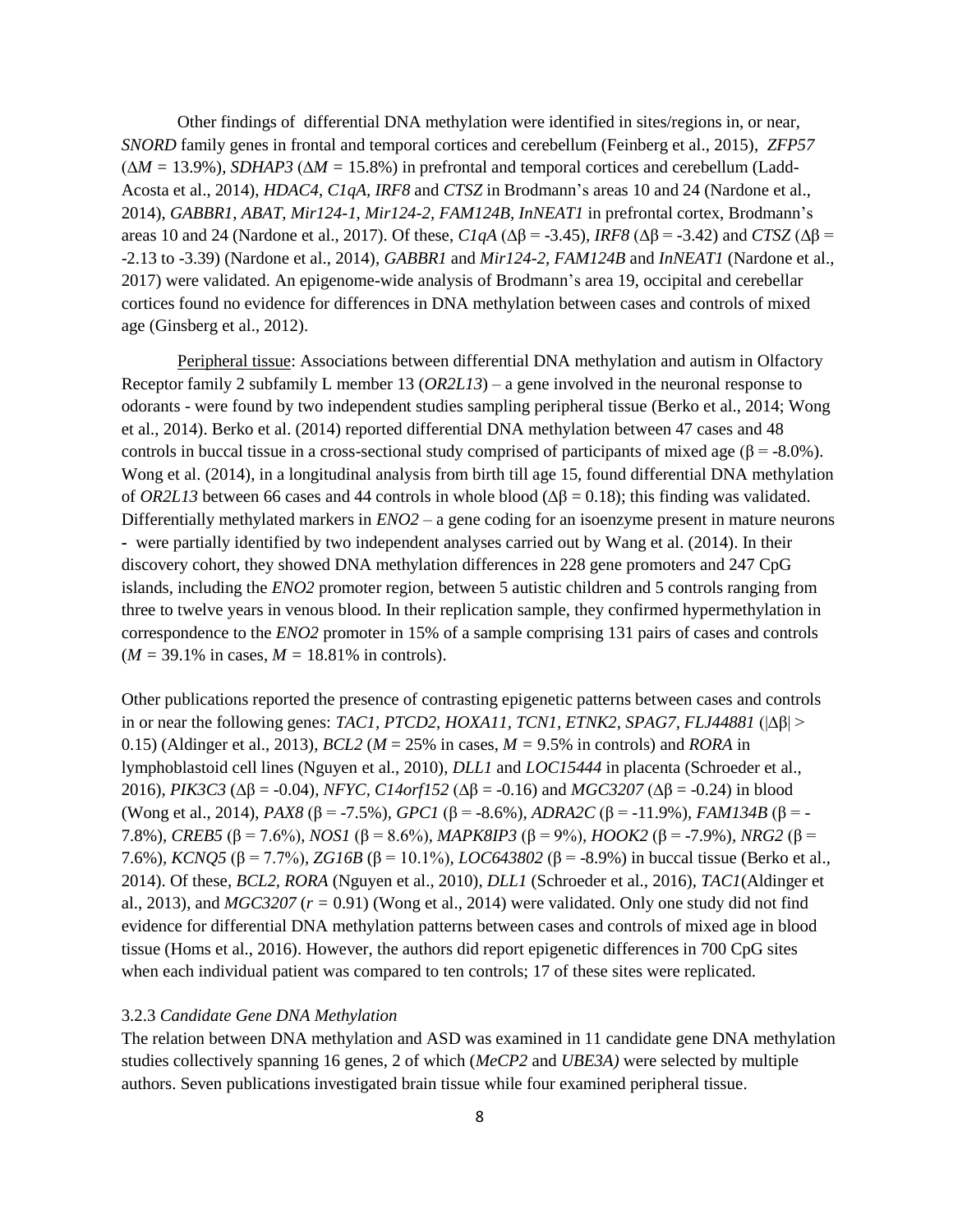Characteristics and findings of all candidate gene DNA methylation studies examining ASD can be found in Table 3.

Brain Tissue: Associations in *MeCP2 –* a gene coding for a protein with a methyl-CpG binding domain (Geer et al., 2010) - were examined by three studies in mixed-age samples but could not be replicated. Nagarajan et al. (2006) reported DNA hypermethylation in autistic patients in *MeCP2* region I in Brodmann's area 9 and in fusiform gyrus tissue. In a subsequent study, the same author showed no proof for statistically significant differences in region II of *MeCP2* in Brodmann's area 9 (Nagarajan et al., 2008). Ginsberg et al. (2012) reported no evidence for DNA methylation differences in *MeCP2* in Brodmann's area 19, occipital cortex and cerebellar hemispheric cortex, but they did not specify which genetic region was analyzed.

Other studies found differential DNA methylation distribution in autistic subjects of mixed age in the *RELN* promoter region within Brodmann's areas  $41/42$  and  $22 (M \pm SD = 29.55 \pm 13.09$  in cases, 5.70 ± 2.90 in controls) (Lintas et al., 2016) and higher DNA methylation in the *EN-2* gene within the cerebellum ( $M \pm SD = 23 \pm 4\%$  to 38 $\pm 7\%$  in cases, 10 $\pm 2\%$  to 15 $\pm 5\%$  in controls) (James et al., 2013). A replication was not attempted. No proof for significant differences was found in correspondence to *RORA, BCL2* and *OXTR* in Brodmann's area 19 and cerebellar hemispheric cortices (Ginsberg et al., 2012), *UBE3A* in Brodmann's area 19, cortices and cerebellum (Ginsberg et al., 2012; Jiang et al., 2004), *SNRPN* in cerebellum and cerebral cortex (Jiang et al., 2004), and *OCA2* in Brodmann's area 19 (Mitchell et al., 2012)*.* 

Peripheral Tissue: There was no attempt to replicate findings in candidate gene DNA methylation studies comparing autistic patients and controls in peripheral tissue. Hranilovic et al. (2016) found higher DNA methylation in autistic subjects of mixed age in a region of *HTR2A* – a gene encoding a receptor for serotonin (Geer et al., 2010) - in the leukocytes of AG genotype carriers only. No evidence for significant differences was found in correspondence to *FOXK1* in blood (Atsem et al., 2016), *PEG1* and *COPG2* in leucocytes (Bonora et al., 2002) and *PEG13, KCNK9* and *TRAPPC9* in peripheral blood (Delgado et al., 2014).

3.2.4 *Histone Modifications* 

The association between histone modifications and ASD was assessed by two studies in the brain tissue of mixed age populations (James et al., 2013; Sun et al., 2016). They analyzed different histone modifications (methylation and acetylation) on H3K27. James et al. (2013) reported lower trimethylation levels of H3K27 in the cerebellum of 11 autistic patients when compared to 11 controls. Consistently, Sun et al. (2016) found differential acetylation of H3K27 between 45 cases and 49 controls in the cerebellum, prefrontal and temporal cortices. No evidence for H3K4 to be differentially trymethylated was found in the cerebella of cases and controls (James et al., 2013). Further information regarding the studies examining histone modifications can be found in Table 4.

### **3.3 Attention-Deficit/Hyperactivity Disorder**

The relation between epigenetic modifications and ADHD was investigated with the use of epigenomewide and candidate gene approaches only.

3.3.1 *Epigenome-Wide DNA Methylation* 

The relation between ADHD and epigenome-wide DNA methylation was examined by two studies (Walton et al., 2017; Wilmot et al., 2016) and in peripheral tissue only. Differential DNA methylation in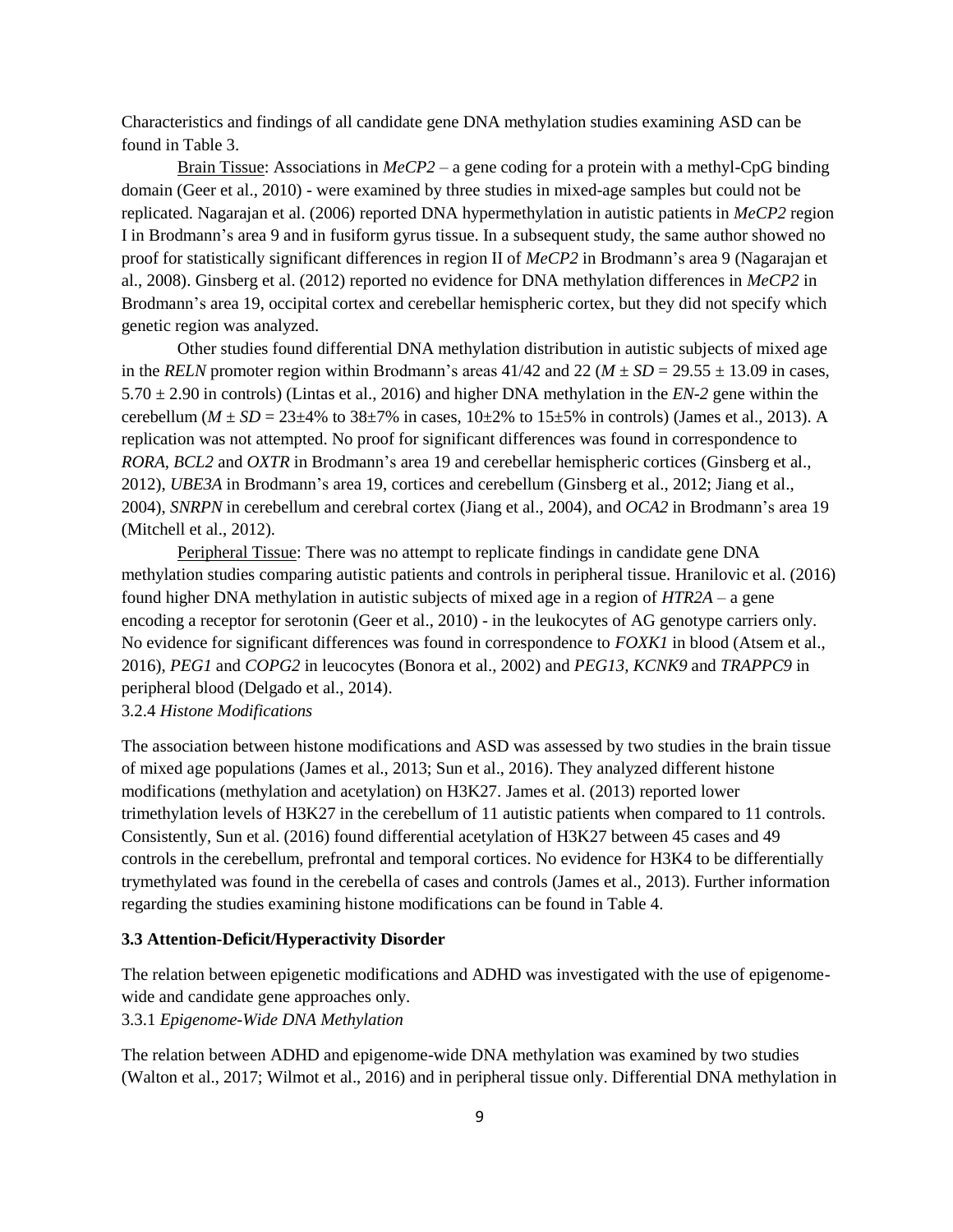Vasoactive Intestinal Peptide Receptor 2 (*VIPR2*) was found in two independent analyses carried out by Wilmot et al. (2016). In a discovery sample comprising 43 children with ADHD and 42 controls ranging from seven to 12 years, they identified differential DNA methylation in 95 genes, including *VIPR2* (β = -0.059). Subsequently, in a replication sample of 10 pairs of cases and controls, they confirmed DNA hypomethylation in one of the previously identified CpG sites in *VIPR2* (cg13444538) (β = -0.096).

Another study by Walton et al. (2017), using prospective data, reported contrasting epigenetic patterns in cord blood between 40 children with a chronic high vs 777 with a low trajectory of ADHD, in the proximity of SKI (β = -0.2), EPX (β = -0.18), PEX2 (β = 0.17), ST3GAL3 (β = -0.17), FBXW5 (β  $= 0.17$ ), ELF3 (β = 0.17), ZNF544 (β = 0.17). These epigenetic differences were no longer observable at age 7 in whole blood. Further information on the publications investigating epigenome-wide DNA methylation in ADHD can be found in Table 5.

### 3.3.2 *Candidate Gene DNA Methylation*

The relation between candidate gene DNA methylation patterns and ADHD was analyzed in three studies (Adriani et al., 2017; Van Mil et al., 2014; Xu et al., 2015) in peripheral tissues only. Associations between differential DNA methylation and ADHD in *SLC6A3/DAT1* – a gene encoding a dopamine transporter (Geer et al., 2010) - were analyzed by two independent studies. Adriani et al. (2017) showed DNA hypomethylation of the *SLC6A3* gene in 30 cases compared to 15 controls ranging from six to 12 years in blood and buccal tissues. In contrast, Xu et al. (2015) did not observe differential DNA methylation patterns in *DAT1* between 50 children suffering from ADHD and 50 controls ranging from four to 12 years.

Associations between differential DNA methylation and ADHD in *DRD4 –* a gene encoding a dopamine receptor (Geer et al., 2010) - were found by two independent studies; however, the direction of the effect was inconsistent (Van Mil et al., 2014; Xu et al., 2015). Van Mil et al. (2014) reported DNA hypomethylation in *DRD4* in the cord blood of children with ADHD (β = -0.52). Xu et al. (2015) additionally showed DNA hypermethylation in individuals with ADHD in correspondence to *DRD4*.

Van Mil et al. (2014) also found hypomethylation of  $5-HTT$  in cord blood ( $\beta = -0.22$ ). No evidence for significantly different epigenetic marks was identified in CpGs in, or near, *IGF2, H19, KCNQ1OT1, MTHFR* and *NR3C1* (Van Mil et al., 2014). More information on the studies examining candidate gene DNA methylation in ADHD can be found in Table 6.

### **4. DISCUSSION**

The present work aimed to provide a comprehensive evaluation of the current evidence for the relation of differential epigenetic markers with ASD and ADHD. To our knowledge, this is the first systematic review examining epigenetic modifications in each neurodevelopmental disorder.

Of the 29 included publications, the majority focused on DNA methylation, examined autism and selected a cross-sectional design. Studies used different tissues and analytical approaches. These results provide preliminary support for an association between epigenetic alterations and neurodevelopmental disorders. Yet, the mixed findings, the small-sized samples, and the low comparability of publications prohibit definite conclusions.

### **4.1 Summary of key Findings**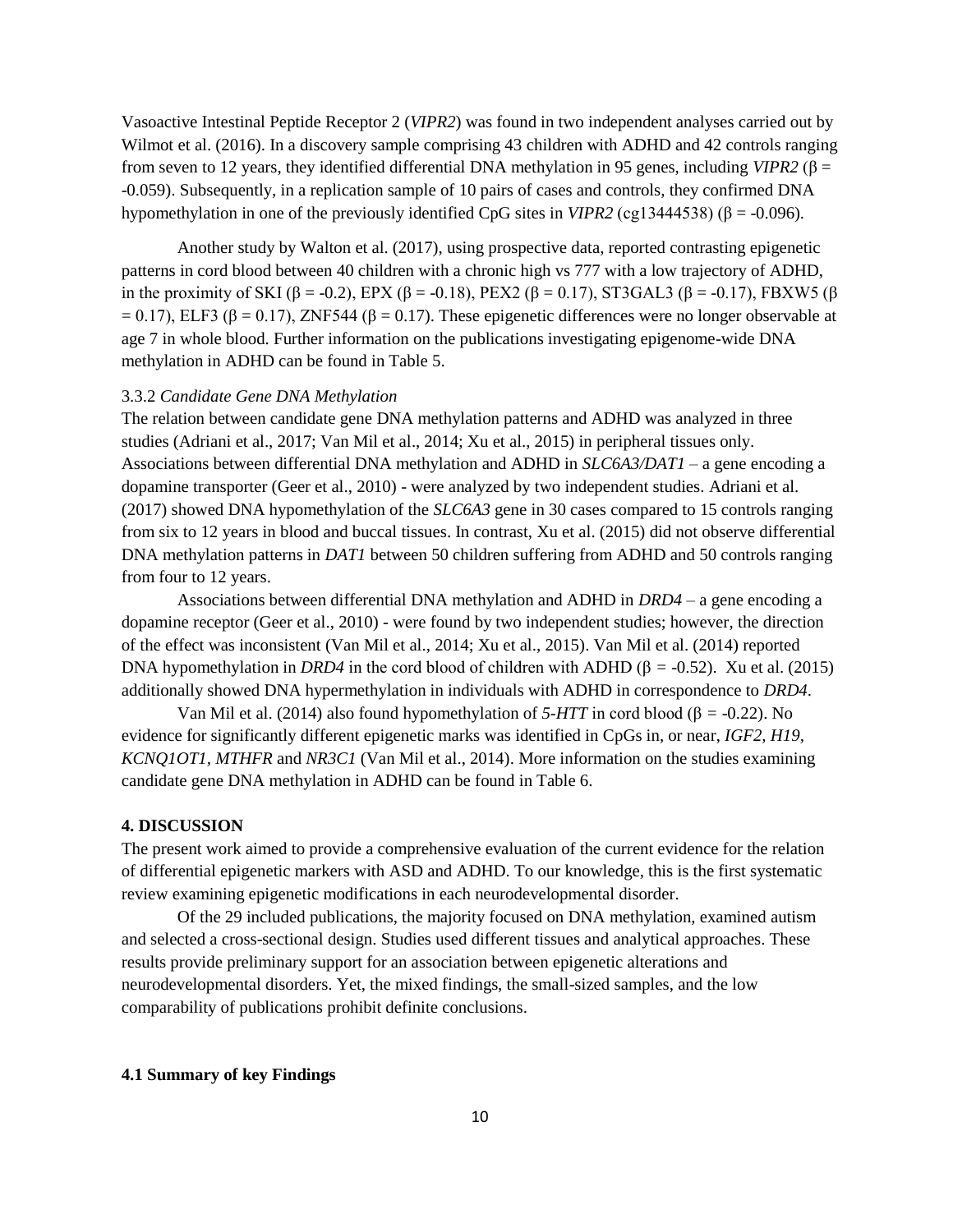Of the small set of studies investigating global DNA methylation in relation to autism, some identified hypermethylation in cases while others found no evidence for differences between groups. Similarly, mixed results have been reported in the global DNA methylation patterns of individuals affected by neurodegenerative disorders such as Alzheimer's and Parkinson's, and other chronic diseases (Braun et al., 2016; Muka et al., 2016a; Muka et al., 2016b; Wen et al., 2016). Inconsistencies might stem from heterogeneity in *(i)* the tissues selected (e.g. blood vs brain tissue), *(ii)* the analytical and statistical methods used (e.g. differences in DNA methylation assessment methods, analytic routines and significance thresholds) and, *(iii)* the sample characteristics (e.g. age differences). Generally, hypothesis-free approaches (EWAS) did not yield consistent results although often the same array was employed. Nevertheless, the identification of differential DNA methylation in the proximity of three genes – *PRRT1, C11orf21/TSPAN32,* and *OR2L13* - in multiple independent analyses, is a promising preliminary finding. Mutations in the gene family of *PRRT1* are involved in neurological disorders such as familial infantile seizure (Ladd-Acosta et al., 2014). A similar role in normal/neurological phenotypes was described for the mice homolog *prrt1*, which is also implicated in central nervous system functioning (Smith et al., 2018)*.* 

The genomic area encompassing *C11orf21* and *TSPAN32* could constitute a bidirectional promoter, hence a DNA region in which transcriptional processes of two genes are commenced in opposite orientations from a putative promoter. Given the important role of bidirectional promoters in gene regulation and in the production of both coding and non-coding RNA (Wei et al., 2011), we speculate that epigenetic alterations within *C11orf21/TSPAN32* might lead to pervasive effects in transcriptional regulation at a genome-wide level. The function of *C11orf21* is yet to be elucidated, although one study suggested its role in cytoplasmic localization (Zhu et al., 2000). In contrast, more information is available for *TSPAN32*, which is located within the tumor-suppressor gene region encompassing chromosome 11p15.5 (Geer et al., 2010). DNA methylation alterations in *TSPAN32* were found to relate with Beckwith-Wiedemann syndrome (Geer et al., 2010), a disease characterized by genetic and epigenetic dysregulation (Shuman et al., 2016; Weksberg, 2010). The increased incidence of autism among individuals suffering from Beckwith-Wiedemann syndrome (Shuman et al., 2016; Betancur, 2011) suggests that *TSPAN32* DNA methylation status might play a role in both disorders. Moreover, mutations in another member of the tetraspanin family, *TSPAN8,* were described in other psychiatric conditions, namely in schizophrenia and bipolar disorder (Scholz et al., 2010).

*OR2L13* is responsible for the initialization of the neuronal response to odorants (Berko et al., 2014). Mice studies have also observed involvement in olfactory receptor activity in the homologs of *OR2L13, olfr166* and *olfr168* (Smith et al., 2018). Olfactory dysfunctions have been reported in autistic patients and were found to correlate with the social impairment component of the disorder (Bennetto et al., 2007; Hilton et al., 2010). DNA methylation differences in *OR2L13* between cases and controls were not found in monozygotic twins discordant for the disorder (Wong et al., 2014), indicating the possibility of an influence of genetic variants on these epigenetic markers. As evident through a mQTL database search (Gaunt et al., 2016), the CpG of interest (cg20507276) was indeed related to numerous single nucleotide polymorphisms. Yet results should be interpreted with caution because of numerous caveats in the literature, such as the very small sample size employed and the use of platforms with lower CpG coverage (Infinium 27k array). A number of shared biological pathways of relevance to neurodevelopment were reported by independent EWAS, including synaptic and neuronal processes (Nardone et al., 2017; Nguyen et al., 2010), immune response processes (Nardone et al., 2017; Nardone et al., 2014; Nguyen et al., 2010), brain development (Nguyen et al., 2010) and cellular differentiation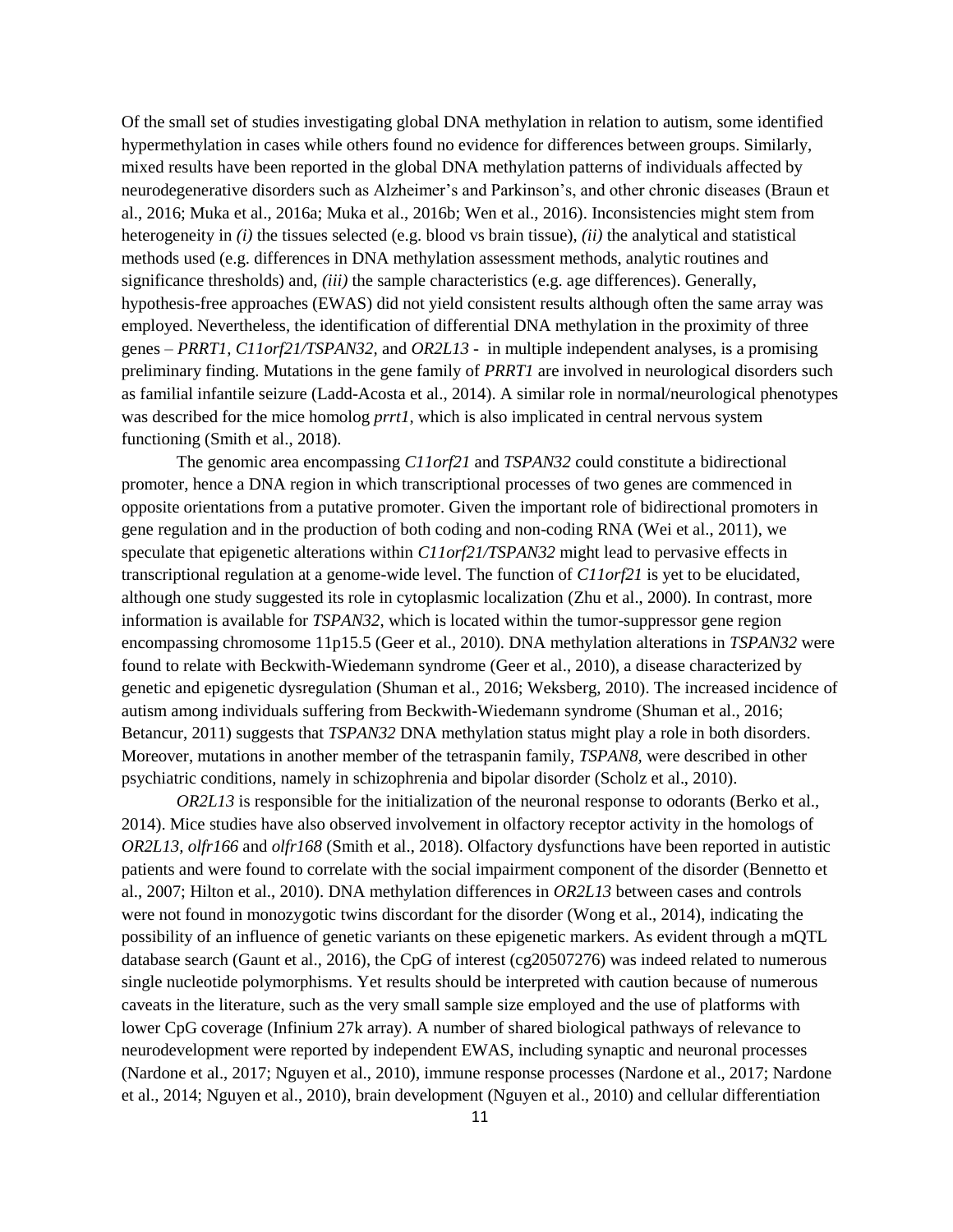(Table 2). Candidate gene studies of autism identified DNA methylation differences in multiple genes; however, the absence of replication implies that the field lacks credible data to assess how DNA methylation of specific *a priori* genes associates with autism. Histone modifications (trimethylation and acetylation) in association with ASD were consistently found in H3K27 in the cerebellum and cortices of autistic patients. Yet, a role of these variations in autism can only be inferred very cautiously due to the high reversibility and complicated mechanisms that histone modifications entail.

Associations of epigenetic patterns with ADHD were explored in a few studies only, which focused on site-specific DNA methylation. Overall, epigenome-wide approaches to DNA methylation analysis provided inconsistent findings. Nevertheless, *VIPR2* was recognized as hypomethylated in two independent samples by Wilmot et al. (2016). Duplications and SNPs in *VIPR2* seem to be implicated in schizophrenia and mood disorders, respectively. *Vipr2* was also found to be involved in hypo-activity in mice models (Smith et al., 2018). Based on this finding and on their research, Wilmot et al. (2016) speculated the possibility of a relation between human hyperactivity symptoms and decreased DNA methylation in *VIPR2*. Further investigations are needed. Interestingly, both *VIPR2* (for ADHD) and *OR2LI3* (for ASD) are involved in the signaling by G-protein-coupled-receptors (GPCR) pathway (Weizmann Institute of Science, c2018), which includes genes responsive to stimuli external to the cell, including odors and neurotransmitters. This might indicate that epigenetic dysregulation of the signaling by GPCR pathway could be characteristic of both neurodevelopmental disorders; however, it should be noted that only two of the 2'601 genes included in this network were observed as differentially methylated. Further pathways involved in ADHD shared by non-replicated sites/regions include peroxisomal processes and transcriptional activity (Table 5) (Wilmot et al., 2016). Candidate gene DNA methylation studies of ADHD could not find consistent evidence of differential DNA methylation between cases and controls or did not attempt to replicate their results.

### **4.2 Current Challenges in the Field and Recommendations for Future Research**

When interpreting the reported findings, multiple methodological issues should be acknowledged. First, the selected *DNA methylation assessment method* (global, candidate gene and genome-wide DNA methylation analysis) might explain reported inconsistencies (e.g. direction of DNA methylation differences – hypo, hyper – and lack of converging findings in epigenome-wide and candidate gene studies). Global DNA methylation might not be a sufficiently fine-grained method since epigenetic modifications in psychiatric phenotypes are likely to be subtle and site-specific compared to disorders characterized by large-scale genomic instability. Although epigenome-wide and candidate gene approaches permit a more detailed assessment of DNA methylation, these two methods diverge on several aspects. With the setback of higher statistical burden and costs, epigenome-wide analysis permits a wider coverage of the genome and the discovery of differentially methylated genes, which could otherwise be disregarded. A hypothesis-free approach thus appears the most appropriate when knowledge on the epigenetics of the disorder is limited, as in ASD and ADHD. Yet, epigenome-wide studies require more stringent guidelines before we can successfully identify true and consistent effects (Heijmans and Mill, 2012). Overall, we are confident that once EWAS are more standardized and wellpowered, it will be possible to meta-analyze findings and to detect consistent alterations in DNA methylation.

Second, the selection of *statistical analyses* likely influenced the detection of differentially methylated patterns. The included studies mainly analyzed differentially methylated positions (site-by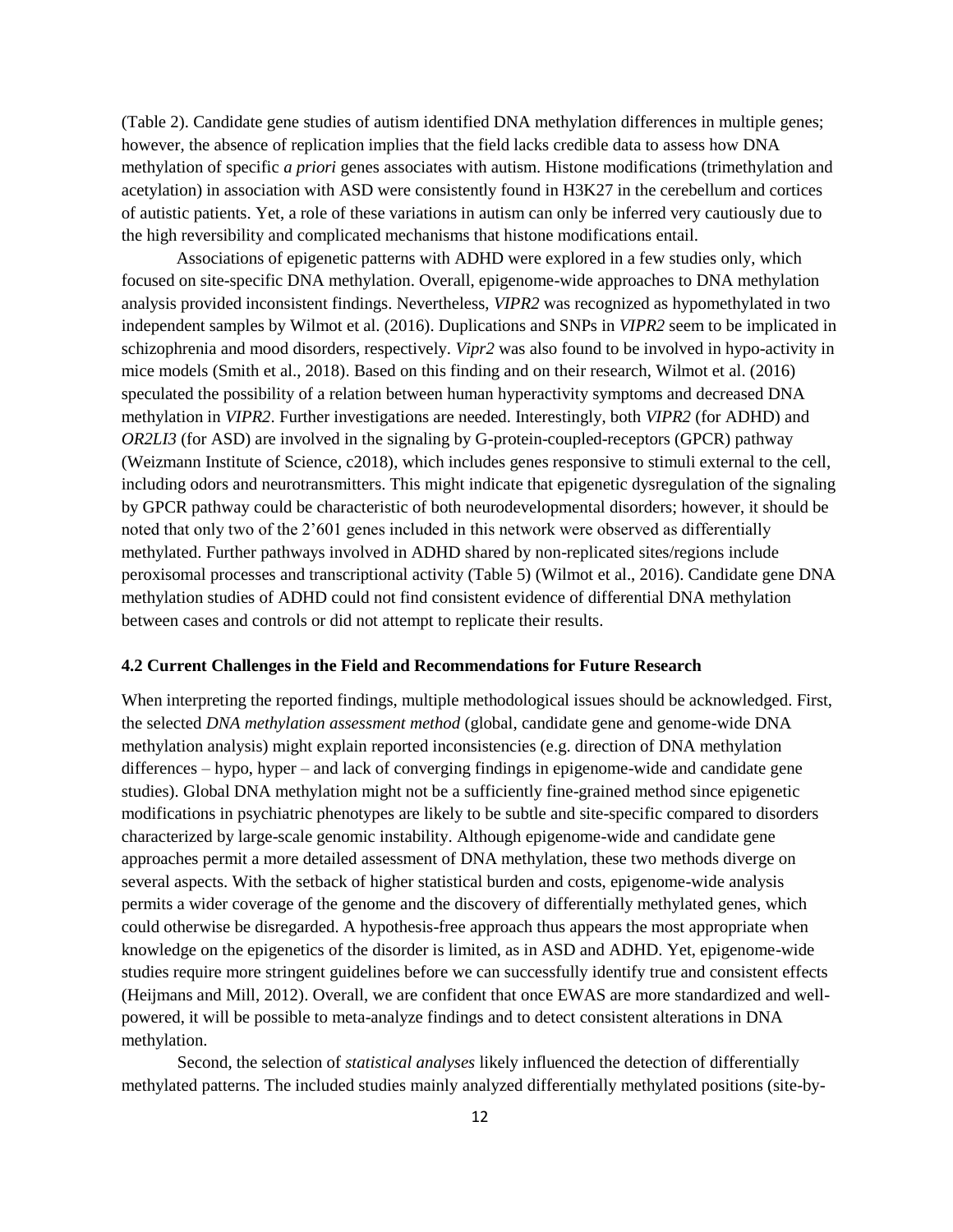site analysis) or regions (regional change analysis). The former consider the association of each differentially methylated site with the disorder of interest, while the latter provide a proportion of the methylated cytosines in a specific area of the gene (Mill and Heijmans, 2013). Currently, there is no consensus on the most appropriate statistical analysis for epigenetic studies. Combination of approaches would enable the identification of single abnormally methylated CpGs (site-by-site analysis), as well as the clustering of correlated sites (regional analysis or other reduction-based strategies) which are likely to be functionally relevant. This was performed in few of the reviewed studies (Aldinger et al., 2013; Homs et al., 2016; Nardone et al., 2014), which exemplify the current developments in the field.

Most of the selected publications measured differential DNA methylation patterns based on bisulfite-treated DNA, which involves the deamination of non-methylated cytosines to uracil while leaving unaltered the methylated cytosines. A major setback of bisulfite conversion is the inability to distinguish between 5-mC and 5-hydroxymethylcytosine (5-hmC), another form of epigenetic modification involving the oxidation of 5-methylcytosine (Huang et al., 2010). Profiling 5-hmC separately could be insightful for ASD and ADHD research, given its role in neurodevelopment and disease. For instance, together with TET proteins, 5-hydroxymethylcytosine is considered to be involved in the DNA demethylation of 5-mC occurring during epigenetic reprogramming in the developing germline or in the early embryonic phase (Hill et al., 2014). In line with this, developmental regulation of 5-hmC quantities, with an increase from early postnatal stage to adulthood, has been reported in mice brain tissue (Szulwach et al., 2011). Of the included studies, none distinguished 5-hmC from 5-mC, indicating that the reported findings might not accurately portray the DNA methylation patterns of the participants, especially in brain tissue where 5-hmC is enriched. The implementation of methods enabling the distinction between 5-mC and 5-hmC, such as oxidative bisulfite sequencing (Booth et al., 2012), could enable advancements in the understanding of the epigenetic processes involved in neurodevelopmental and related disorders.

A key issue in epigenetic research and especially in the included publications is the use of *small sample sizes*. Although there are no general guidelines, Tsai and Bell (2015) estimated the minimum number of participants necessary to reach 80% power according to multiple factors such as the mean DNA methylation difference present between affected and unaffected individuals. In particular, they reported that EWAS should include at least 54 case-control pairs to have adequate power to detect a 15% mean DNA methylation difference at a genome-wide significance. With the exception of a couple of studies (Homs et al., 2016; Wang et al., 2014), none of the included publications met this criterion indicating that most epigenome-wide analyses likely did not have the power to detect true DNA methylation differences. It is thus of utmost importance to consider the gathered results as preliminary and to interpret them with caution. It should also be noted that since mean DNA methylation differences between cases and controls at single CpG sites are likely to be small in effect size, much larger samples should be employed.

The included publications were mostly comparing cases and controls cross-sectionally, meaning that causal inferences could not be drawn due to the presence of the disorder during assessment. Contrarily, a prospective *design*, which allows for measuring epigenetic patterns pre-symptom onset, could elucidate the direction of the epigenetics-disorder relation. Monozygotic-twin discordant studies are another substantial resource as they control for the influence of genetic variants and display DNA methylation changes arising from discordant environmental exposures. The results stemming from both monozygotic-twin discordant and longitudinal designs should be integrated to identify the direction of the epigenetics – disorder relation (longitudinal design), as well as the influence of genetic variants on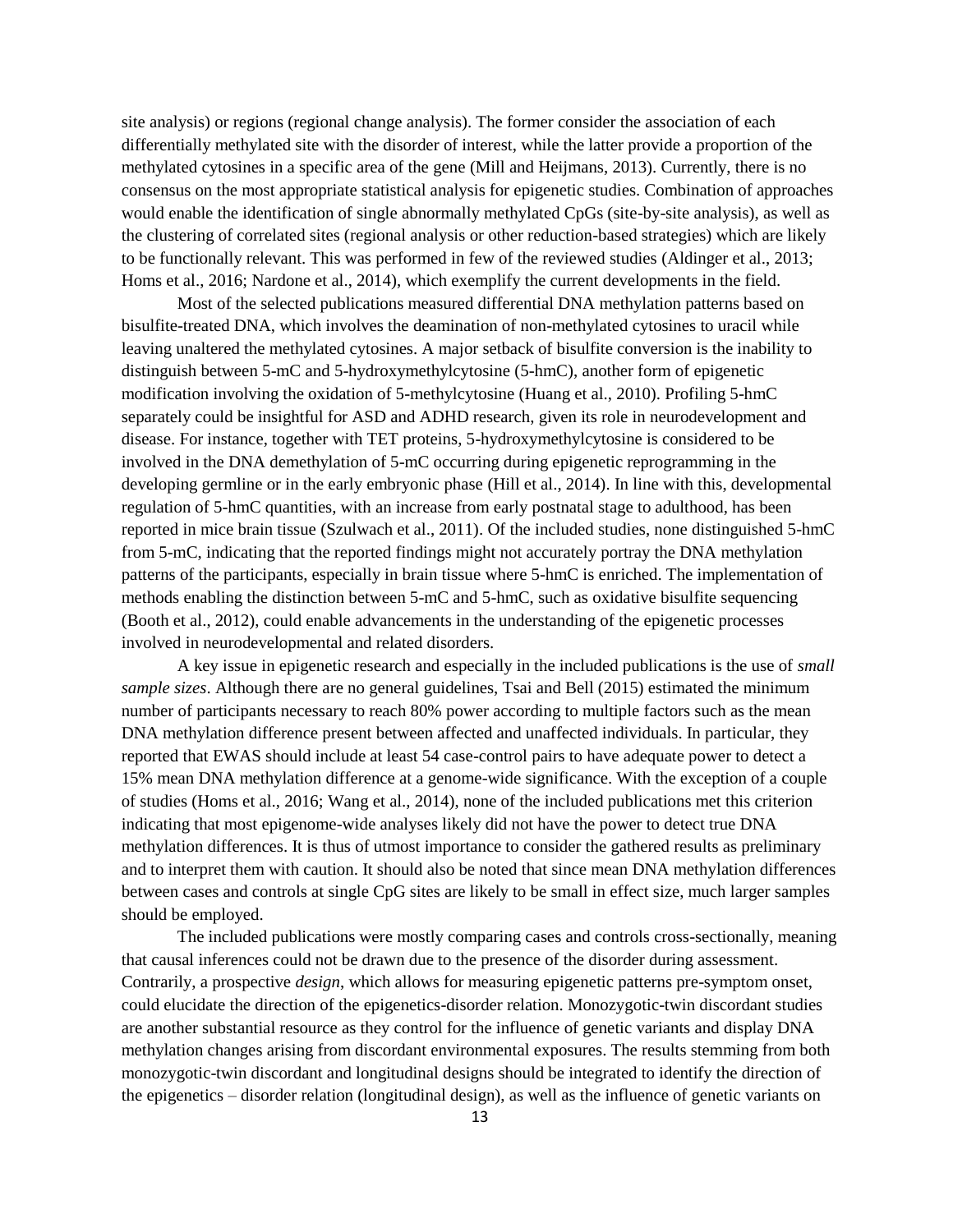epigenetic markers (twin-discordant study). The use of repeated measurements in longitudinal studies would provide further insight, as exemplified by Walton et al. (2017), whose results varied with age of the children.

Regardless of the design, findings can be hampered by *confounding variables* influencing the association between DNA methylation and symptomatology of the disorder and causing inflated and inaccurate results. Although the majority of the included publications corrected for potential third variables, among which sex and age were the most common, adjustments for technical covariates such as batch effects and cell type were performed by a few studies only (e.g. Berko et al., 2014; Nardone et al., 2017).

The included publications mainly examined brain and blood. Because of *epigenetic tissue specificity* (i.e. each tissue has its specific epigenetic patterns), peripheral tissues may not be appropriate surrogates to estimate alterations in the brain of individuals affected by neurodevelopmental disorders. Yet, modifications of early development might present higher inter-tissue concordance (Heijmans and Mill, 2012). The brain may be the most suitable source for the identification of disease biomarkers (Bakulski et al., 2016), but its analysis can be problematic and highly impractical due to limited availability of post-mortem data, the impossibility to infer causality, and degeneration of the genetic material (Wen et al., 2016). In addition, as epigenetic marks can change across the lifetime (Bell and Spector, 2011), modifications measured after patients' death may not be representative of the ones present during disorder onset or course. Peripheral blood is easier to access and can be collected at any age, it enables analysis of larger samples and can be examined longitudinally (Bakulski et al., 2016). Interestingly, Smith et al. (2015) suggested saliva as a more appropriate peripheral tissue than blood, due to its greater similarity to brain tissue. Importantly, since we are unaware of whether neurodevelopmental disorders depend on DNA methylation variations in the brain only or in multiple tissues, we suggest the analysis of different tissue types. When this approach is not feasible, consulting online resources showing correlations between peripheral tissues and brain is advised. Moreover, focusing on the use and development of non-invasive techniques for *in vivo* brain analysis, such as brain imaging, is of importance (Rakyan et al., 2011).

Epigenetic patterns not only vary across tissues, but also within tissues as these contain a mixture of cell types such as leucocytes and red blood cells in whole blood or neurons and glial cells in brain. Failure to account for such heterogeneity can severely confound results. For instance, if cases and controls diverge in their cell-type proportions, observed epigenetic differences might reflect cell-type composition rather than the phenotype of interest (Bock, 2012; Rakyan et al., 2011). The methods commonly employed to address cellular heterogeneity include cell sorting, reference-based (e.g. Houseman's constrained projection) and reference-free methods (e.g. RefFreeEWAS). Cell sorting provides the exact proportion of different cell types in a specific sample but is more costly and laborintensive than the alternatives. Reference-based and reference-free methods, estimating cell-type composition with algorithms (Teschendorff and Zheng, 2017), provide a more feasible yet less accurate option. Of the reviewed studies, only a minority corrected for cell-type heterogeneity. Most publications used reference-based methods, a few studies selected histologically identical cells, purified cells or reference-free methods, and two employed cell sorting (Nardone et al., 2017; Wong et al., 2014). Given the importance of accounting for cellular heterogeneity, Birney et al. (2016) suggested analyzing purified or histologically identical cells together with using any mean available to quantify cell-type proportions.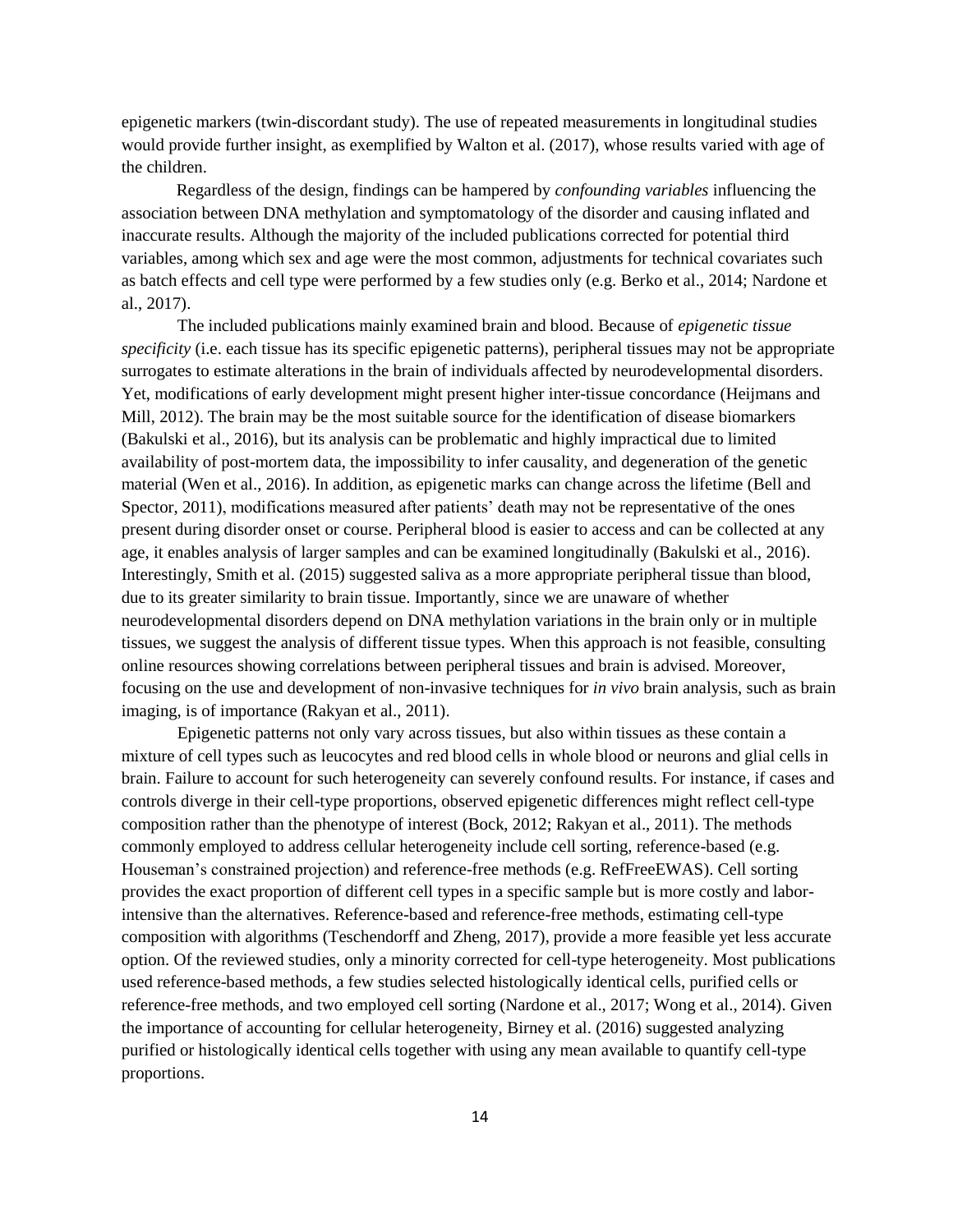In the reviewed studies, epigenetic findings tended to be solely based on *statistical significance*. It is however unclear to what extent statistically significant CpGs/regions reflect a functional effect (i.e. variation in the phenotype). In order to solve this issue, Barker et al. (2017) proposed the integration of DNA methylation data with other *omics* (e.g. proteomics), the use of animal models and of *in vitro* experiments. Several studies conducted gene expression or gene set enrichment analyses and could thus bridge the gap between statistical and functional significance (e.g. Aldinger et al., 2013; Ginsberg et al., 2012).

The limited understanding of the *role of epigenetics in mental health disorders* constitutes another key challenge in this field. Epigenetic modifications could exert a causal role in disorder etiology by mediating or modifying genetic or environmental risk or by representing the biological mechanism for gene-environment interactions (Ladd-Acosta and Fallin, 2016). Conversely, if not pathways to disorder onset, epigenetic alterations could be biomarkers of exposure to environmental factors or to the disorder itself. If epigenetics mediates the relation between environment and disorder, scientists might be able to help reverse psychiatric conditions by altering nutrition, behavior, social factors, and with the use of drugs (Rutten and Mill, 2009). On the other hand, improvements in the accuracy of diagnoses and of illness detection could be achieved in case epigenetic modifications are biomarkers of disease (Ladd-Acosta and Fallin, 2016). Characterizing the role of epigenetics with respect to disorder, environment, and genotype would greatly contribute to moving the field forward, enabling appropriate interpretation of epigenetic findings and informing potential translational applications for public health.

In conclusion, current evidence suggests the possibility of an association between epigenetic modifications and neurodevelopmental disorders. Yet, with very few exceptions, the results were either conflicting or not independently replicated. The available research is limited and hampered by small samples, suboptimal designs and heterogeneity in approaches, analyses and tissues. While scientists are still far from understanding the causal, diagnostic or prognostic role of epigenetics in neurodevelopmental disorders, this field is exciting due to its rapid development and advances. Longitudinal and genetically-sensitive designs, increased samples sizes, adjustments for appropriate confounders and integration of *omics*-data will permit the delineation of the role of this promising field in ASD and ADHD. Careful investigations of epigenetic processes in relation to these and other neurodevelopmental disorders are highly recommended.

**FUNDING**: This work was supported by Metagenics Inc.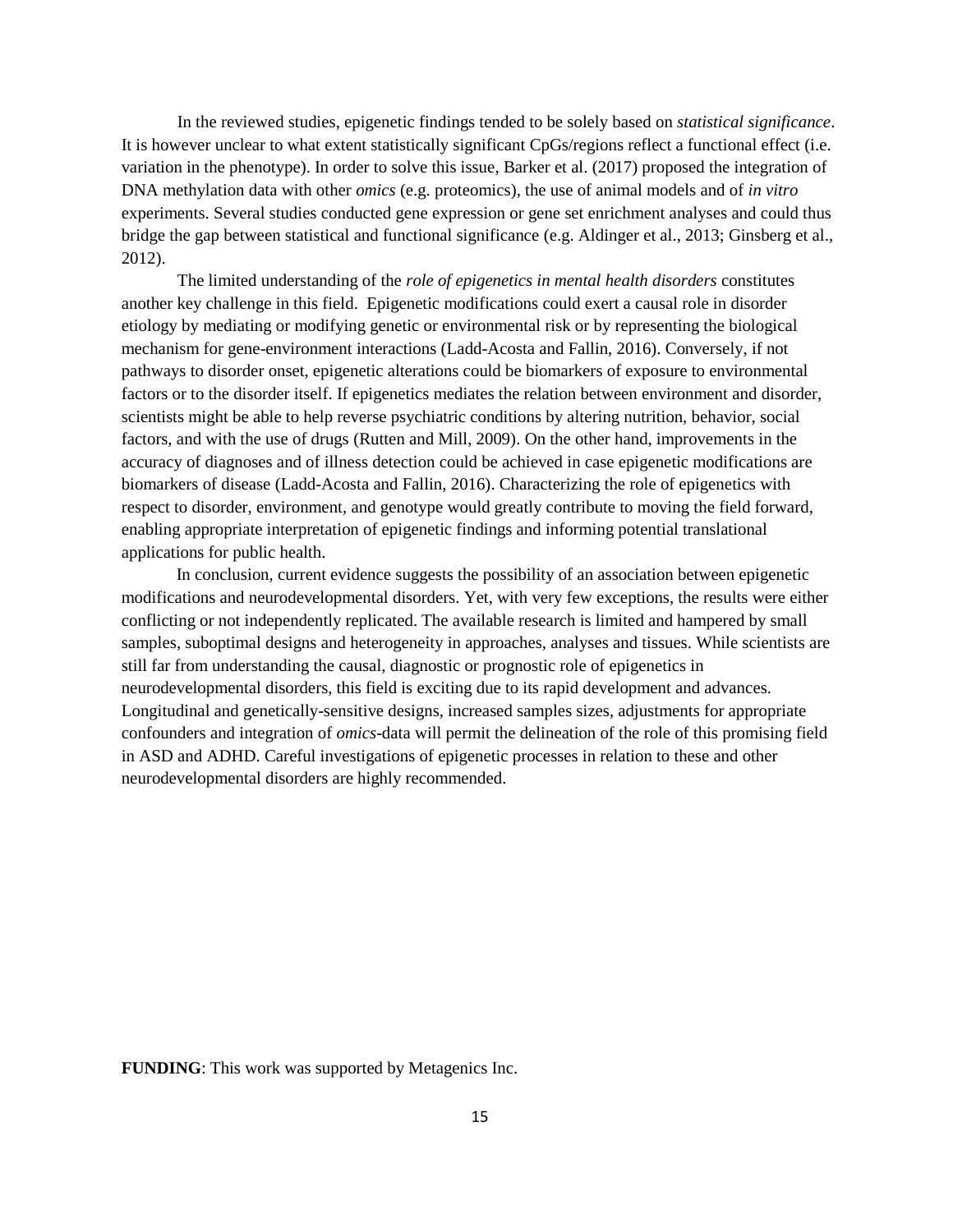**DECLARATION OF INTEREST**: TM and OHF work in ErasmusAGE, a center for aging research across the life course funded by Nestlé Nutrition (Nestec Ltd.), Metagenics Inc. and AXA. TM reported receiving research support from Metagenics.Inc. JN has been financially supported by Erasmus Mundus Western Balkans (ERAWEB), a project funded by the European Commission. OHF reported receiving grants or research support from Metagenics Inc. The work of HT was supported by grants from the EU Seventh Framework Program (FP7/2007-2013, Action, grant number 602768) and the Netherlands Organization for Scientific Research (NWO-grant 016.VICI.170.200). CC is supported by the Economic and Social Research Council (grant ref: ES/N001273/1). These funding sources had no role in designing and conducting the study; in collection, management, analysis, and interpretation of the data; in writing, reviewing or approving the manuscript for publication.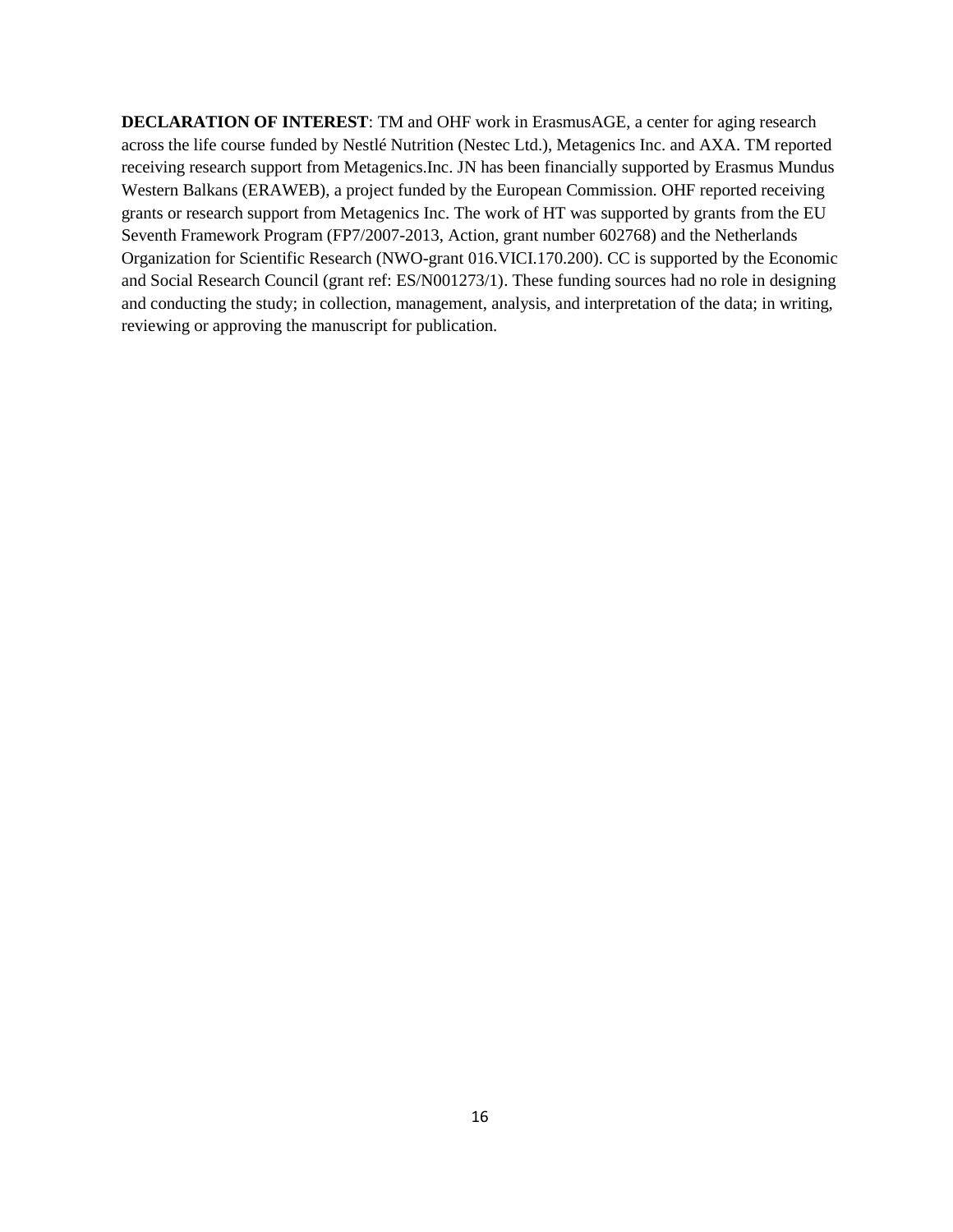# **Appendix 1.** PRISMA 2009 checklist.

| <b>Section/topic</b>                  | #  | <b>Checklist item</b>                                                                                                                                                                                                                                                                                                   | <b>Reported on</b><br>page #                                           |
|---------------------------------------|----|-------------------------------------------------------------------------------------------------------------------------------------------------------------------------------------------------------------------------------------------------------------------------------------------------------------------------|------------------------------------------------------------------------|
| <b>TITLE</b>                          |    |                                                                                                                                                                                                                                                                                                                         |                                                                        |
| Title                                 | 1  | Identify the report as a systematic review, meta-analysis, or both.                                                                                                                                                                                                                                                     | 1                                                                      |
| <b>ABSTRACT</b>                       |    |                                                                                                                                                                                                                                                                                                                         |                                                                        |
| Structured<br>summary                 | 2  | Provide a structured summary including, as applicable: background;<br>objectives; data sources; study eligibility criteria, participants, and<br>interventions; study appraisal and synthesis methods; results; limitations;<br>conclusions and implications of key findings; systematic review<br>registration number. | 2                                                                      |
| <b>INTRODUCTION</b>                   |    |                                                                                                                                                                                                                                                                                                                         |                                                                        |
| Rationale                             | 3  | Describe the rationale for the review in the context of what is already<br>known.                                                                                                                                                                                                                                       | $3 - 5$                                                                |
| Objectives                            | 4  | Provide an explicit statement of questions being addressed with reference<br>to participants, interventions, comparisons, outcomes, and study design<br>(PICOS).                                                                                                                                                        | 5                                                                      |
| <b>METHODS</b>                        |    |                                                                                                                                                                                                                                                                                                                         |                                                                        |
| Protocol and<br>registration          | 5  | Indicate if a review protocol exists, if and where it can be accessed (e.g.,<br>Web address), and, if available, provide registration information<br>including registration number.                                                                                                                                     |                                                                        |
| Eligibility criteria                  | 6  | Specify study characteristics (e.g., PICOS, length of follow-up) and<br>report characteristics (e.g., years considered, language, publication status)<br>used as criteria for eligibility, giving rationale.                                                                                                            | 6                                                                      |
| Information<br>sources                | 7  | Describe all information sources (e.g., databases with dates of coverage,<br>contact with study authors to identify additional studies) in the search and<br>date last searched.                                                                                                                                        | $5-6,$<br>Appendix 3                                                   |
| Search                                | 8  | Present full electronic search strategy for at least one database, including<br>any limits used, such that it could be repeated.                                                                                                                                                                                        | Appendix 3                                                             |
| Study selection                       | 9  | State the process for selecting studies (i.e., screening, eligibility, included<br>in systematic review, and, if applicable, included in the meta-analysis).                                                                                                                                                            | 6                                                                      |
| Data collection<br>process            | 10 | Describe method of data extraction from reports (e.g., piloted forms,<br>independently, in duplicate) and any processes for obtaining and<br>confirming data from investigators.                                                                                                                                        | $6 - 7$                                                                |
| Data items                            | 11 | List and define all variables for which data were sought (e.g., PICOS,<br>funding sources) and any assumptions and simplifications made.                                                                                                                                                                                | $6 - 7$                                                                |
| Risk of bias in<br>individual studies | 12 | Describe methods used for assessing risk of bias of individual studies<br>(including specification of whether this was done at the study or outcome<br>level), and how this information is to be used in any data synthesis.                                                                                            | No bias<br>assessment<br>because of<br>heterogeneity<br>of the studies |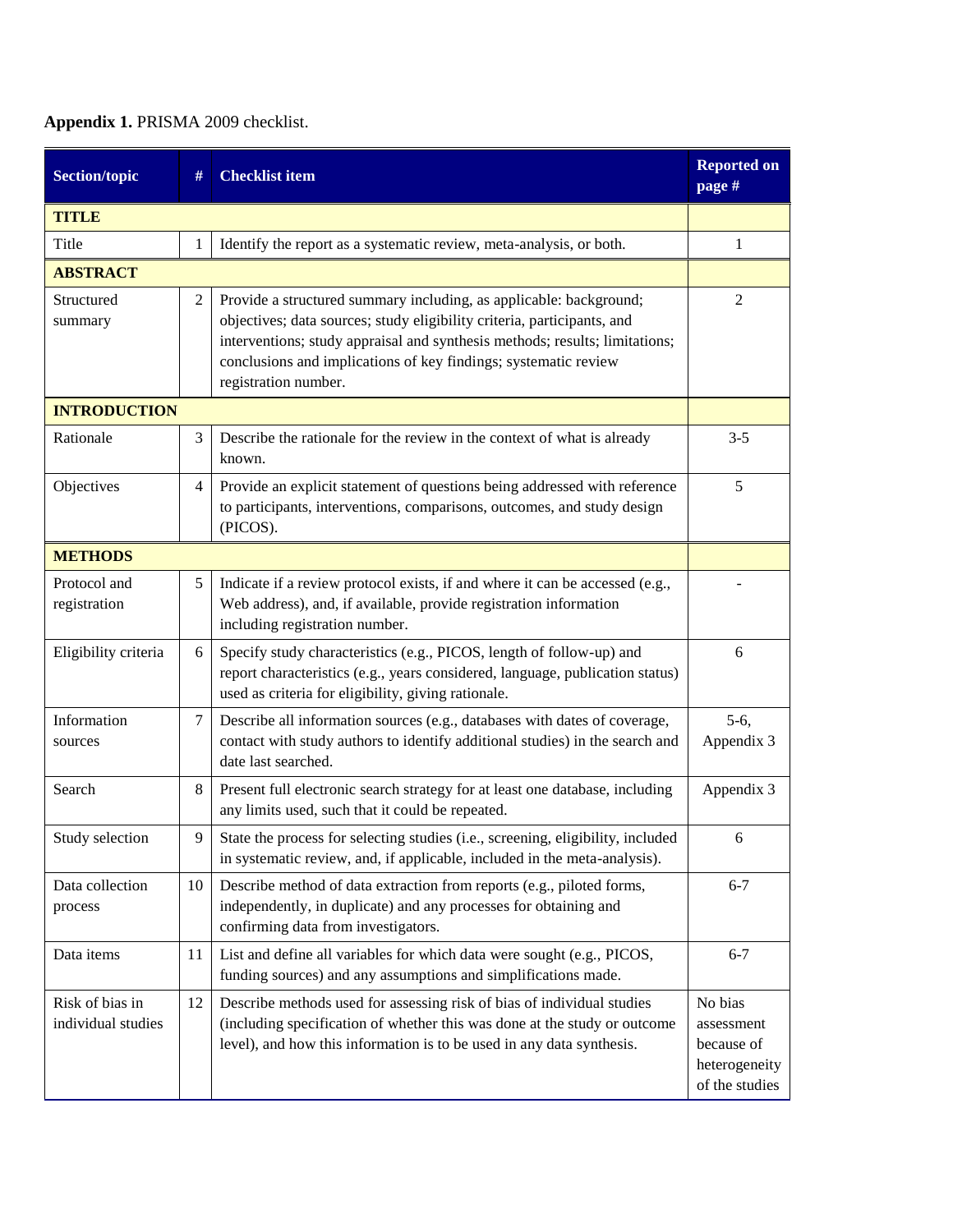| Section/topic                    | #  | Checklist item                                                                                                                                                                                                 | Reported on<br>page # |
|----------------------------------|----|----------------------------------------------------------------------------------------------------------------------------------------------------------------------------------------------------------------|-----------------------|
| Summary<br>measures              | 13 | State the principal summary measures (e.g., risk ratio, difference in<br>means).                                                                                                                               | 6, Tables 1-6         |
| Synthesis of<br>results          | 14 | Describe the methods of handling data and combining results of studies,<br>if done, including measures of consistency (e.g., I2) for each meta-<br>analysis.                                                   |                       |
| Risk of bias across<br>studies   | 15 | Specify any assessment of risk of bias that may affect the cumulative<br>evidence (e.g., publication bias, selective reporting within studies).                                                                |                       |
| Additional<br>analyses           | 16 | Describe methods of additional analyses (e.g., sensitivity or subgroup<br>analyses, meta-regression), if done, indicating which were pre-specified.                                                            |                       |
| <b>RESULTS</b>                   |    |                                                                                                                                                                                                                |                       |
| Study selection                  | 17 | Give numbers of studies screened, assessed for eligibility, and included in<br>the review, with reasons for exclusions at each stage, ideally with a flow<br>diagram.                                          | 8, Figure 1           |
| Study<br>characteristics         | 18 | For each study, present characteristics for which data were extracted (e.g.,<br>study size, PICOS, follow-up period) and provide the citations.                                                                | 8-9, Tables<br>$1-6$  |
| Risk of bias<br>within studies   | 19 | Present data on risk of bias of each study and, if available, any outcome<br>level assessment (see item 12).                                                                                                   |                       |
| Results of<br>individual studies | 20 | For all outcomes considered (benefits or harms), present, for each study:<br>(a) simple summary data for each intervention group (b) effect estimates<br>and confidence intervals, ideally with a forest plot. | Tables 1-6            |
| Synthesis of<br>results          | 21 | Present results of each meta-analysis done, including confidence intervals<br>and measures of consistency.                                                                                                     |                       |
| Risk of bias across<br>studies   | 22 | Present results of any assessment of risk of bias across studies (see Item<br>15).                                                                                                                             |                       |
| Additional<br>analysis           | 23 | Give results of additional analyses, if done (e.g., sensitivity or subgroup<br>analyses, meta-regression [see Item 16]).                                                                                       |                       |
| <b>DISCUSSION</b>                |    |                                                                                                                                                                                                                |                       |
| Summary of<br>evidence           | 24 | Summarize the main findings including the strength of evidence for each<br>main outcome; consider their relevance to key groups (e.g., healthcare<br>providers, users, and policy makers).                     | $16-19$               |
| Limitations                      | 25 | Discuss limitations at study and outcome level (e.g., risk of bias), and at<br>review-level (e.g., incomplete retrieval of identified research, reporting<br>bias).                                            | 19-23                 |
| Conclusions                      | 26 | Provide a general interpretation of the results in the context of other<br>evidence, and implications for future research.                                                                                     | 24                    |
| <b>FUNDING</b>                   |    |                                                                                                                                                                                                                |                       |
| Funding                          | 27 | Describe sources of funding for the systematic review and other support<br>(e.g., supply of data); role of funders for the systematic review.                                                                  | 25                    |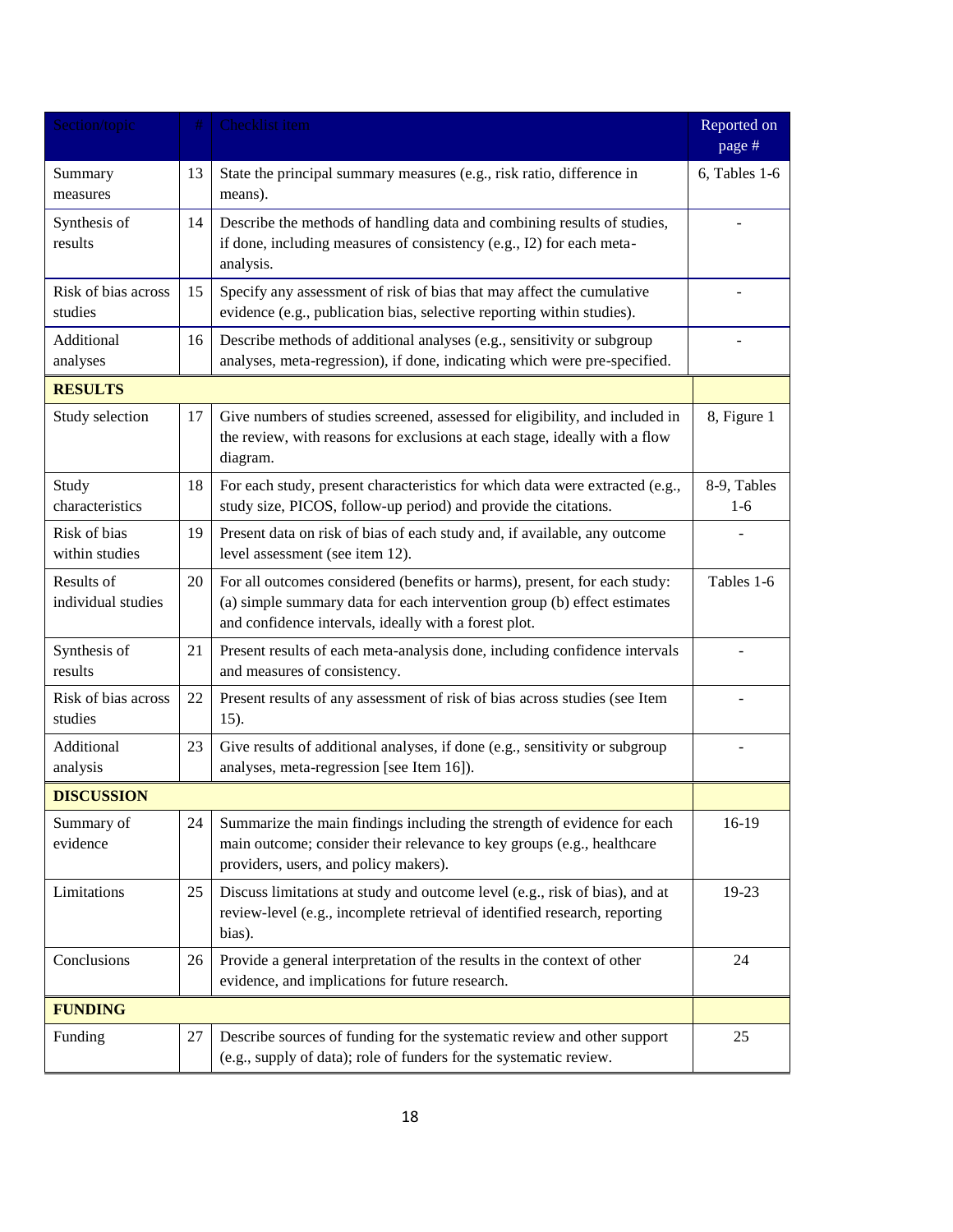# **Appendix 2**. MOOSE checklist.

| <b>Criteria</b> |                                                                                     | Brief description of how the criteria were handled in the<br>systematic review                                                                                                                                                                                                                                                                      |
|-----------------|-------------------------------------------------------------------------------------|-----------------------------------------------------------------------------------------------------------------------------------------------------------------------------------------------------------------------------------------------------------------------------------------------------------------------------------------------------|
|                 | Reporting of background should include                                              |                                                                                                                                                                                                                                                                                                                                                     |
|                 | Problem definition                                                                  | DNA methylation and histone modifications are suggested as key<br>mechanisms in the etiology of Neurodevelopmental Disorders such as<br>Attention-Deficit/Hyperactivity Disorder (ADHD) and Autism<br>Spectrum Disorder (ASD). However, a systematic assessment on the<br>role of epigenetic modifications on ADHD and ASD is currently<br>lacking. |
| $\sqrt{ }$      | Hypothesis statement                                                                | Epigenetic modifications (histone modifications and DNA<br>methylation) are associated with ADHD and/or ASD.                                                                                                                                                                                                                                        |
| $\sqrt{}$       | Description of study outcomes                                                       | ADHD and ASD.                                                                                                                                                                                                                                                                                                                                       |
| $\sqrt{}$       | Type of exposure or intervention<br>used                                            | Global DNA methylation, candidate gene DNA methylation,<br>epigenome-wide DNA methylation and histone modifications.                                                                                                                                                                                                                                |
| $\sqrt{}$       | Type of study designs used                                                          | The included studies were mainly cross-sectional. Few studies were<br>longitudinal or compared monozygotic twins discordant for the<br>disorder.                                                                                                                                                                                                    |
| $\sqrt{}$       | Study population                                                                    | Heterogeneous population in terms of age and nationality. Both<br>females and males were included.                                                                                                                                                                                                                                                  |
| include         | Reporting of search strategy should                                                 |                                                                                                                                                                                                                                                                                                                                                     |
| V               | Qualifications of searchers                                                         | The search strategy was created in collaboration with a medical<br>information specialist.                                                                                                                                                                                                                                                          |
| $\sqrt{}$       | Search strategy, including time<br>period included in the synthesis and<br>keywords | They can be found in Appendix 3 and at page 5.                                                                                                                                                                                                                                                                                                      |
|                 | Databases and registries searched                                                   | Embase.com, Web-of-Science, Medline (Ovid), Cochrane Central,<br>PsycINFO Ovid and Google Scholar                                                                                                                                                                                                                                                   |
| $\sqrt{}$       | Search software used, name and<br>version, including special features               | EndNote was the only software used, to merge retrieved citations and<br>form a reference list.                                                                                                                                                                                                                                                      |
| $\sqrt{ }$      | Use of hand searching                                                               | Bibliographies of relevant and retrieved papers were hand-searched<br>for additional references.                                                                                                                                                                                                                                                    |
| $\sqrt{ }$      | List of citations located and those<br>excluded, including justifications           | The flowchart (Figure 1) shows the details of the literature search<br>process. The included studies citations can be found in Tables 1-6.<br>Justification for exclusion of individual studies is available upon<br>request.                                                                                                                       |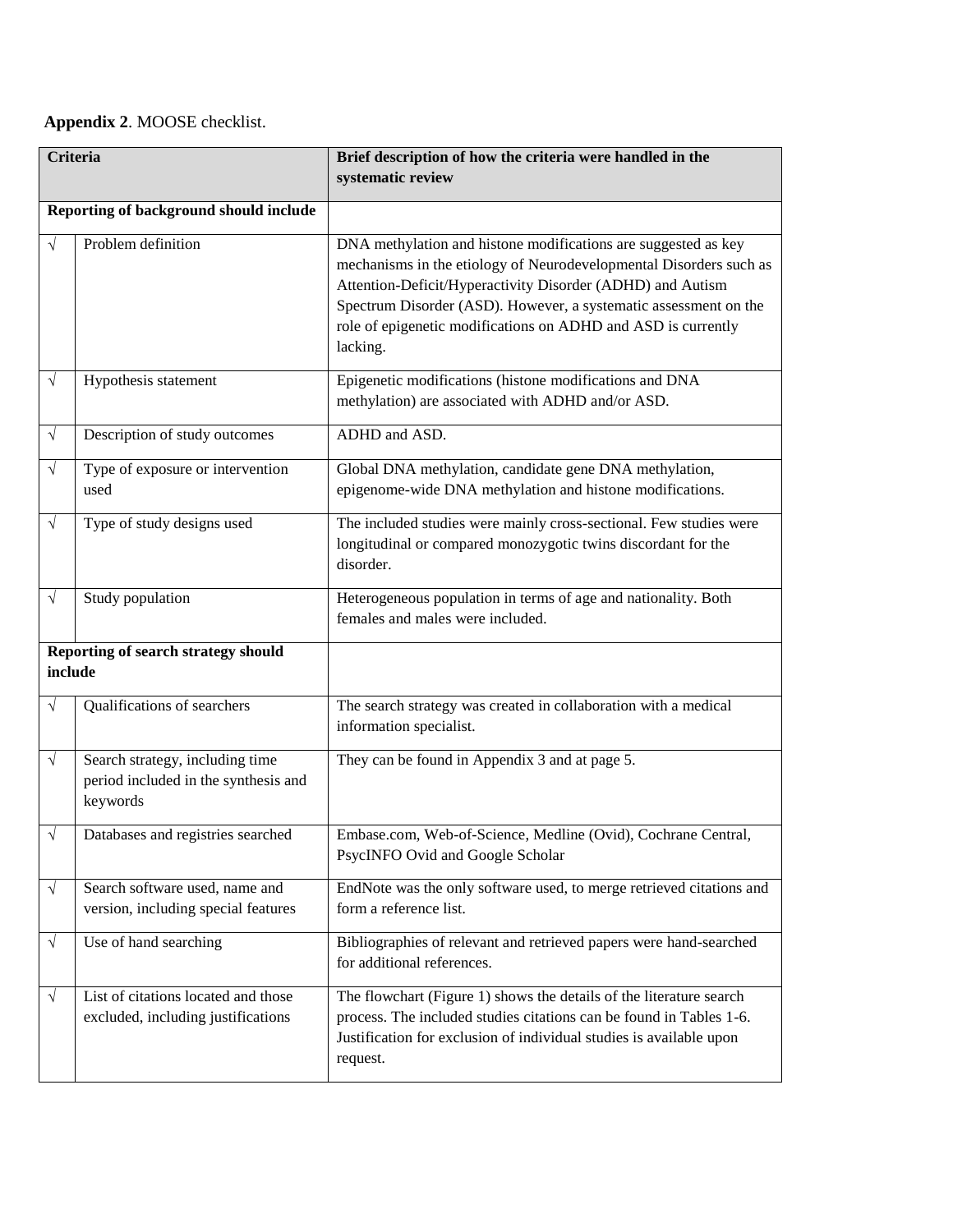| $\sqrt{}$  | Method of addressing articles<br>published in languages other than<br>English                                                                       | No language restriction was applied. The retrieved studies were all in<br>English.                                                                                                                                                                                                                                                                                                                                                                                                                                                      |
|------------|-----------------------------------------------------------------------------------------------------------------------------------------------------|-----------------------------------------------------------------------------------------------------------------------------------------------------------------------------------------------------------------------------------------------------------------------------------------------------------------------------------------------------------------------------------------------------------------------------------------------------------------------------------------------------------------------------------------|
| $\sqrt{ }$ | Method of handling abstracts and<br>unpublished studies                                                                                             | Unpublished studies were not identified.                                                                                                                                                                                                                                                                                                                                                                                                                                                                                                |
| $\sqrt{ }$ | Description of any contact with<br>authors                                                                                                          | Contacts with authors of included articles when information was<br>missing or unclear. Contact with experts in the field to identify<br>additional publications relevant to the search.                                                                                                                                                                                                                                                                                                                                                 |
|            | Reporting of methods should include                                                                                                                 |                                                                                                                                                                                                                                                                                                                                                                                                                                                                                                                                         |
| $\sqrt{ }$ | Description of relevance or<br>appropriateness of studies assembled<br>for assessing the hypothesis to be<br>tested                                 | To be selected, the included studies had to describe the association<br>between epigenetic marks (global, candidate gene and epigenome-<br>wide DNA methylation or histone modifications) and ASD or<br>ADHD, irrespective of language, type of tissue and date of<br>publication. Literature reviews, conferences, case studies and letters<br>to the editor were excluded as well as articles not presenting a control<br>group.                                                                                                      |
| $\sqrt{ }$ | Rationale for the selection and<br>coding of data                                                                                                   | We decided to select studies related to our research question and to<br>code the data according to information that we deemed relevant when<br>interpreting the findings, such as sample size and tissue.                                                                                                                                                                                                                                                                                                                               |
| $\sqrt{}$  | Assessment of confounding                                                                                                                           | Corrections for confounding variables were reported.                                                                                                                                                                                                                                                                                                                                                                                                                                                                                    |
|            | Assessment of study quality,<br>including blinding of quality<br>assessors; stratification or regression<br>on possible predictors of study results | The quality of the studies was not assessed due to lack of specific<br>criteria and guidelines for the required sample size for EWAS,<br>candidate gene and global DNA methylation studies separately.<br>Moreover, we deem that epigenetic studies should be assessed<br>according to guidelines designed for this field of research. In this<br>way, relevant information, such as used platform and corrections for<br>cell type heterogeneity, could be taken into consideration when<br>assessing the quality of included studies. |
|            | Assessment of heterogeneity                                                                                                                         | Heterogeneity was not tested.                                                                                                                                                                                                                                                                                                                                                                                                                                                                                                           |
| $\sqrt{}$  | Description of statistical methods in<br>sufficient detail to be replicated                                                                         | No statistical methods were used in this systematic review.                                                                                                                                                                                                                                                                                                                                                                                                                                                                             |
| $\sqrt{ }$ | Provision of appropriate tables and<br>graphics                                                                                                     | We included 6 tables, 1 supplementary table and 1 flowchart.                                                                                                                                                                                                                                                                                                                                                                                                                                                                            |
|            | Reporting of results should include                                                                                                                 |                                                                                                                                                                                                                                                                                                                                                                                                                                                                                                                                         |
|            | Graph summarizing individual study<br>estimates and overall estimate                                                                                | $\frac{1}{2}$                                                                                                                                                                                                                                                                                                                                                                                                                                                                                                                           |
| $\sqrt{}$  | Table giving descriptive information<br>for each study included                                                                                     | Tables 1-6.                                                                                                                                                                                                                                                                                                                                                                                                                                                                                                                             |
|            | Results of sensitivity testing                                                                                                                      | $\overline{\phantom{0}}$                                                                                                                                                                                                                                                                                                                                                                                                                                                                                                                |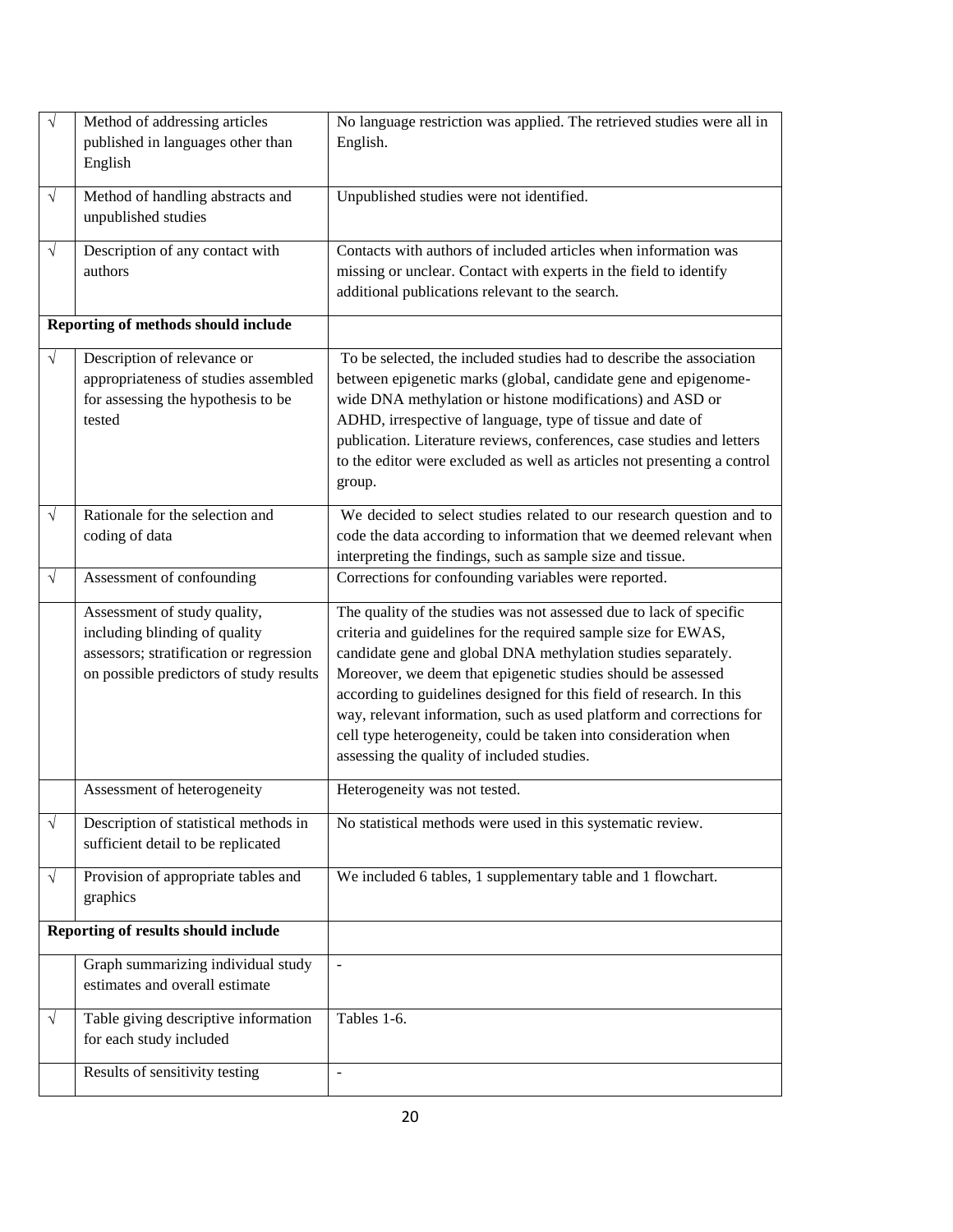| $\sqrt{}$ | Indication of statistical uncertainty of<br>findings              | When applicable, $95\%$ CI, effect sizes and $p$ -values were reported in<br>Tables 1-6.                                                                                                                                                          |
|-----------|-------------------------------------------------------------------|---------------------------------------------------------------------------------------------------------------------------------------------------------------------------------------------------------------------------------------------------|
|           | Reporting of discussion should include                            |                                                                                                                                                                                                                                                   |
|           | Quantitative assessment of bias                                   | We did not assess bias. Rationale explained above.                                                                                                                                                                                                |
| $\sqrt{}$ | Justification for exclusion                                       | Excluded studies were not assessing the outcome of interest, did not<br>investigate either DNA methylation or histone modifications, did not<br>compare cases and controls or were not empirical studies.                                         |
|           | Assessment of quality of included<br>studies                      | We did not assess the quality of the included studies. Rationale<br>explained above.                                                                                                                                                              |
|           | Reporting of conclusions should include                           |                                                                                                                                                                                                                                                   |
| $\sqrt{}$ | Consideration of alternative<br>explanations for observed results | Observed results could stem from heterogeneity in samples, tissues<br>and methodology and from the use of suboptimal designs.                                                                                                                     |
| $\sqrt{}$ | Generalization of the conclusions                                 | Conclusions stated that the findings should be cautiously interpreted<br>as they were based on small samples and as they were rarely<br>replicated.                                                                                               |
| $\sqrt{}$ | Guidelines for future research                                    | Future studies should standardize DNA methylation analyses, use<br>prospective or genetically-sensitive designs, appropriate confounder<br>adjustments, larger and adequately phenotyped sample sizes, replicate<br>findings and integrate omics. |
| $\sqrt{}$ | Disclosure of funding source                                      | This systematic review was founded by Metagenics Inc.                                                                                                                                                                                             |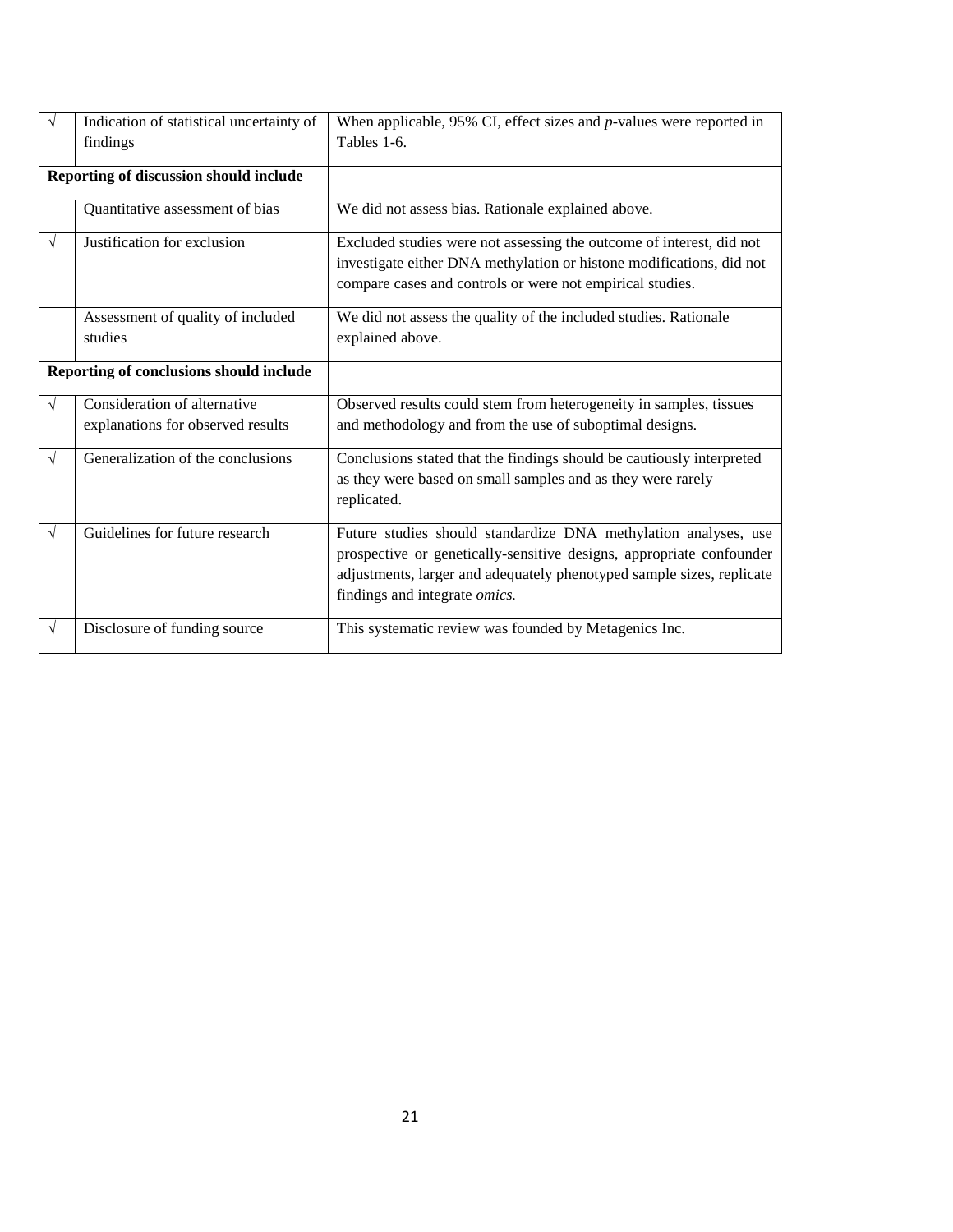### **Appendix 3.** Systematic Search Strategy.

# **Embase.com 1343**

(epigenetics/exp OR 'DNA methylation'/exp OR 'histone modification'/exp OR 's adenosylmethionine'/exp OR 'CpG island'/exp OR (((histone\* OR dna OR 'long interspersed') NEAR/3 (acetylat\* OR demethylat\* OR methylat\* OR phosphorylat\* OR ubiquitinat\* OR modif\*)) OR 's adenosylmethionine' OR cpg OR epigenetic\* OR epigenomic\*):ab,ti) AND ('attention deficit disorder'/exp OR 'autism'/de OR ((attention\* NEAR/6 deficit\*) OR adhd OR autis\* OR asd OR (pervasiv\* NEAR/3 development\* NEAR/3 disorder\*)):ab,ti) NOT ([animals]/lim NOT [humans]/lim)

# **Medline Ovid 973**

(Epigenomics/ OR DNA methylation/ OR S-Adenosylmethionine/ OR CpG Islands/ OR (((histone\* OR dna OR "long interspersed") ADJ3 (acetylat\* OR demethylat\* OR methylat\* OR phosphorylat\* OR ubiquitinat\* OR modif\*)) OR "s adenosylmethionine" OR cpg OR epigenetic\* OR epigenomic\*).ab,ti,kf.) AND ("Attention Deficit Disorder with Hyperactivity"/ OR "Autism Spectrum Disorder"/ OR "Autistic Disorder"/ OR ((attention\* ADJ6 deficit\*) OR adhd OR autis\* OR asd OR (pervasiv\* ADJ3 development\* ADJ3 disorder\*)).ab,ti,kf.) NOT (exp animals/ NOT humans/)

# **PsycINFO Ovid 256**

(Epigenetics/ OR (((histone\* OR dna OR "long interspersed") ADJ3 (acetylat\* OR demethylat\* OR methylat\* OR phosphorylat\* OR ubiquitinat\* OR modif\*)) OR "s adenosylmethionine" OR cpg OR epigenetic\* OR epigenomic\*).ab,ti.) AND ("Attention Deficit Disorder with Hyperactivity"/ OR "Autism Spectrum Disorders"/ OR "Autistic Disorder"/ OR ((attention\* ADJ6 deficit\*) OR adhd OR autis\* OR asd OR (pervasiv\* ADJ3 development\* ADJ3 disorder\*)).ab,ti.) NOT (exp animals/ NOT humans/)

# **Cochrane CENTRAL 6**

((((histone\* OR dna OR 'long interspersed') NEAR/3 (acetylat\* OR demethylat\* OR methylat\* OR phosphorylat\* OR ubiquitinat\* OR modif\*)) OR 's adenosylmethionine' OR cpg OR epigenetic\* OR epigenomic\*):ab,ti) AND (((attention\* NEAR/6 deficit\*) OR adhd OR autis\* OR asd OR (pervasiv\* NEAR/3 development\* NEAR/3 disorder\*)):ab,ti)

# **Web of Science 1084**

TS=(((((histone\* OR dna OR "long interspersed") NEAR/2 (acetylat\* OR demethylat\* OR methylat\* OR phosphorylat\* OR ubiquitinat\* OR modif\*)) OR "s adenosylmethionine" OR cpg OR epigenetic\* OR epigenomic\*)) AND (((attention\* NEAR/5 deficit\*) OR adhd OR autis\* OR asd OR (pervasiv\* NEAR/2 development\* NEAR/2 disorder\*))) )

### **Google scholar**

"histone|dna methylation|modification"|epigenetics "attention deficit"|adhd|autism|autistic|asd|"pervasive\*disorder"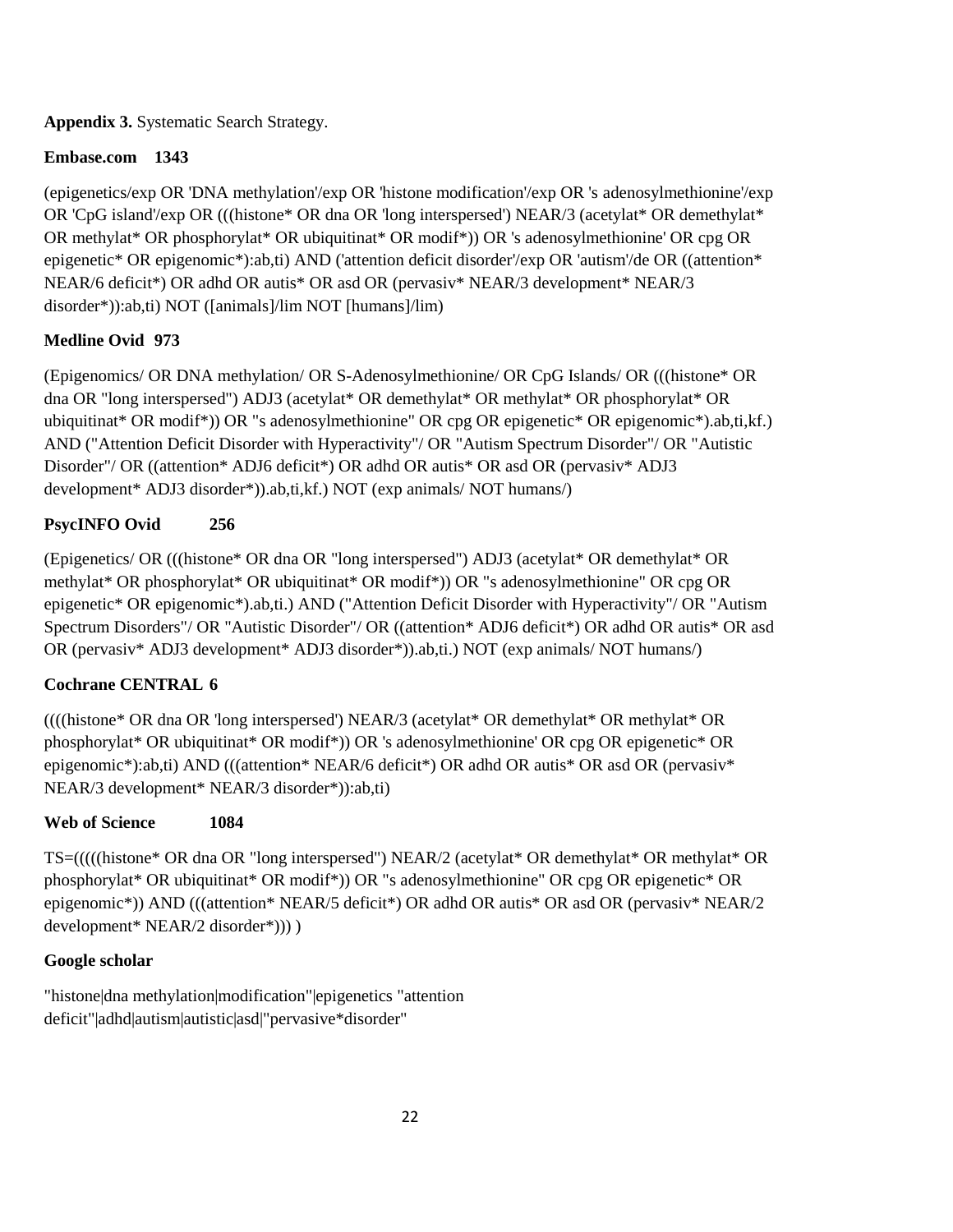### **REFERENCES**

Adriani, W., Romano, E., Pucci, M., Pascale, E., Cerniglia, L., Cimino, S., Tambelli, R., Curatolo, P., Granstrem, O., Maccarrone, M., Laviola, G., D'Addario, C., 2017. Potential for diagnosis versus therapy monitoring of attention deficit hyperactivity disorder: a new epigenetic biomarker interacting with both genotype and auto-immunity. European child & adolescent psychiatry.

Aldinger, K.A., Plummer, J.T., Levitt, P., 2013. Comparative DNA methylation among females with neurodevelopmental disorders and seizures identifies TAC1 as a MeCP2 target gene. J Neurodev Disord 5, 15.

American Psychiatric Association, 2013. Diagnostic and Statistical Manual of Mental Disorders, fifth ed., Arlington, VA.

Atsem, S., Reichenbach, J., Potabattula, R., Dittrich, M., Nava, C., Depienne, C., Bohm, L., Rost, S., Hahn, T., Schorsch, M., Haaf, T., El Hajj, N., 2016. Paternal age effects on sperm FOXK1 and KCNA7 methylation and transmission into the next generation. Human Mol Genet 25, 4996-5005.

Bakulski, K.M., Halladay, A., Hu, V.W., Mill, J., Fallin, M.D., 2016. Epigenetic Research in

Neuropsychiatric Disorders: the "Tissue Issue". Curr Behav Neurosci Rep 3, 264-274.

Bannister, A.J., Kouzarides, T., 2011. Regulation of chromatin by histone modifications. Cell Res 21, 381-395.

Barker, E.D., Walton, E., Cecil, C.A.M., 2017. Annual Research Review: DNA methylation as a mediator in the association between risk exposure and child and adolescent psychopathology. J Child Psychol Psychiatry.

Bell, J.T., Spector, T.D., 2011. A twin approach to unraveling epigenetics. Trends Genet 27, 116-125. Bennetto, L., Kuschner, E.S., Hyman, S.L., 2007. Olfaction and taste processing in autism. Biol Psychiatry 62, 1015-1021.

Berko, E.R., Suzuki, M., Beren, F., Lemetre, C., Alaimo, C.M., Calder, R.B., Ballaban-Gil, K., Gounder, B., Kampf, K., Kirschen, J., Maqbool, S.B., Momin, Z., Reynolds, D.M., Russo, N., Shulman, L., Stasiek, E., Tozour, J., Valicenti-McDermott, M., Wang, S., Abrahams, B.S., Hargitai, J., Inbar, D., Zhang, Z.,

Buxbaum, J.D., Molholm, S., Foxe, J.J., Marion, R.W., Auton, A., Greally, J.M., 2014. Mosaic Epigenetic Dysregulation of Ectodermal Cells in Autism Spectrum Disorder. PLoS Genet 10.

Betancur, C., 2011. Etiological heterogeneity in autism spectrum disorders: more than 100 genetic and genomic disorders and still counting. Brain Res 1380, 42-77.

Birney, E., Smith, G.D., Greally, J.M., 2016. Epigenome-wide Association Studies and the Interpretation of Disease -Omics. PLoS Genet 12, e1006105.

Bock, C., 2012. Analysing and interpreting DNA methylation data. Nat Rev Genet 13, 705-719. Bonora, E., Bacchelli, E., Levy, E.R., Blasi, F., Marlow, A., Monaco, A.P., Maestrini, E., 2002. Mutation screening and imprinting analysis of four candidate genes for autism in the 7q32 region. Mol Psychiatry 7, 289-301.

Booth, M.J., Branco, M.R., Ficz, G., Oxley, D., Krueger, F., Reik, W., Balasubramanian, S., 2012. Quantitative sequencing of 5-methylcytosine and 5-hydroxymethylcytosine at single-base resolution. Science 336, 934-937.

Boyle, C.A., Boulet, S., Schieve, L.A., Cohen, R.A., Blumberg, S.J., Yeargin-Allsopp, M., Visser, S., Kogan, M.D., 2011. Trends in the prevalence of developmental disabilities in US children, 1997-2008. Pediatrics 127, 1034-1042.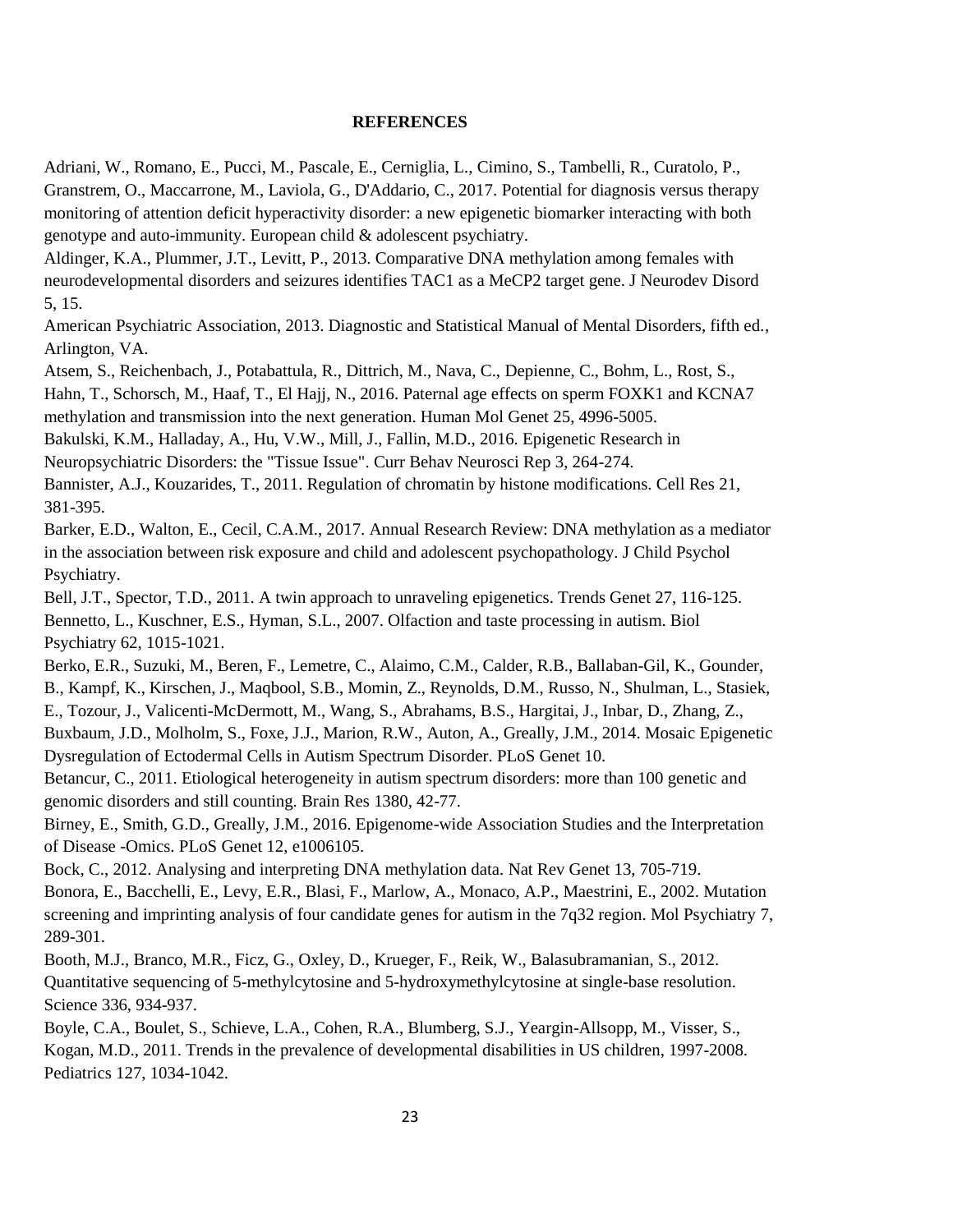Braun, K.V., Voortman, T., Dhana, K., Troup, J., Bramer, W.M., Troup, J., Chowdhury, R., Dehghan, A., Muka, T., Franco, O.H., 2016. The role of DNA methylation in dyslipidaemia: A systematic review. Prog Lipid Res 64, 178-191.

Cecil, C.A., Walton, E., Viding, E., 2015. DNA methylation, substance use and addiction: a systematic review of recent animal and human research from a developmental perspective. Curr Addict Rep 2, 331- 346.

Delgado, M.S., Camprubí, C., Tümer, Z., Martínez, F., Milà, M., Monk, D., 2014. Screening individuals with intellectual disability, autism and Tourette's syndrome for KCNK9 mutations and aberrant DNA methylation within the 8q24 imprinted cluster. Am J Med Genet Part B Neuropsychiatr Genet 165, 472- 478.

Elia, J., Sackett, J., Turner, T., Schardt, M., Tang, S.C., Kurtz, N., Dunfey, M., McFarlane, N.A., Susi, A., Danish, D., Li, A., Nissley-Tsiopinis, J., Borgmann-Winter, K., 2012. Attention-deficit/hyperactivity disorder genomics: update for clinicians. Curr Psychiatry Rep 14, 579-589.

Faraone, S.V., Perlis, R.H., Doyle, A.E., Smoller, J.W., Goralnick, J.J., Holmgren, M.A., Sklar, P., 2005. Molecular genetics of attention-deficit/hyperactivity disorder. Biol Psychiatry 57, 1313-1323.

Feil, R., Fraga, M.F., 2012. Epigenetics and the environment: emerging patterns and implications. Nat Rev Genet 13, 97-109.

Feinberg, J.I., Bakulski, K.M., Jaffe, A.E., Tryggvadottir, R., Brown, S.C., Goldman, L.R., Croen, L.A., Hertz-Picciotto, I., Newschaffer, C.J., Daniele Fallin, M., Feinberg, A.P., 2015. Paternal sperm DNA methylation associated with early signs of autism risk in an autism-enriched cohort. Int J Epidemiol 44, 1199-1210.

Fullard, J.F., Halene, T.B., Giambartolomei, C., Haroutunian, V., Akbarian, S., Roussos, P., 2016. Understanding the genetic liability to schizophrenia through the neuroepigenome. Schizophr Res 177, 115-124.

Gaunt, T.R., Shihab, H.A., Hemani, G., Min, J.L., Woodward, G., Lyttleton, O., Zheng, J., Duggirala, A., McArdle, W.L., Ho, K., Ring, S.M., Evans, D.M., Davey Smith, G., Relton, C.L., 2016. Systematic

identification of genetic influences on methylation across the human life course. Genome Biol 17, 61. Geer, L., Marchler-Bauer, A., Geer, R., Han, L., He, J., He, S., Liu, C., Shi, W., Bryant, S., 2010. The NCBI BioSystems database. Nucleid Acids Res, D492-496. http://dx.doi.org/10.1093/nar/gkp858.

Ginsberg, M.R., Rubin, R.A., Falcone, T., Ting, A.H., Natowicz, M.R., 2012. Brain Transcriptional and Epigenetic Associations with Autism. PLoS ONE 7.

Heijmans, B.T., Mill, J., 2012. Commentary: The seven plagues of epigenetic epidemiology. Int J Epidemiol 41, 74-78.

Hill, P.W., Amouroux, R., Hajkova, P., 2014. DNA demethylation, Tet proteins and 5 hydroxymethylcytosine in epigenetic reprogramming: an emerging complex story. Genomics 104, 324- 333.

Hilton, C.L., Harper, J.D., Kueker, R.H., Lang, A.R., Abbacchi, A.M., Todorov, A., LaVesser, P.D., 2010. Sensory responsiveness as a predictor of social severity in children with high functioning autism spectrum disorders. J Autism Dev Disord 40, 937-945.

Homberg, J.R., Kyzar, E.J., Nguyen, M., Norton, W.H., Pittman, J., Poudel, M.K., Gaikwad, S.,

Nakamura, S., Koshiba, M., Yamanouchi, H., Scattoni, M.L., Ullman, J.F., Diamond, D.M., Kaluyeva,

A.A., Parker, M.O., Klimenko, V.M., Apryatin, S.A., Brown, R.E., Song, C., Gainetdinov, R.R.,

Gottesman, II, Kalueff, A.V., 2016. Understanding autism and other neurodevelopmental disorders through experimental translational neurobehavioral models. Neurosci Biobehav Rev 65, 292-312.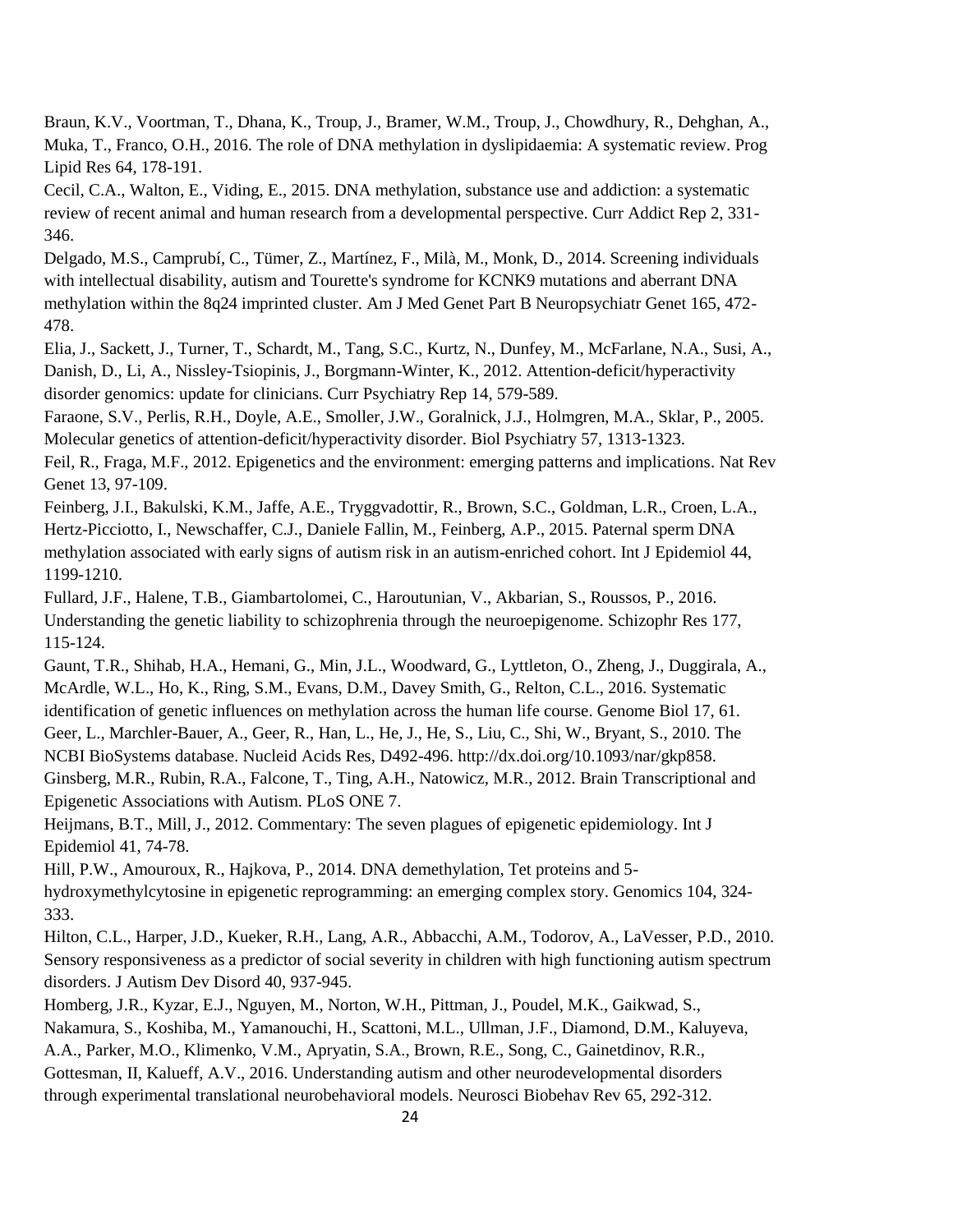Homs, A., Codina-Sola, M., Rodriguez-Santiago, B., Villanueva, C.M., Monk, D., Cusco, I., Perez-Jurado, L.A., 2016. Genetic and epigenetic methylation defects and implication of the ERMN gene in autism spectrum disorders. Transl Psychiatry 6, e855.

Hranilovic, D., Blazevic, S., Stefulj, J., Zill, P., 2016. DNA Methylation Analysis of HTR2A Regulatory Region in Leukocytes of Autistic Subjects. Autism Res 9, 204-209.

Huang, Y., Pastor, W.A., Shen, Y., Tahiliani, M., Liu, D.R., Rao, A., 2010. The behaviour of 5 hydroxymethylcytosine in bisulfite sequencing. PLoS One 5, e8888.

James, S.J., Shpyleva, S., Melnyk, S., Pavliv, O., Pogribny, I.P., 2013. Complex epigenetic regulation of Engrailed-2 (EN-2) homeobox gene in the autism cerebellum. Transl Psychiatry 3, e232.

Jiang, Y., Sahoo, T., Shinawi, M., Michaelis, R.C., Buyse, I., Kashork, C.D., Schroer, R.J., Roa, B.B.,

Stockton, D.W., Spielman, R.S., Stevenson, R.E., Shaffer, L.G., Beaudet, A.L., 2004. A mixed

epigenetic/genetic model for oligogenic inheritance of autism with a limited role for *UBE3A*. Am. J. Hum. Genet. 131A, 1-10.

Keil, K.P., Lein, P.J., 2016. DNA methylation: a mechanism linking environmental chemical exposures to risk of autism spectrum disorders? Environ Epigenet 2, 1-15.

Kilpinen, H., Dermitzakis, E.T., 2012. Genetic and epigenetic contribution to complex traits. Hum Mol Genet 21, R24-28.

Kouzarides, T., 2007. Chromatin modifications and their function. Cell 128, 693-705.

Kubota, T., Mochizuki, K., 2016. Epigenetic Effect of Environmental Factors on Autism Spectrum Disorders. Int J Environ Res Public Health 13.

Ladd-Acosta, C., Fallin, M.D., 2016. The role of epigenetics in genetic and environmental epidemiology. Epigenomics 8, 271-283.

Ladd-Acosta, C., Hansen, K.D., Briem, E., Fallin, M.D., Kaufmann, W.E., Feinberg, A.P., 2014. Common DNA methylation alterations in multiple brain regions in autism. Mol Psychiatry 19, 862-871.

LaSalle, J.M., 2013. Epigenomic strategies at the interface of genetic and environmental risk factors for autism. J Hum Genet 58, 396-401.

Latham, K.E., Sapienza, C., Engel, N., 2012. The epigenetic lorax: gene-environment interactions in human health. Epigenomics 4, 383-402.

Leyfer, O.T., Folstein, S.E., Bacalman, S., Davis, N.O., Dinh, E., Morgan, J., Tager-Flusberg, H., Lainhart, J.E., 2006. Comorbid psychiatric disorders in children with autism: interview development and rates of disorders. J Autism Dev Disord 36, 849-861.

Lichtenstein, P., Carlstrom, E., Rastam, M., Gillberg, C., Anckarsater, H., 2010. The genetics of autism spectrum disorders and related neuropsychiatric disorders in childhood. Am J Psychiatry 167, 1357-1363. Lintas, C., Sacco, R., Persico, A.M., 2016. Differential methylation at the RELN gene promoter in temporal cortex from autistic and typically developing post-pubertal subjects. J Neurodevelopmental Disord 8, 18.

Loke, Y.J., Hannan, A.J., Craig, J.M., 2015. The Role of Epigenetic Change in Autism Spectrum Disorders. Front Neurol 6, 107.

Mill, J., Heijmans, B.T., 2013. From promises to practical strategies in epigenetic epidemiology. Nat Rev Genet 14, 585-594.

Mitchell, M.M., Woods, R., Chi, L.H., Schmidt, R.J., Pessah, I.N., Kostyniak, P.J., Lasalle, J.M., 2012. Levels of select PCB and PBDE congeners in human postmortem brain reveal possible environmental involvement in 15q11-q13 duplication autism spectrum disorder. Environ Mol Mutagen 53, 589-598.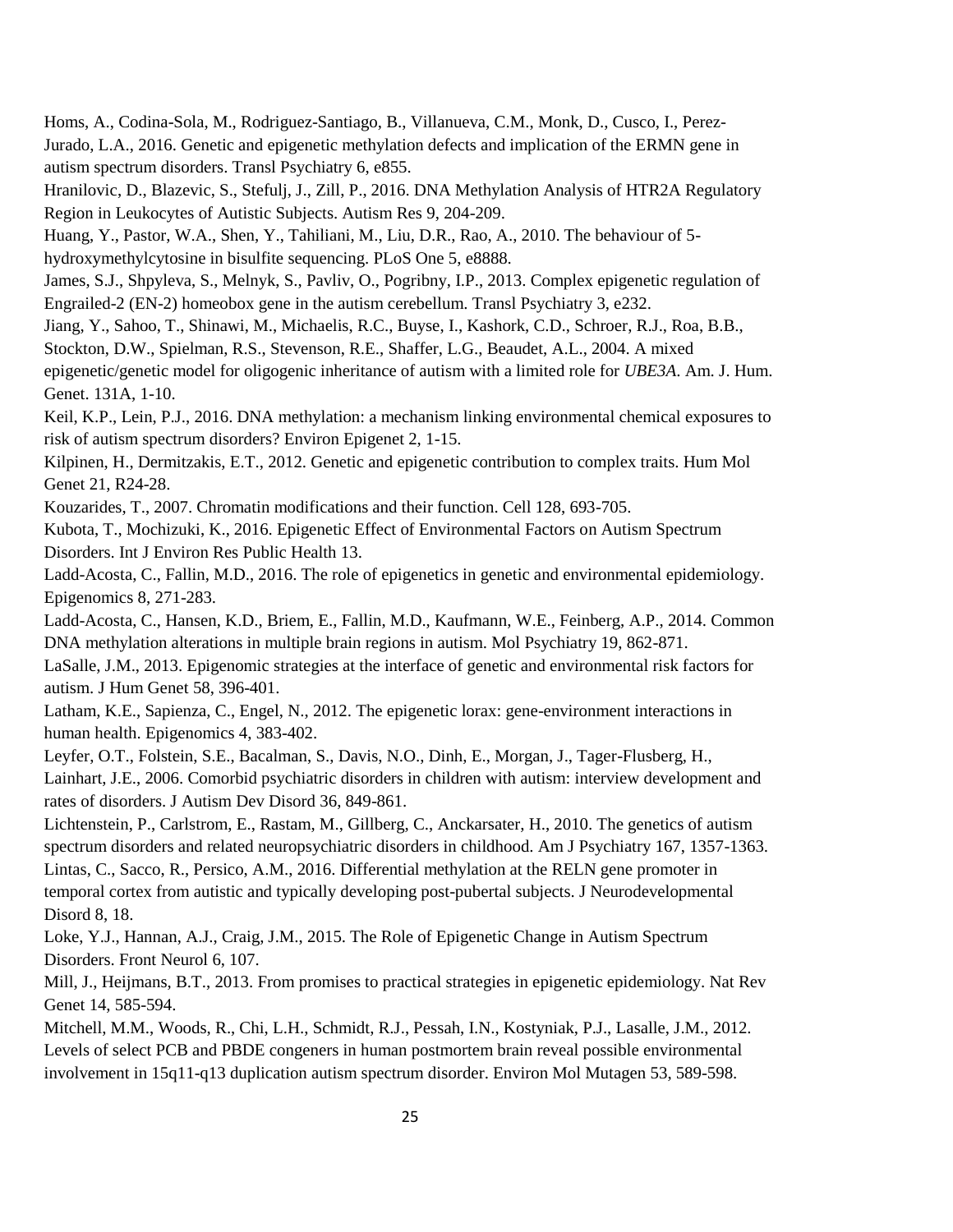Moore, L.D., Le, T., Fan, G., 2013. DNA methylation and its basic function. Neuropsychopharmacology 38, 23-38.

Muka, T., Koromani, F., Portilla, E., O'Connor, A., Bramer, W.M., Troup, J., Chowdhury, R., Dehghan, A., Franco, O.H., 2016a. The role of epigenetic modifications in cardiovascular disease: A systematic review. Int J Cardiol 212, 174-183.

Muka, T., Nano, J., Voortman, T., Braun, K.V.E., Ligthart, S., Stranges, S., Bramer, W.M., Troup, J., Chowdhury, R., Dehghan, A., Franco, O.H., 2016b. The role of global and regional DNA methylation and histone modifications in glycemic traits and type 2 diabetes: A systematic review. Nutr Metab Cardiovasc Dis 26, 553-566.

Nagarajan, R.P., Hogart, A.R., Gwye, Y., Martin, M.R., LaSalle, J.M., 2006. Reduced MeCP2 expression is frequent in autism frontal cortex and correlates with aberrant MECP2 promoter methylation. Epigenetics 1, e1-11.

Nagarajan, R.P., Patzel, K.A., Martin, M., Yasui, D.H., Swanberg, S.E., Hertz-Picciotto, I., Hansen, R.L., Van de Water, J., Pessah, I.N., Jiang, R., Robinson, W.P., LaSalle, J.M., 2008. MECP2 promoter methylation and X chromosome inactivation in autism. Autism Res 1, 169-178.

Nardone, S., Sams, D.S., Zito, A., Reuveni, E., Elliott, E., 2017. Dysregulation of Cortical Neuron DNA Methylation Profile in Autism Spectrum Disorder. Cereb Cortex, 1-16.

Nardone, S., Sharan Sams, D., Reuveni, E., Getselter, D., Oron, O., Karpuj, M., Elliott, E., 2014. DNA methylation analysis of the autistic brain reveals multiple dysregulated biological pathways. Transl Psychiatry 4, e433.

Nguyen, A.T., Rauch, T.A., Pfeifer, G.P., Hu, V.W., 2010. … cell lines reveals epigenetic contributions to autism spectrum disorders and a novel autism candidate gene, RORA, whose protein product is reduced in autistic brain. The FASEB Journal.

Non, A.L., Thayer, Z.M., 2015. Epigenetics for anthropologists: An introduction to methods. Am J Hum Biol 27, 295-303.

Philibert, R.A., Sandhu, H., Hollenbeck, N., Gunter, T., Adams, W., Madan, A., 2008. The relationship of 5HTT (SLC6A4) methylation and genotype on mRNA expression and liability to major depression and alcohol dependence in subjects from the Iowa Adoption Studies. Am J Med Genet B Neuropsychiatr Genet 147B, 543-549.

Polanczyk, G.V., Willcutt, E.G., Salum, G.A., Kieling, C., Rohde, L.A., 2014. ADHD prevalence estimates across three decades: an updated systematic review and meta-regression analysis. Int J Epidemiol 43, 434-442.

Rakyan, V.K., Down, T.A., Balding, D.J., Beck, S., 2011. Epigenome-wide association studies for common human diseases. Nat Rev Genet 12, 529-541.

Rutten, B.P., Mill, J., 2009. Epigenetic mediation of environmental influences in major psychotic disorders. Schizophr Bull 35, 1045-1056.

Scholz, C.J., Jacob, C.P., Buttenschon, H.N., Kittel-Schneider, S., Boreatti-Hummer, A., Zimmer, M., Walter, U., Lesch, K.P., Mors, O., Kneitz, S., Deckert, J., Reif, A., 2010. Functional variants of TSPAN8 are associated with bipolar disorder and schizophrenia. Am J Med Genet B Neuropsychiatr Genet 153B, 967-972.

Schroeder, D.I., Schmidt, R.J., Crary-Dooley, F.K., Walker, C.K., Ozonoff, S., Tancredi, D.J., Hertz-Picciotto, I., LaSalle, J.M., 2016. Placental methylome analysis from a prospective autism study. Mol Autism 7, 51.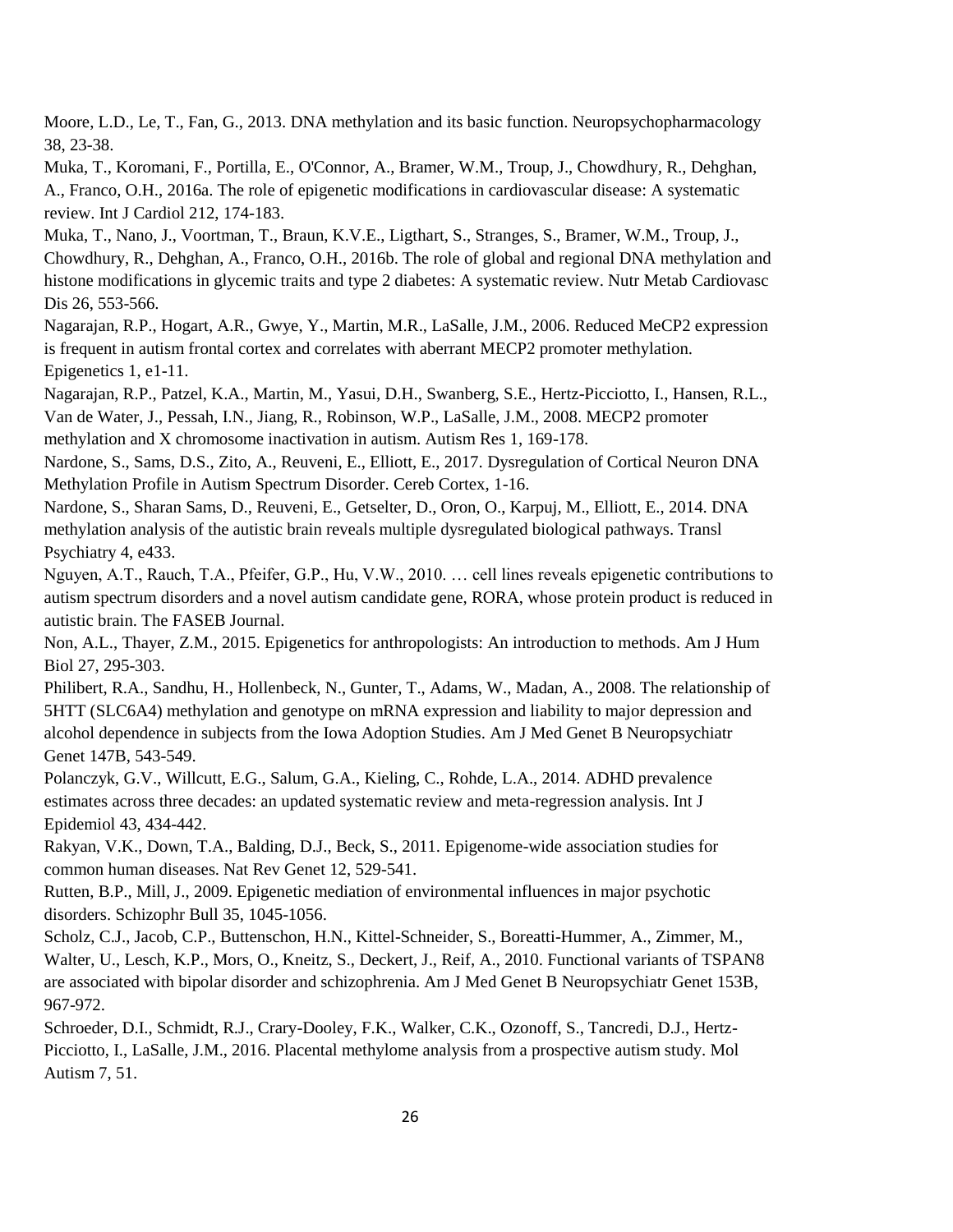Schuch, V., Utsumi, D.A., Costa, T.V., Kulikowski, L.D., Muszkat, M., 2015. Attention Deficit Hyperactivity Disorder in the Light of the Epigenetic Paradigm. Front Psychiatry 6, 126. Shuman, C., Beckwith, J.B., Weksberg, R., 2016. Beckwith-Wiedemann Syndrome. GeneReviews. Smith, C.L., Blake, J.A., Kadin, J.A., Richardson, J.E., Bult, C.J., Mouse Genome Database, G., 2018. Mouse Genome Database (MGD)-2018: knowledgebase for the laboratory mouse. Nucleic Acids Res 46, D836-D842. http://dx.doi.org/10.1093/nar/gkx1006. Smith, A.K., Kilaru, V., Klengel, T., Mercer, K.B., Bradley, B., Conneely, K.N., Ressler, K.J., Binder,

E.B., 2015. DNA extracted from saliva for methylation studies of psychiatric traits: evidence tissue specificity and relatedness to brain. Am J Med Genet B Neuropsychiatr Genet 168B, 36-44. Sun, W., Poschmann, J., Cruz-Herrera del Rosario, R., Parikshak, N.N., Hajan, H.S., Kumar, V., Ramasamy, R., Belgard, T.G., Elanggovan, B., Wong, C.C.Y., Mill, J., Geschwind, D.H., Prabhakar, S., 2016. Histone Acetylome-wide Association Study of Autism Spectrum Disorder. Cell 167, 1385. Szulwach, K.E., Li, X., Li, Y., Song, C.X., Wu, H., Dai, Q., Irier, H., Upadhyay, A.K., Gearing, M., Levey, A.I., Vasanthakumar, A., Godley, L.A., Chang, Q., Cheng, X., He, C., Jin, P., 2011. 5-hmCmediated epigenetic dynamics during postnatal neurodevelopment and aging. Nat Neurosci 14, 1607- 1616.

Taurines, R., Schwenck, C., Westerwald, E., Sachse, M., Siniatchkin, M., Freitag, C., 2012. ADHD and autism: differential diagnosis or overlapping traits? A selective review. Atten Defic Hyperact Disord 4, 115-139.

Teschendorff, A.E., Zheng, S.C., 2017. Cell-type deconvolution in epigenome-wide association studies: a review and recommendations. Epigenomics 9, 757-768.

Tordjman, S., Somogyi, E., Coulon, N., Kermarrec, S., Cohen, D., Bronsard, G., Bonnot, O., Weismann-Arcache, C., Botbol, M., Lauth, B., Ginchat, V., Roubertoux, P., Barburoth, M., Kovess, V., Geoffray, M.M., Xavier, J., 2014. Gene x Environment interactions in autism spectrum disorders: role of epigenetic mechanisms. Front Psychiatry 5, 53.

Tsai, P.C., Bell, J.T., 2015. Power and sample size estimation for epigenome-wide association scans to detect differential DNA methylation. Int J Epidemiol.

Tsang, S.Y., Ahmad, T., Mat, F.W., Zhao, C., Xiao, S., Xia, K., Xue, H., 2016. Variation of global DNA methylation levels with age and in autistic children. Hum Genomics 10, 31.

van Bokhoven, H., 2011. Genetic and epigenetic networks in intellectual disabilities. Annu Rev Genet 45, 81-104.

Van Mil, N.H., Steegers-Theunissen, R.P.M., Bouwland-Both, M.I., Verbiest, M.M.P.J., Rijlaarsdam, J., Hofman, A., Steegers, E.A.P., Heijmans, B.T., Jaddoe, V.W.V., Verhulst, F.C., Stolk, L., Eilers, P.H.C., Uitterlinden, A.G., Tiemeier, H., 2014. DNA methylation profiles at birth and child ADHD symptoms. J Psychiatr Res 49, 51-59.

Visser, J.C., Rommelse, N.N., Greven, C.U., Buitelaar, J.K., 2016. Autism spectrum disorder and attention-deficit/hyperactivity disorder in early childhood: A review of unique and shared characteristics and developmental antecedents. Neurosci Biobehav Rev 65, 229-263.

Walton, E., Pingault, J.B., Cecil, C.A., Gaunt, T.R., Relton, C.L., Mill, J., Barker, E.D., 2017. Epigenetic profiling of ADHD symptoms trajectories: a prospective, methylome-wide study. Mol Psychiatry 22, 250- 256.

Wang, Y., Fang, Y., Zhang, F., Xu, M., Zhang, J., Yan, J., Ju, W., Brown, W.T., Zhong, N., 2014. Hypermethylation of the enolase gene (ENO2) in autism. Eur J Pediatr 173, 1233-1244.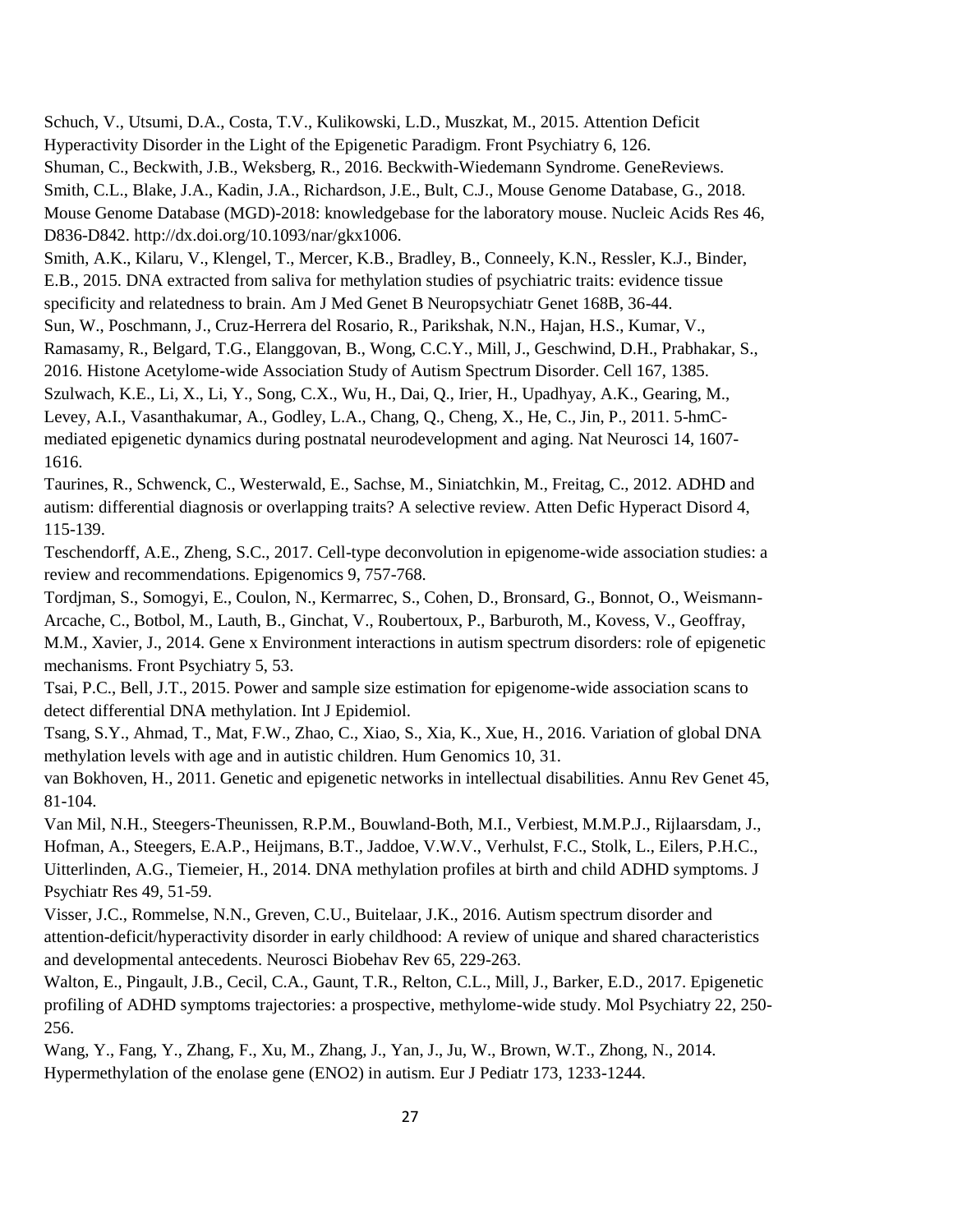Wei, W., Pelechano, V., Jarvelin, A.I., Steinmetz, L.M., 2011. Functional consequences of bidirectional promoters. Trends Genet 27, 267-276.

Weizmann Institute of Science, c2018. PathCards: Signaling by GPCR Pathway in Signaling by GPCR SuperPath Weizmann Institute of Science.

Weksberg, R., 2010. Imprinted genes and human disease. Am J Med Genet C Semin Med Genet 154C, 317-320.

Wen, K.X., Milic, J., El-Khodor, B., Dhana, K., Nano, J., Pulido, T., Kraja, B., Zaciragic, A., Bramer, W.M., Troup, J., Chowdhury, R., Ikram, M.A., Dehghan, A., Muka, T., Franco, O.H., 2016. The Role of DNA Methylation and Histone Modifications in Neurodegenerative Diseases: A Systematic Review. PLoS One 11, e0167201.

Wilmot, B., Fry, R., Smeester, L., Musser, E.D., Mill, J., Nigg, J.T., 2016. Methylomic analysis of salivary DNA in childhood ADHD identifies altered DNA methylation in VIPR2. J Child Psychol Psychiatry 57, 152-160.

Wong, C.C.Y., Meaburn, E.L., Ronald, A., Price, T.S., Jeffries, A.R., Schalkwyk, L.C., Plomin, R., Mill, J., 2014. Methylomic analysis of monozygotic twins discordant for autism spectrum disorder and related behavioural traits. Mol Psychiatry 19, 495-503.

Xu, Y., Chen, X.T., Luo, M., Tang, Y., Zhang, G., Wu, D., Yang, B., Ruan, D.Y., Wang, H.L., 2015. Multiple epigenetic factors predict the attention deficit/hyperactivity disorder among the Chinese Han children. J Psychiatr Res 64, 40-50.

Zhu, X., Higashimoto, K., Soejima, H., Yatsuki, H., Sugihara, H., Mukai, T., Joh, K., 2000. C11orf21, a novel gene within the Beckwith-Wiedemann syndrome region in human chromosome 11p15.5. Gene 256, 311-317.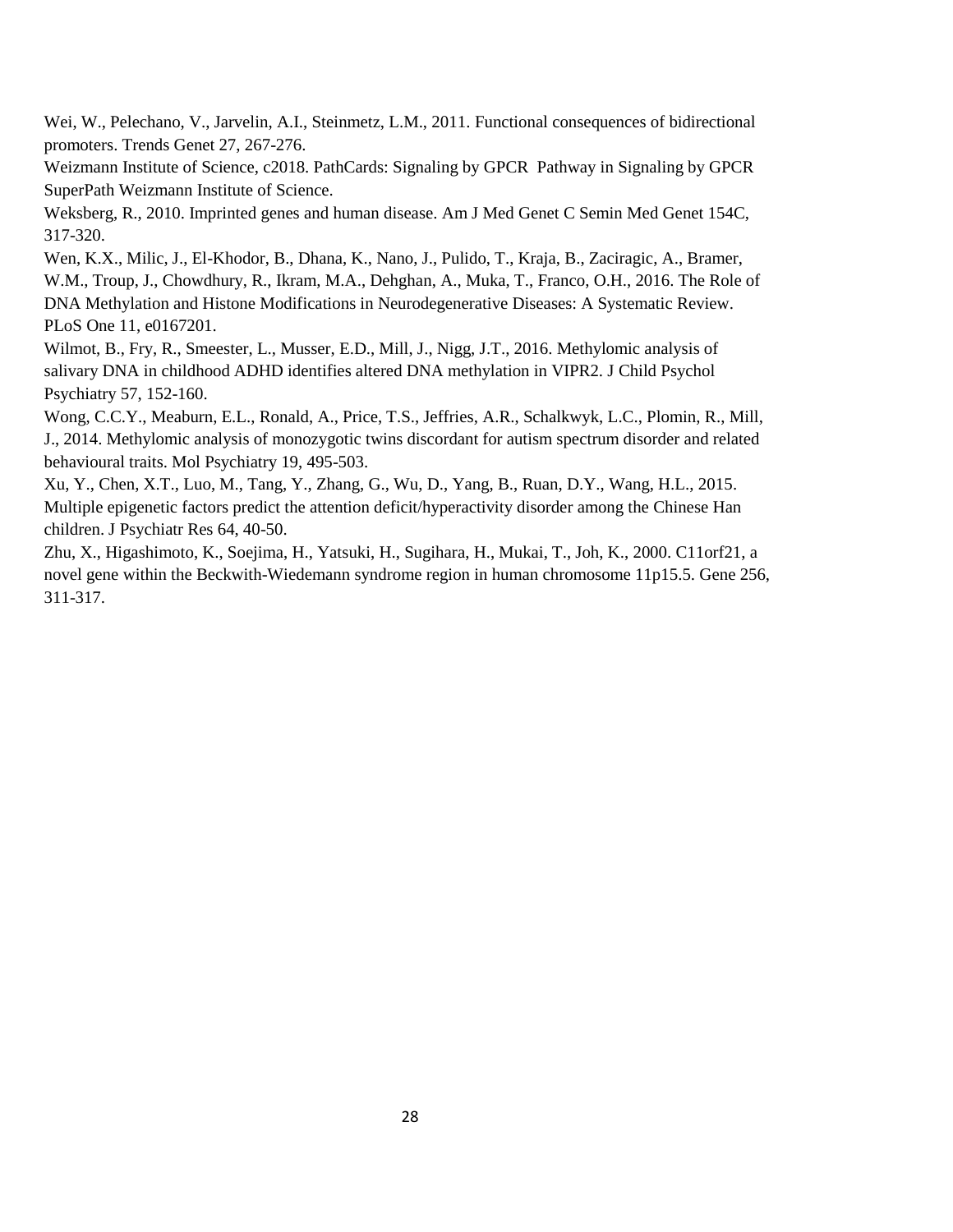# **Figure captions:**

**Figure 1**. PRISMA flow diagram of the studies included in this systematic review. Of the 2174 retrieved articles, after deduplication, we screened the title and/or abstract of 2169 publications and identified 86 potentially relevant ones. Based on a full-text assessment of their eligibility, 29 publications were included in this systematic review. *Abbreviations:* n=number.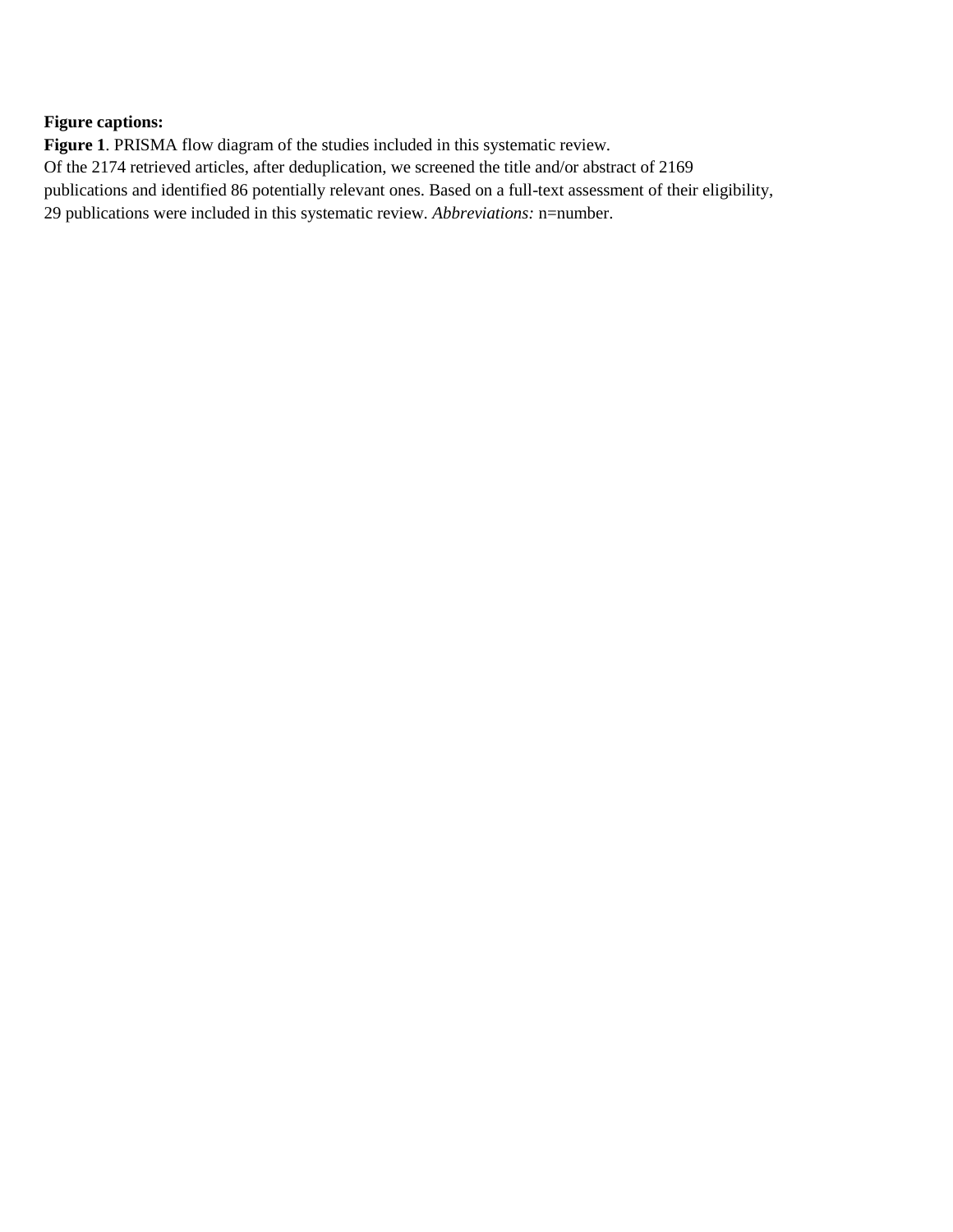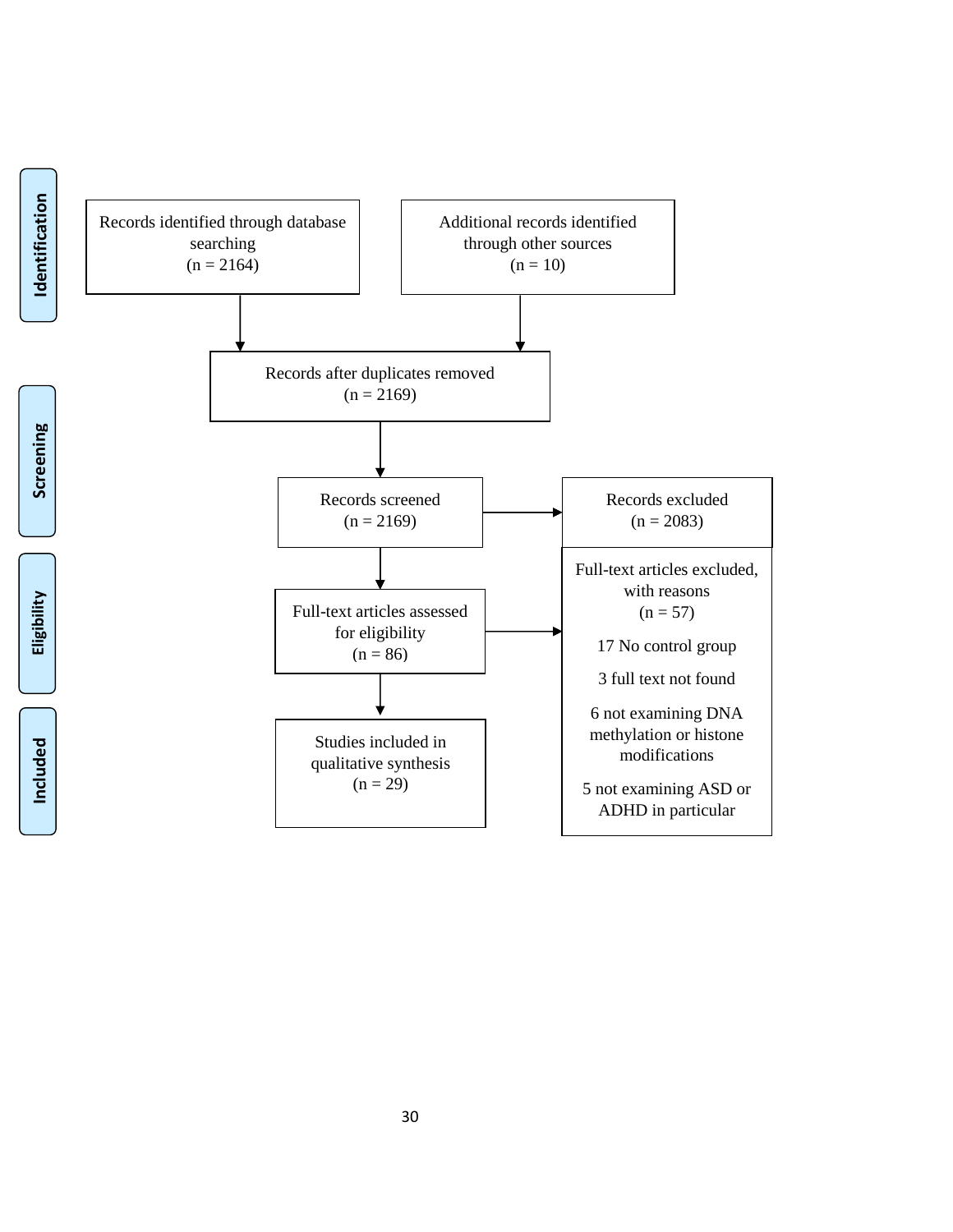### **Table 1.**

**Author Cases /Controls Sample Characteristics Tissue Adjustments/Matching Method Findings Significance Level Brain tissue** James et al. (2013) 13/13 from 2 samples USA 4-30 y. M and F CB Matched by age, sex, race, PMI and cause of death. LC-MS/MS Hypermethylation  $(5.9 \pm 1.2 \text{ in}$ ASD patients, 4.7±1.1 in controls).  $p < 0.05$ Mitchell et al. (2012) 12/12 USA 4-61 y. M and F BA19 Sex, birth period, brain region /age and sex. LINE-1 No significant differences.  $p < 0.05$ **Peripheral tissue** Schroeder et al. (2016) 24/23 USA Birth to 36m. M and F Placenta, CBL and nonspecified Sex, sequencing run number, order of sequencing, average sequencing coverage / sex and birth year. MethylCsequencing No significant differences. FDR <  $0.05$ Tsang et al. (2016) 280/236 China  *y. M*controls=5.3 y. M and F Leukocytes Matched by age. HpaII/MspI Hypermethylation (∆β =  $54.35 \pm 21.37$ ) in autistic subjects.  $p < 0.05$ Wong et al. (2014) 66/44 UK Birth to 15y. sex NA WB Adjusted for blood cell count. LUMA No significant differences ( $M =$ 65.1% in autistic twin, *M* = 65.9% in unaffected twin). *p* < 0.82 (based on observed *p-*value)

*Global DNA methylation and Autism Spectrum Disorder.*

ASD = Autism Spectrum Disorder; BA Brodmann's Area; CB = cerebellum; CBL = cord blood; F = females; FDR = false discovery rate; M = males; m. = months; NA = not available; PMI = *postmortem* interval;  $WB =$  whole blood;  $y =$  years.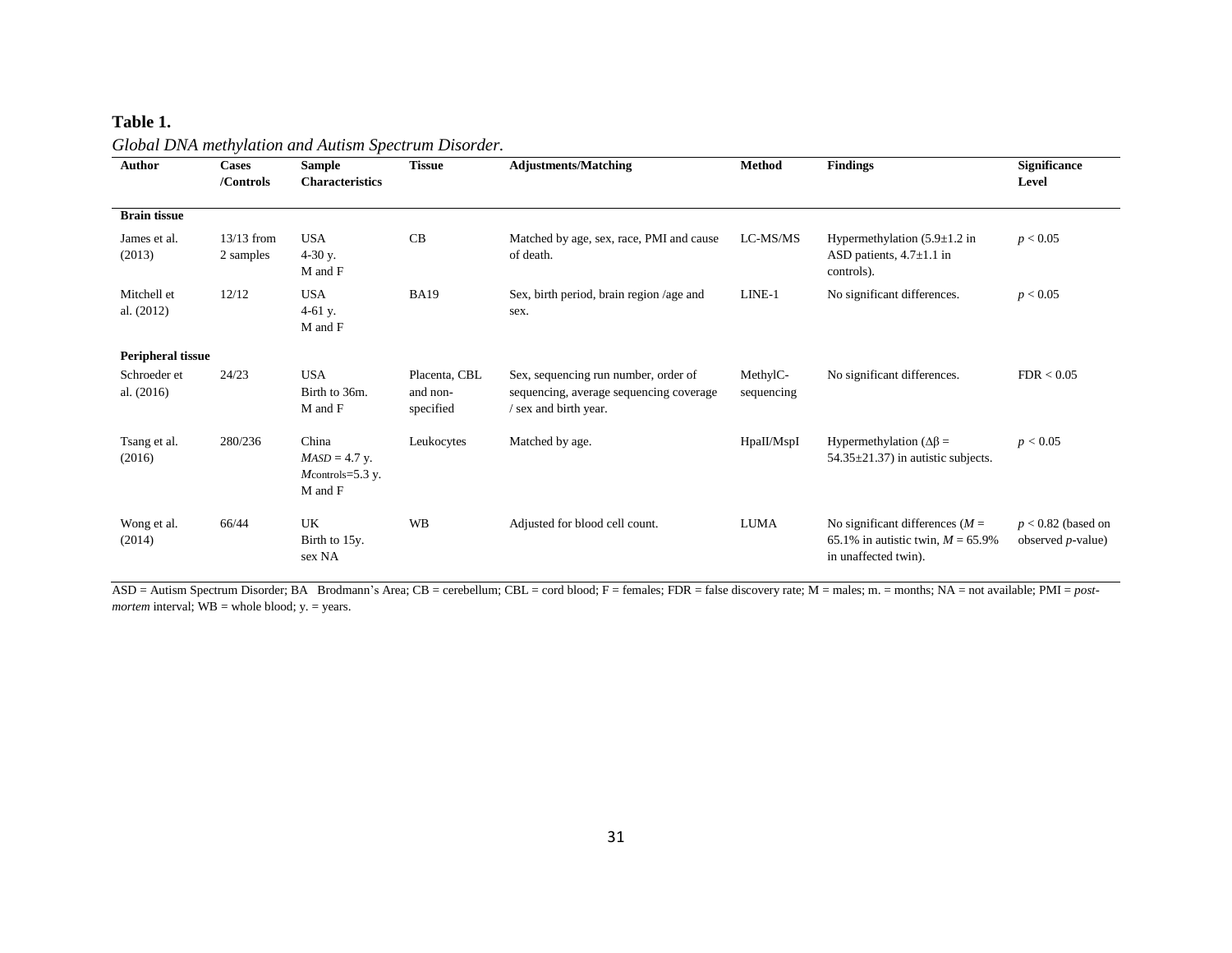# **Table 2.**

| $\mathbf{r}$ o<br>Author         | <b>Cases</b><br>/Controls | $\checkmark$<br><b>Sample</b><br><b>Characteristics</b> | · r<br><b>Tissue</b>                                              | <b>Statistical</b><br><b>Analysis</b> | <b>Platform</b>        | Replication<br><b>Validation</b> | <b>Adjustments</b><br>/Matching      | <b>Findings</b>                                                                                                                                                                                                                                                                                                                                                                                                                                                                                                                                      | <b>Significance</b><br>Level                          |
|----------------------------------|---------------------------|---------------------------------------------------------|-------------------------------------------------------------------|---------------------------------------|------------------------|----------------------------------|--------------------------------------|------------------------------------------------------------------------------------------------------------------------------------------------------------------------------------------------------------------------------------------------------------------------------------------------------------------------------------------------------------------------------------------------------------------------------------------------------------------------------------------------------------------------------------------------------|-------------------------------------------------------|
| <b>Brain tissue</b>              |                           |                                                         |                                                                   |                                       |                        |                                  |                                      |                                                                                                                                                                                                                                                                                                                                                                                                                                                                                                                                                      |                                                       |
| Feinberg<br>et al.<br>(2015)     | 19/21                     | NA                                                      | FC, TC, CB                                                        | <b>DMR</b>                            | Infinium<br>450k array | None                             | None                                 | Differential DNA methylation<br>in SNORD family genes in CB,<br>in 12 regions in FC and 10<br>regions in TC.                                                                                                                                                                                                                                                                                                                                                                                                                                         | p < 0.05                                              |
| Ginsberg<br>et al.<br>(2012)     | 17/17 from<br>2 samples   | USA, UK, Canada<br>and unknown<br>$1-60$ y.<br>М        | BA19 and<br>$\operatorname{cerebellar}$<br>hemispheric<br>cortex. | <b>DMP</b>                            | Infinium<br>27k array  | None                             | Region and age /<br>age and sex.     | No significant differences.                                                                                                                                                                                                                                                                                                                                                                                                                                                                                                                          | $FDR \leq 0.05$ and<br>$FDR \leq 0.25$                |
| Ladd-<br>Acosta et<br>al. (2014) | $20/21$ from<br>3 samples | <b>USA</b><br>NA                                        | TC, PFC,<br>CB                                                    | <b>DMR</b>                            | Infinium<br>450k array | Replication,<br>25/26            | Sex, cell type /<br>age, sex and PMI | DNA hypomethylation in cases<br>in <i>PRRT1</i> ( $\Delta M = -7.8\%$ .),<br>$C11$ orf21/TSPAN32 ( $\Delta M = -$<br>$6.6\%$ ) and DNA<br>hypermethylation in ZFP57<br>$(\Delta M = 13.9\%)$ in cases in TC.<br>DNA hypermethylation in<br>SDHAP3 in cases in cerebellum<br>$(\Delta M = 15.8\%).$<br>Differential DNA methylation<br>replicated in the same regions<br>encompassing PRRT1 and<br>C11orf21/TSPAN32.<br>NB: Replication analyses were<br>conducted in a different brain<br>tissue of the same individuals in<br>the discovery cohort. | DMR: FWER $\leq$<br>0.1<br>Replication: $p <$<br>0.05 |

# *Epigenome-wide DNA methylation and Autism Spectrum Disorder.*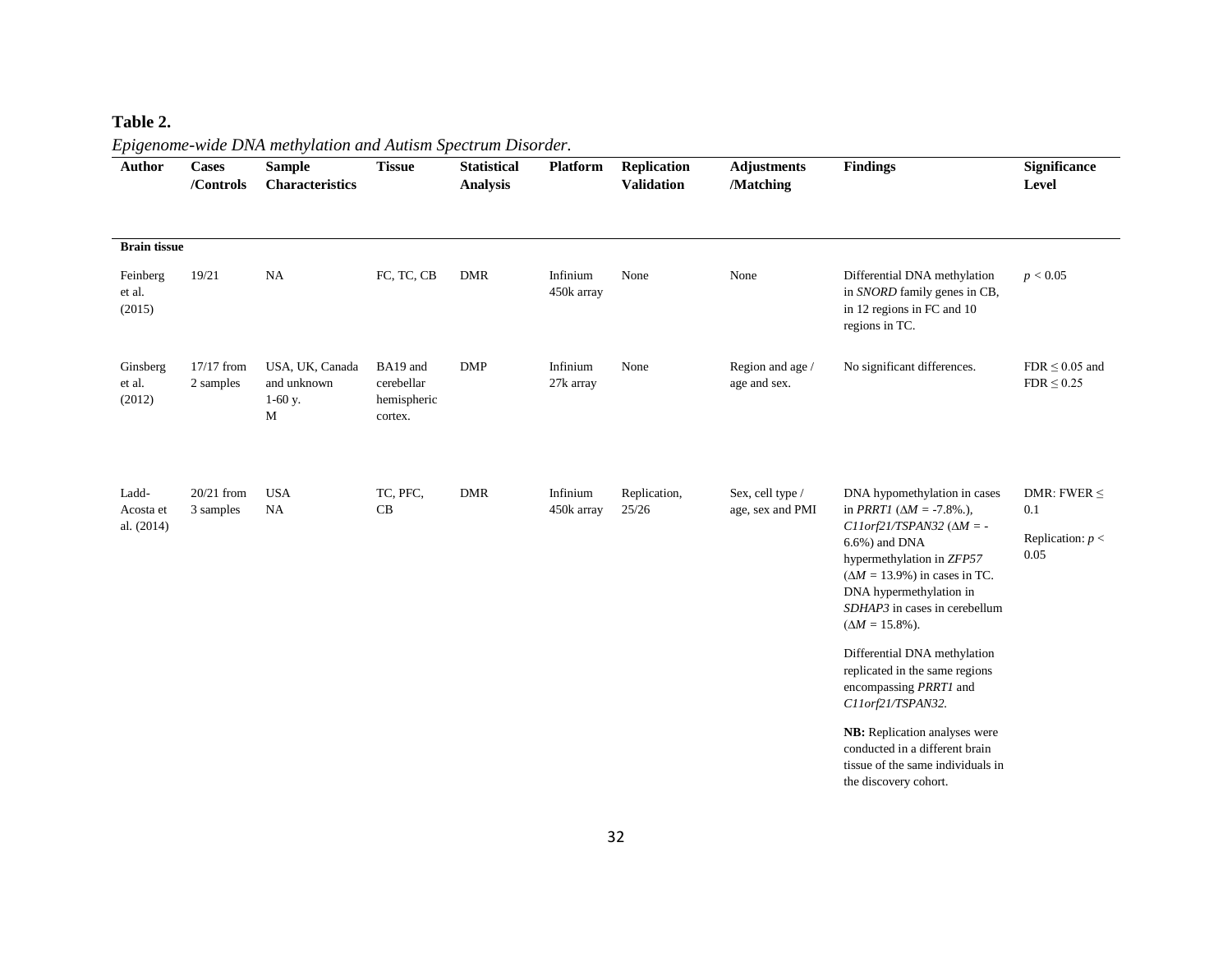| Author                      | <b>Cases</b><br>/Controls | <b>Sample</b><br>Characteristics | <b>Tissue</b>          | <b>Statistical</b><br><b>Analysis</b> | <b>Platform</b>        | <b>Replication</b><br><b>Validation</b> | <b>Adjustments</b><br>/Matching                                           | <b>Findings</b>                                                                                                                                                                                                                          | <b>Significance</b><br>Level                                                             |
|-----------------------------|---------------------------|----------------------------------|------------------------|---------------------------------------|------------------------|-----------------------------------------|---------------------------------------------------------------------------|------------------------------------------------------------------------------------------------------------------------------------------------------------------------------------------------------------------------------------------|------------------------------------------------------------------------------------------|
| Nardone<br>et al.<br>(2017) | $15/16$ from<br>2 samples | UK, USA<br>17-68 y.<br>M         | PFC, BA10,<br>BA9, BA8 | <b>DMR</b><br><b>DMP</b>              | Infinium<br>450k array | Validation with<br><b>NGBS</b>          | Technical and<br>biological<br>covariates / age,<br>brain mass and<br>PMI | No significant differential DNA<br>methylation in DMP analysis.<br>Differential DNA methylation<br>in 58 regions, spanning<br>GABBR1, ABAT, Mir124-1,<br>Mir124-2 in DMR analysis<br>DNA hypomethylation in                              | DMP and DMR:<br>FDR < 0.05<br>Validation: $p <$<br>0.05                                  |
|                             |                           |                                  |                        |                                       |                        |                                         |                                                                           | GABBR1 and Mir124-2 and<br>DNA hypermethylation in<br>FAM124B and InNEAT1 in<br>cases validated.                                                                                                                                         |                                                                                          |
|                             |                           |                                  |                        |                                       |                        |                                         |                                                                           | Pathways: synaptic and<br>neuronal processes and immune<br>response processes.                                                                                                                                                           |                                                                                          |
| Nardone<br>et al.<br>(2014) | 24/23 from<br>2 samples   | UK, USA<br>16-51 y.<br>M and F   | <b>BA10, BA24</b>      | <b>DMP</b>                            | Infinium<br>450k array | Validation with<br>pyrosequencing       | Adjusted for sex<br>and batch effects                                     | Differential DNA methylation<br>in 5329 CpGs in BA10 and<br>10745 in BA24, including<br>HDAC4, PRRT1,<br>C11orf21/TSPAN32, C1qA,<br>IRF8, CTSZ.                                                                                          | DMP: FDR $<$<br>0.05<br>Validation: $p <$<br>0.06 (based on<br>observed $p$ -<br>values) |
|                             |                           |                                  |                        |                                       |                        |                                         |                                                                           | DNA hypomethylation of<br><i>C11orf21</i> ( $\Delta\beta$ = 0.39 to -4.93)<br>and $C1qA$ ( $\Delta\beta$ = -3.45), IRF8<br>$(\Delta \beta = -3.42)$ , <i>CTSZ</i> ( $\Delta \beta = -2.13$ )<br>to -3.39) in BA10 in cases<br>validated. |                                                                                          |
|                             |                           |                                  |                        |                                       |                        |                                         |                                                                           | Pathways: immune responses,<br>neuron-neuron synaptic<br>transmission.                                                                                                                                                                   |                                                                                          |

**Peripheral tissue**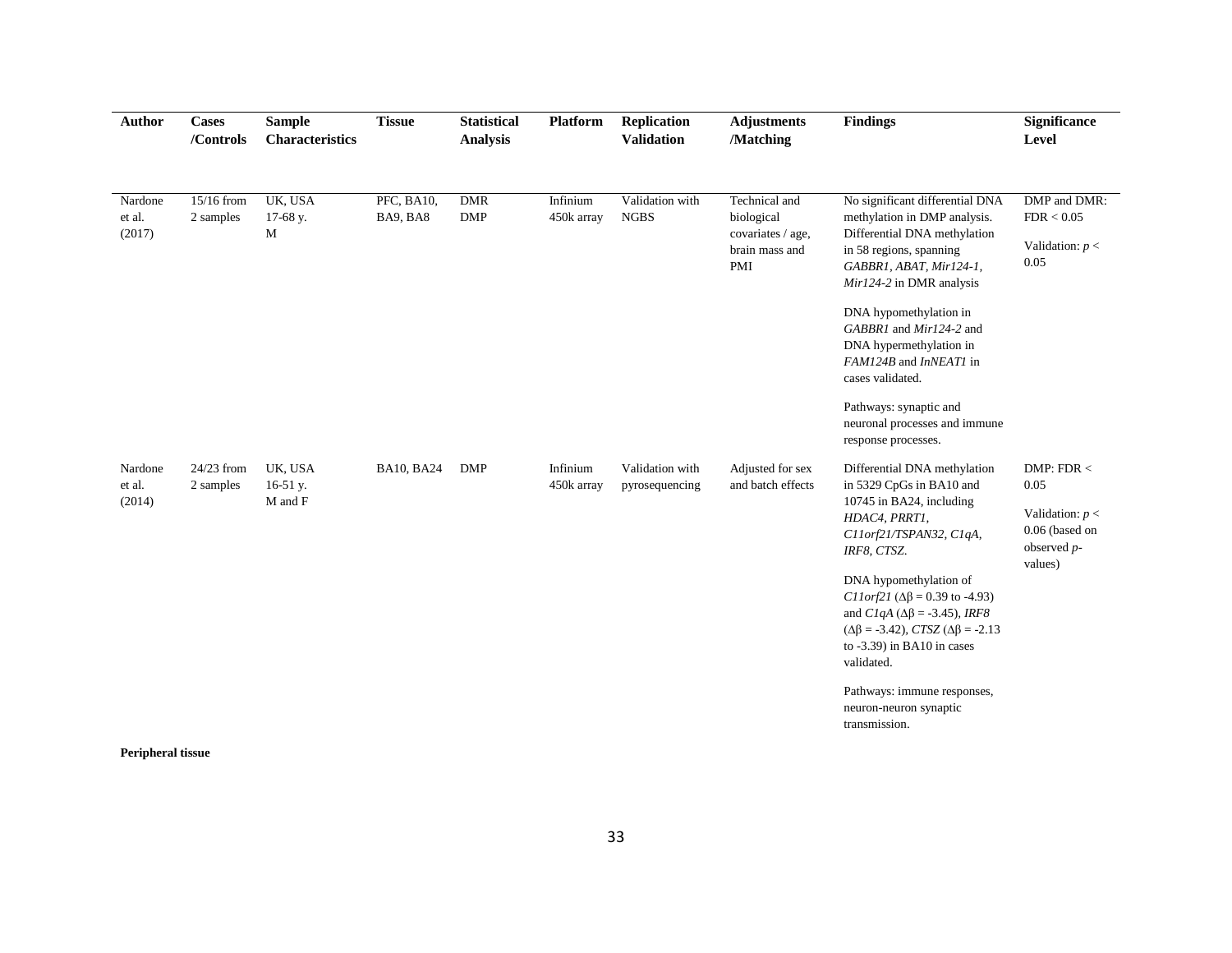| <b>Author</b>                | <b>Cases</b><br>/Controls   | <b>Sample</b><br><b>Characteristics</b>                   | <b>Tissue</b>  | <b>Statistical</b><br><b>Analysis</b>                                                      | Platform               | <b>Replication</b><br><b>Validation</b>                                           | <b>Adjustments</b><br>/Matching                                                                                                           | <b>Findings</b>                                                                                                                                                                                                                                                                                                                                                                                                                                                                                            | <b>Significance</b><br>Level                                                                                                                   |
|------------------------------|-----------------------------|-----------------------------------------------------------|----------------|--------------------------------------------------------------------------------------------|------------------------|-----------------------------------------------------------------------------------|-------------------------------------------------------------------------------------------------------------------------------------------|------------------------------------------------------------------------------------------------------------------------------------------------------------------------------------------------------------------------------------------------------------------------------------------------------------------------------------------------------------------------------------------------------------------------------------------------------------------------------------------------------------|------------------------------------------------------------------------------------------------------------------------------------------------|
| Aldinger<br>et al.<br>(2013) | 4/6                         | <b>USA</b><br>Age NA<br>F                                 | <b>LCL</b>     | DMP and<br>grouping of<br>CpG sites                                                        | Infinium<br>27k array  | Replication in<br>13/13.<br>Validation with<br>MassArray<br>EpiTYPER.             | Matched by age                                                                                                                            | Differential methylation in 261<br>probes ( $ \Delta \beta $ > 0.15), including<br>probes in PTCD2, TAC1,<br>HOXA11, TCN1, ETNK2.<br>Results not replicated.<br>Differential DNA methylation<br>in PTCD2, FLJ44881, SPAG7,<br>TAC1 in the pooled analysis.<br>TAC1 validated                                                                                                                                                                                                                               | DMP: $p < 0.01$ ,<br>FDR < 0.10<br>Replication and<br>pooled: $p <$<br>0.0005<br>Validation: $p <$<br>0.005                                    |
| Berko et<br>al. (2014)       | 47/48                       | <b>USA</b><br>$1-28$ y.<br>M and F                        | Buccal tissue  | <b>DMR</b>                                                                                 | Infinium<br>450k array | Validation with<br><b>NGBS</b>                                                    | Adjustment for<br>sex, age, ancestry,<br>SNPs, technical<br>variables, ASD<br>status, microarray-<br>based variables<br>and batch effects | Differential DNA methylation<br>in 13 genes: $OR2L13(\beta = -$<br>8.0%), $PAX8$ ( $\beta$ = -7.5%).<br>GPC1 ( $\beta$ = -8.6%), ADRA2C ( $\beta$<br>$= -11.9\%$ ), <i>FAM134B</i> ( $\beta = -$<br>7.8%), <i>CREB5</i> ( $\beta$ = 7.6%),<br>$NOS1$ ( $\beta$ = 8.6%), <i>MAPK8IP3</i><br>$(\beta = 9\%)$ , HOOK2 ( $\beta = -7.9\%$ ),<br>$NRG2$ ( $\beta$ = 7.6%), $KCNQ5$ ( $\beta$ =<br>7.7%), $ZG16B$ ( $\beta$ = 10.1%),<br>$LOC643802 (\beta = -8.9\%).$<br>OR2L13 validated as<br>hypomethylated. | $DMP:1-log_{10}$<br>(based on<br>observed values<br>for FAM134B,<br>$ORL13$ ) or<br>unclear (for other<br>genes).<br>Validation: $p <$<br>0.05 |
| Homs et<br>al. (2016)        | 53/757<br>from 4<br>samples | Spain, USA and<br>other Europeans<br>Age 2-101<br>M and F | PB, CBL,<br>WB | DMP, DMR<br>and individual<br>analysis (each<br>single case<br>compared to<br>10 controls) | Infinium<br>450k array | Replication in<br>415/405.<br>Validation with<br>Sanger BS and<br>pyrosequencing. | Matched by age in<br>one sample.                                                                                                          | No significant differences in<br>DMP analysis. Differential<br>DNA methylation in DMR<br>analysis in five regions in four<br>patients only. Differential DNA<br>methylation in 700 CpGs in the                                                                                                                                                                                                                                                                                                             | DMP: $q \leq 0.01$ .<br>DMR: $p < 0.01$<br>Individual<br>analysis: $p <$<br>0.01, f < 0.005                                                    |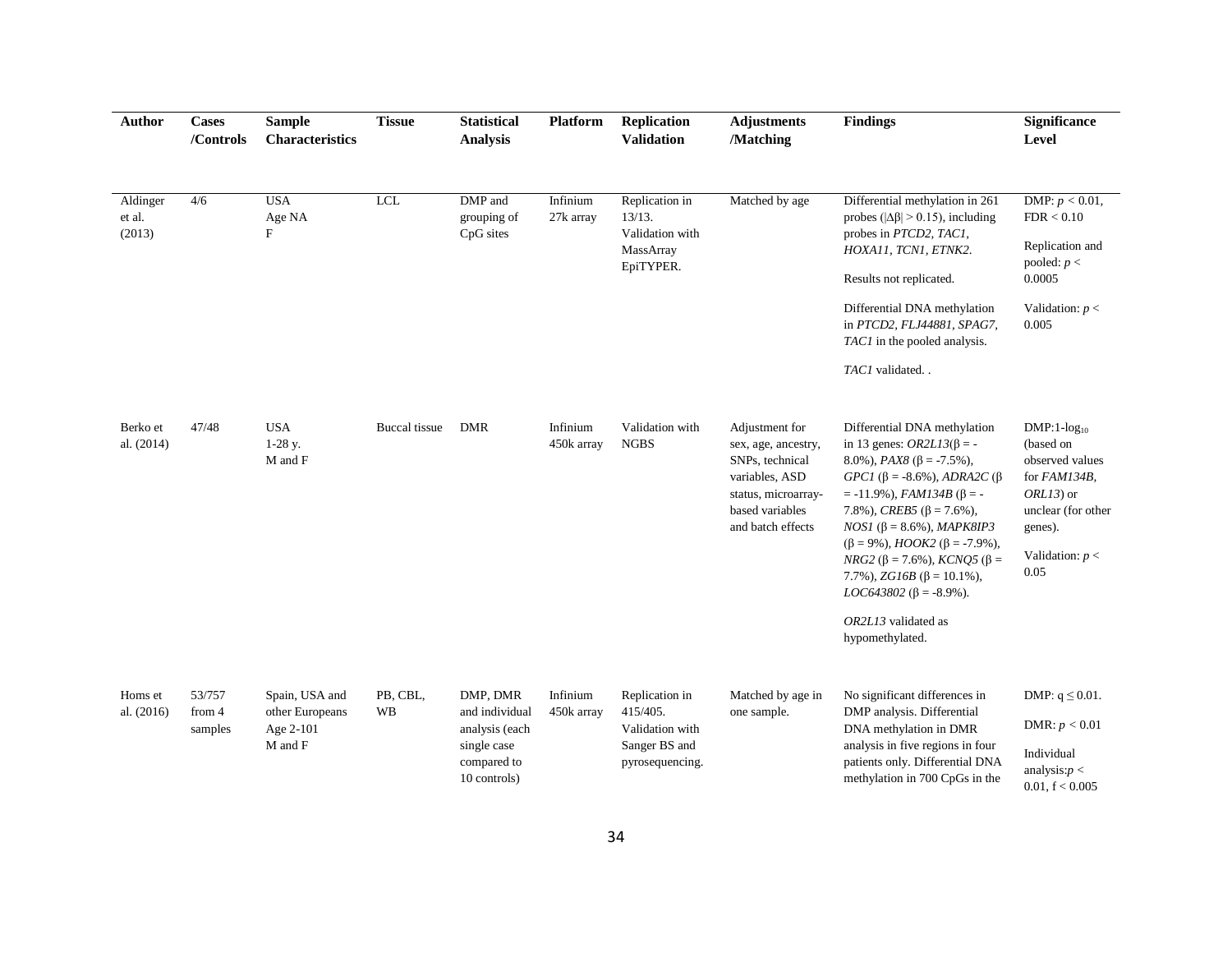| <b>Author</b>                 | <b>Cases</b><br>/Controls | <b>Sample</b><br>Characteristics       | <b>Tissue</b> | <b>Statistical</b><br><b>Analysis</b> | <b>Platform</b> | <b>Replication</b><br><b>Validation</b>       | <b>Adjustments</b><br>/Matching                                                          | <b>Findings</b>                                                                                                                                                                                                                                                                                                | <b>Significance</b><br>Level                                                         |
|-------------------------------|---------------------------|----------------------------------------|---------------|---------------------------------------|-----------------|-----------------------------------------------|------------------------------------------------------------------------------------------|----------------------------------------------------------------------------------------------------------------------------------------------------------------------------------------------------------------------------------------------------------------------------------------------------------------|--------------------------------------------------------------------------------------|
|                               |                           |                                        |               |                                       |                 |                                               |                                                                                          | individual analysis due to rare<br>genetic variants.<br>Differential DNA methylation<br>in individual analysis replicated<br>in 17/700 CpGs. Differential<br>DNA methylation in DMR<br>validated.<br>Pathways: AMP-activated<br>protein kinase signaling.                                                      |                                                                                      |
| Nguyen et<br>al. (2010)       | 5/9                       | <b>USA</b><br>$2-19y$<br>M             | LCL           | <b>DMP</b>                            | <b>MIRA</b>     | Validation with<br>MSP or Sanger<br><b>BS</b> | None                                                                                     | Differential DNA methylation<br>in 73 CpG islands between<br>discordant monozygotic twins.<br>Differential DNA methylation<br>in 201 CpG islands when<br>comparing both twins to<br>unaffected siblings. DNA<br>hypermethylation in BCL-2 (M<br>$=$ ~25% in ASD, $M = 9.5%$ in<br>controls) and RORA in cases. | DMP: $log2 -$<br>0.938 (based on<br>observed values)<br>Validation: not<br>reported. |
|                               |                           |                                        |               |                                       |                 |                                               |                                                                                          | Results were validated.<br>Pathways: inflammation and<br>apoptosis, brain morphogenesis,<br>cellular differentiation, growth<br>rate, myelination, cytokine<br>production, synaptic regulation,<br>steroid biosynthesis, learning.                                                                             |                                                                                      |
| Schroeder<br>et al.<br>(2016) | 24/23                     | <b>USA</b><br>Birth to 36m.<br>M and F | Placenta      | Grouping of<br>CpG sites              | <b>WGBS</b>     | Validation with<br>pyrosequencing             | Sequencing run,<br>order, coverage,<br>child ethnicity, sex<br>/ sex and birth-<br>year. | DNA hypermethylation near<br>DLL1 and LOC15444 in cases.<br>Results were validated.                                                                                                                                                                                                                            | Grouping of CpG<br>sites: $FDR \leq 0.05$<br>Validation: $p <$<br>0.05.              |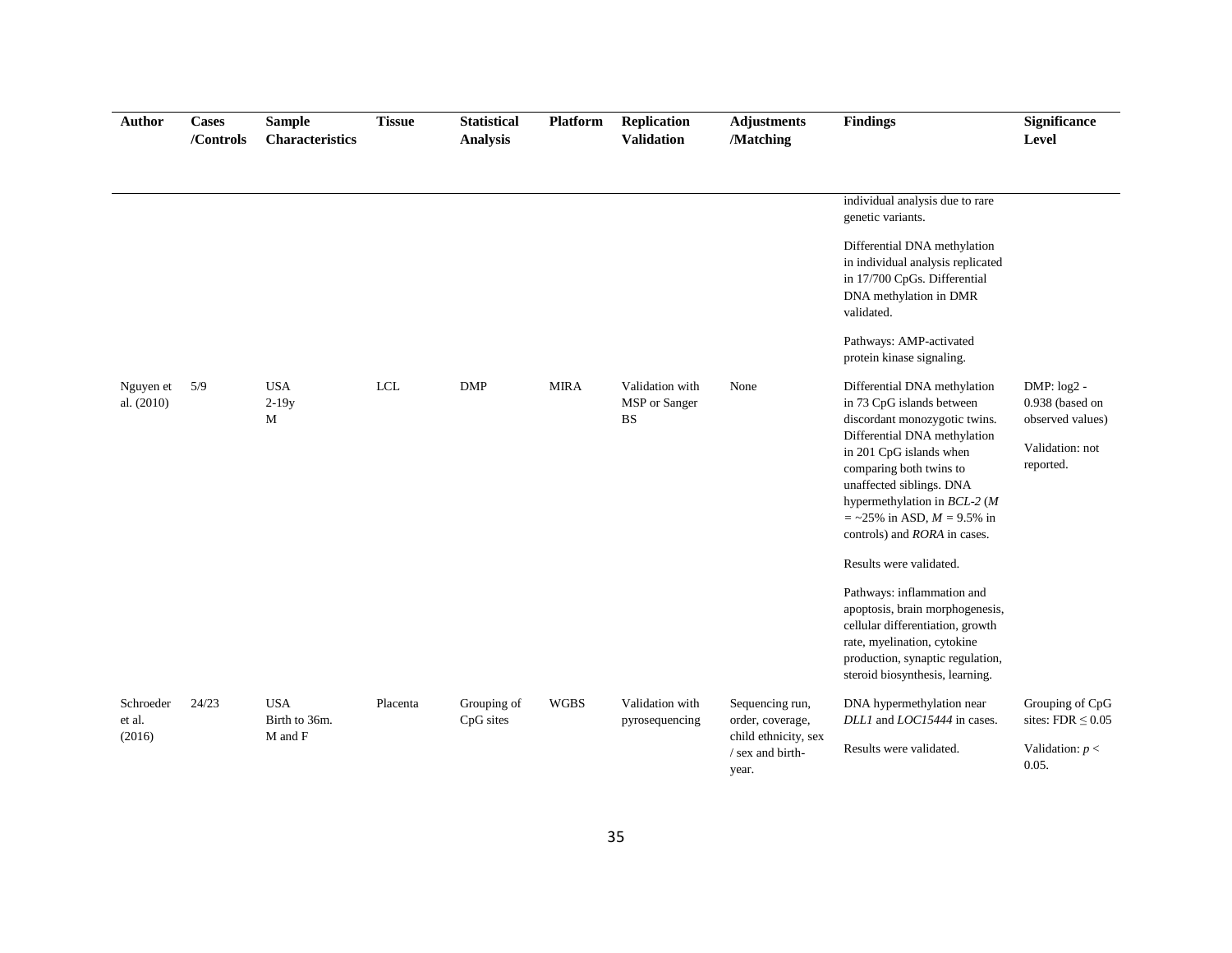| <b>Author</b>           | <b>Cases</b><br>/Controls | <b>Sample</b><br><b>Characteristics</b> | <b>Tissue</b> | <b>Statistical</b><br><b>Analysis</b>                                  | <b>Platform</b>       | <b>Replication</b><br><b>Validation</b>                 | <b>Adjustments</b><br>/Matching | <b>Findings</b>                                                                                                                                                                                                                                                                                                                                                                                                              | <b>Significance</b><br>Level                                                                                                                                                                                              |
|-------------------------|---------------------------|-----------------------------------------|---------------|------------------------------------------------------------------------|-----------------------|---------------------------------------------------------|---------------------------------|------------------------------------------------------------------------------------------------------------------------------------------------------------------------------------------------------------------------------------------------------------------------------------------------------------------------------------------------------------------------------------------------------------------------------|---------------------------------------------------------------------------------------------------------------------------------------------------------------------------------------------------------------------------|
| Wang et<br>al. $(2014)$ | $\overline{5/5}$          | China<br>$3-12y$ .<br>M and F           | Venous B      | <b>DMR</b><br>(promoters)<br>and CpG<br>islands)                       | MeDIP                 | Replication,<br>131/131<br>Validation with<br>Sanger BS | Matched by age<br>and sex.      | Differential DNA methylation<br>in 228 gene promoters and 247<br>CpG islands when comparing 5<br>cases and 5 controls.                                                                                                                                                                                                                                                                                                       | DMR: $p < 0.05$<br>Replication: $p <$<br>0.01                                                                                                                                                                             |
|                         |                           |                                         |               |                                                                        |                       |                                                         |                                 | DNA hypermethylation in<br><i>ENO2</i> promoter replicated in<br>15% of the replication sample<br>$(M = 39.1\%$ in autistic patients,<br>$M = 18.81\%$ in controls).                                                                                                                                                                                                                                                         | Validation: $p <$<br>0.01                                                                                                                                                                                                 |
| Wong et<br>al. $(2014)$ | 66/44                     | UK<br>Birth to 15y.<br>M and F          | <b>WB</b>     | DMP (one for<br>discordant<br>twins, one for<br>cases vs.<br>controls) | Infinium<br>27k array | Validation with<br>pyrosequencing                       | Adjusted for cell<br>count.     | DNA hypomethylation in the<br>promoter of PIK3C3 in affected<br>twins ( $\Delta \beta$ = -0.04) in DMR.<br>DNA hypomethylation in NFYC<br>in affected twin in DMP<br>analysis. Differential DNA<br>methylation in $MGC3207(\Delta\beta =$<br>-0.24), <i>OR2L13</i> (Δβ = 0.18) and<br>$C14orf152(\Delta\beta = -0.16)$ between<br>cases and controls.<br><i>OR2L13</i> ( $r = 0.86$ ) and<br>$MGC3207 (r = 0.91)$ validated. | DMP (twins): $p$<br>$< 0.018$ (based<br>on observed p-<br>values for top 50<br>hits)<br>DMP (cases-<br>controls): $p <$<br>0.00062 (based<br>on observed p-<br>values for top 50<br>hits)<br>Validation: not<br>reported. |

ASD = Autism Spectrum Disorder; B = blood; BA = Brodmann's Area; CB = cerebellum; CBL = cord blood; DMP = differentially methylated positions; DMR = differentially methylated regions; F = females; FC = frontal cortex; FDR = false discovery rate; FWER = familywise error rate; LCL = lymphoblastoid cell lines; M = males; NA = not available; PB = peripheral blood; PFC = prefrontal cortex; PMI = post-mortem interval; = TC = temporal cortex; WB = whole blood; WGCNA = weighted gene co-expression network analysis; y. = years.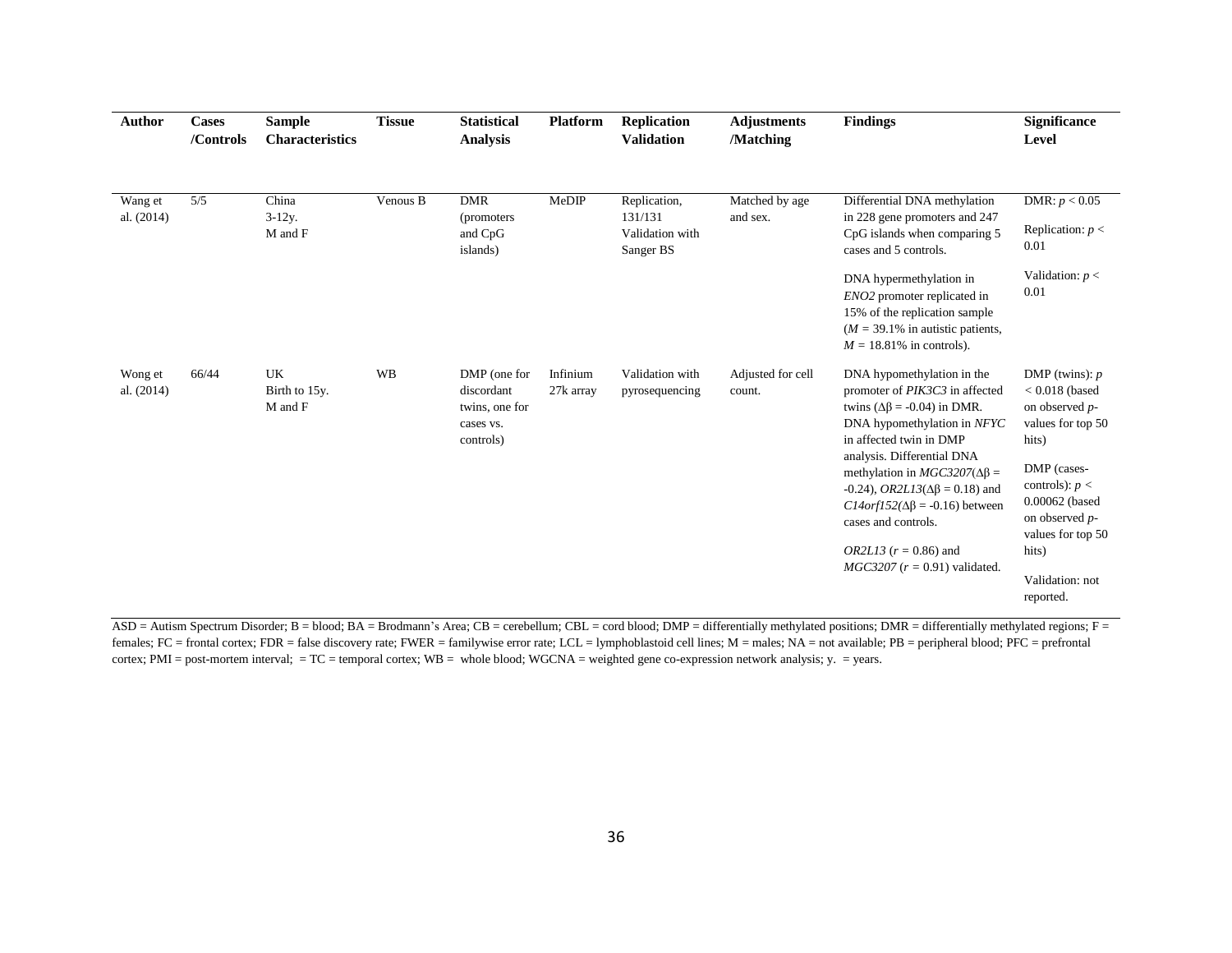# **Table 3.**

| <b>Author</b>             | <b>Cases</b><br>/Controls  | <b>Sample</b><br><b>Characteristics</b>             | <b>Tissue</b>                                    | Gene                                                  | <b>Statistical</b><br><b>Analysis</b> | Platform               | <b>Adjustments</b><br>/Matching                             | <b>Findings</b>                                                                                                                                                                                                                          | Significance<br>Level |
|---------------------------|----------------------------|-----------------------------------------------------|--------------------------------------------------|-------------------------------------------------------|---------------------------------------|------------------------|-------------------------------------------------------------|------------------------------------------------------------------------------------------------------------------------------------------------------------------------------------------------------------------------------------------|-----------------------|
| <b>Brain tissue</b>       |                            |                                                     |                                                  |                                                       |                                       |                        |                                                             |                                                                                                                                                                                                                                          |                       |
| Ginsberg et<br>al. (2012) | >7/>7                      | USA, UK,<br>Canada and<br>unknown<br>$1-60$ y.<br>M | BA19 and<br>cerebellar<br>hemispheric<br>cortex. | RORA, BCL2,<br>UBE3A,<br>MECP2, OXTR,<br><b>CEBPD</b> | <b>DMP</b>                            | Pyrosequencing         | Matched by age<br>and sex.                                  | No significant differences.                                                                                                                                                                                                              | $FWER \leq 0.05$      |
| James et al.<br>(2013)    | 13/13<br>from 2<br>samples | <b>USA</b><br>$4-30$ y.<br>M and F                  | CB                                               | $EN-2$ (promoter)                                     | DMP                                   | Restriction<br>enzymes | Matched by age,<br>sex, PMI, cause<br>of death and<br>race. | DNA hypermethylation in autistic<br>patients in all restriction enzymes<br>used (McrBC-PCR analysis:23±4%<br>of DNA methylation in ASD,<br>10±2% of DNA methylation in<br>controls); (MSR-PCR :38±7% in<br>ASD, $15\pm5\%$ in controls). | p < 0.05              |
| Jiang et al.<br>(2004)    | 17/60<br>from 3<br>samples | NA                                                  | CB, CC                                           | SNRPN 5'-end,<br>UBE3A (3'and<br>$5'$ -end)           | <b>DMR</b>                            | Restriction<br>enzymes | None                                                        | Differential DNA methylation in one<br>participant in UBE3A.<br>NB: This was the only candidate<br>gene DNA methylation study<br>performing validation (Sanger BS).                                                                      | Not reported          |
| Lintas et al.<br>(2016)   | $6/6$ from 3<br>samples    | <b>USA</b><br>16-30 y.<br>10M and 2F                | BA41/42,<br><b>BA22</b>                          | <b>RELN</b><br>(promoter)                             | <b>DMR</b>                            | Sanger BS              | Matched by age,<br>sex and PMI.                             | Differential DNA methylation<br>distribution. Hypermethylation in<br>the 5' portion in autistic subjects<br>$(29.55 \pm 13.09 \text{ in cases}, 5.70 \pm 2.90 \text{ in}$<br>controls).                                                  | p < 0.05              |
| Mitchell et<br>al. (2012) | 12/12                      | <b>USA</b><br>4-61 y.<br>M and F                    | <b>BA19</b>                                      | OCA2<br>(promoter)                                    | <b>DMP</b>                            | Pyrosequencing         | Sex, birth<br>period, brain<br>region/age and<br>sex        | No significant differences.                                                                                                                                                                                                              | p < 0.05              |

# *Candidate gene DNA methylation and Autism Spectrum Disorder.*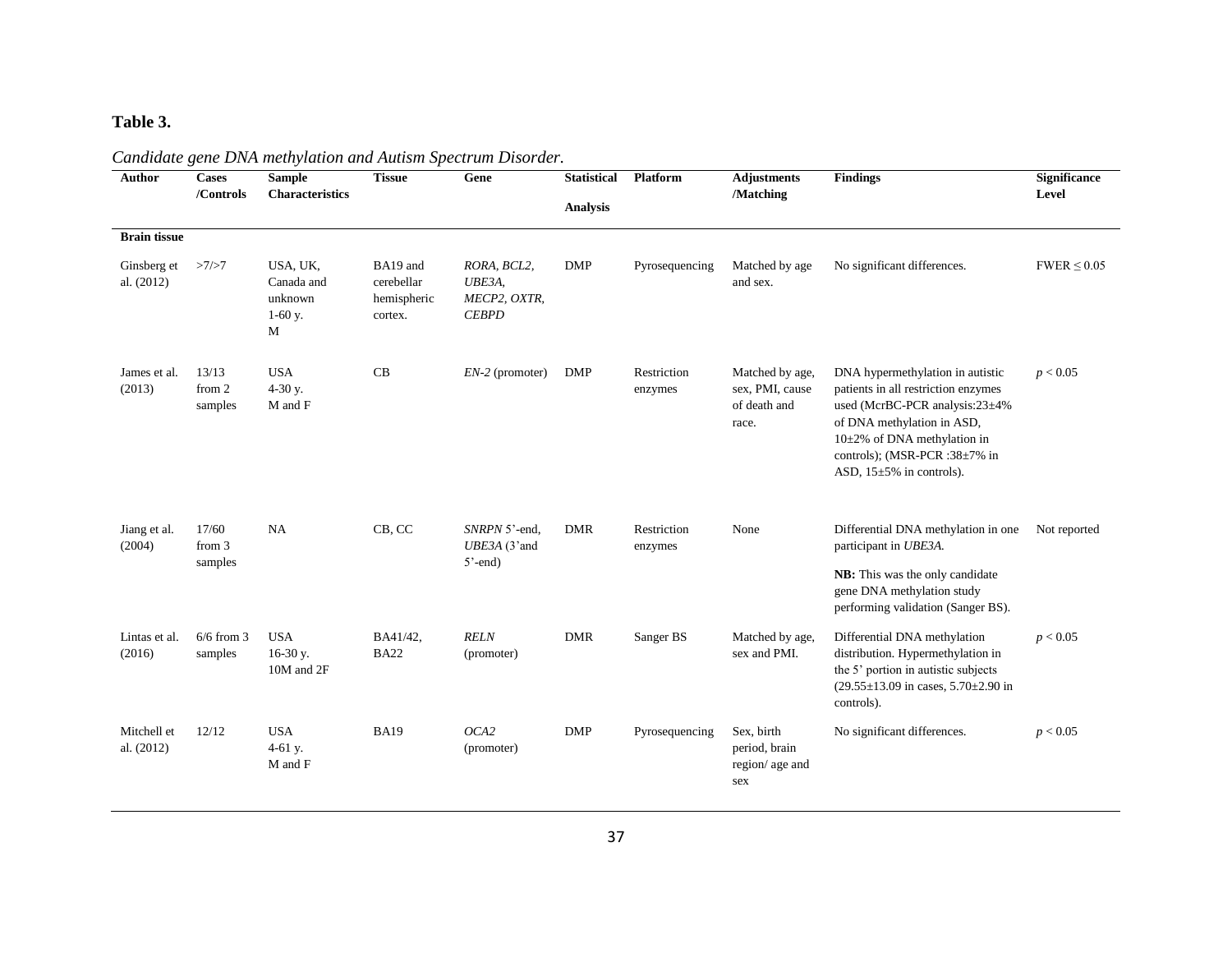| Author                                             | <b>Cases</b><br>/Controls  | <b>Sample</b><br><b>Characteristics</b>                | <b>Tissue</b> | Gene                                 | <b>Statistical</b><br><b>Analysis</b> | Platform               | <b>Adjustments</b><br>/Matching                     | <b>Findings</b>                                                                                                                                                                               | <b>Significance</b><br>Level                      |
|----------------------------------------------------|----------------------------|--------------------------------------------------------|---------------|--------------------------------------|---------------------------------------|------------------------|-----------------------------------------------------|-----------------------------------------------------------------------------------------------------------------------------------------------------------------------------------------------|---------------------------------------------------|
| Nagarajan<br>et al.<br>(2008)                      | $9/9$ from 4<br>samples    | <b>USA</b><br>$2-21$ y.<br>$\mathbf M$ and $\mathbf F$ | BA9           | MECP2<br>(promoter<br>region II)     | <b>DMR</b>                            | Sanger BS              | Matched by age,<br>sex and<br>geographical<br>area. | No significant differences.                                                                                                                                                                   | p < 0.07<br>(based on<br>observed $p$ -<br>value) |
| Nagarajan<br>et al.<br>(2006)                      | 20/27<br>from 4<br>samples | <b>USA</b><br>76days - 57 y.<br>32M                    | BA9, FG       | MECP2<br>(promoter)<br>region I)     | <b>DMR</b>                            | Sanger BS              | None                                                | DNA hypermethylation in autistic<br>subjects.<br>NB: Site 3 of region I is the only site<br>of MeCP2 showing a statistically<br>significant higher DNA methylation<br>in cases than controls. | $p < 0.05$ .                                      |
| <b>Peripheral tissue</b><br>Atsem et<br>al. (2016) | 74/41<br>from 3<br>samples | France, Germany<br>$2-20y$ .<br>М                      | $\mathbf{B}$  | <b>FOXK1</b>                         | <b>DMR</b>                            | <b>NGBS</b>            | Age/age and sex                                     | No significant differences.                                                                                                                                                                   | Not reported.                                     |
| Bonora et<br>al. (2002)                            | 46/10                      | Consortium<br>NA                                       | L             | PEG1/MEST,<br>COPG2 (CpG<br>islands) | <b>DMR</b>                            | Restriction<br>enzymes | None                                                | No significant differences.                                                                                                                                                                   | Not reported.                                     |
| Delgado et<br>al. (2014)                           | 86/48                      | Spain<br>Age and sex NA                                | PB            | PEG13,<br>KCNK9,<br>TRAPPC9          | <b>DMR</b>                            | Pyrosequencing         | None                                                | No significant differences.                                                                                                                                                                   | Not reported                                      |
| Hranilovic<br>et al.<br>(2016)                     | 90/66                      | Croatia<br>4-60 y.<br>M and F                          | L             | HTR <sub>2</sub> A<br>(promoter)     | ${\rm DMR}$                           | Sanger BS              | Age, sex and<br>genotype/age<br>and genotype        | DNA hypermethylation in the AG<br>subgroup of autistic patients. No<br>significant differences for the AA<br>and GG subgroups.                                                                | Adjusted $p \leq$<br>0.05                         |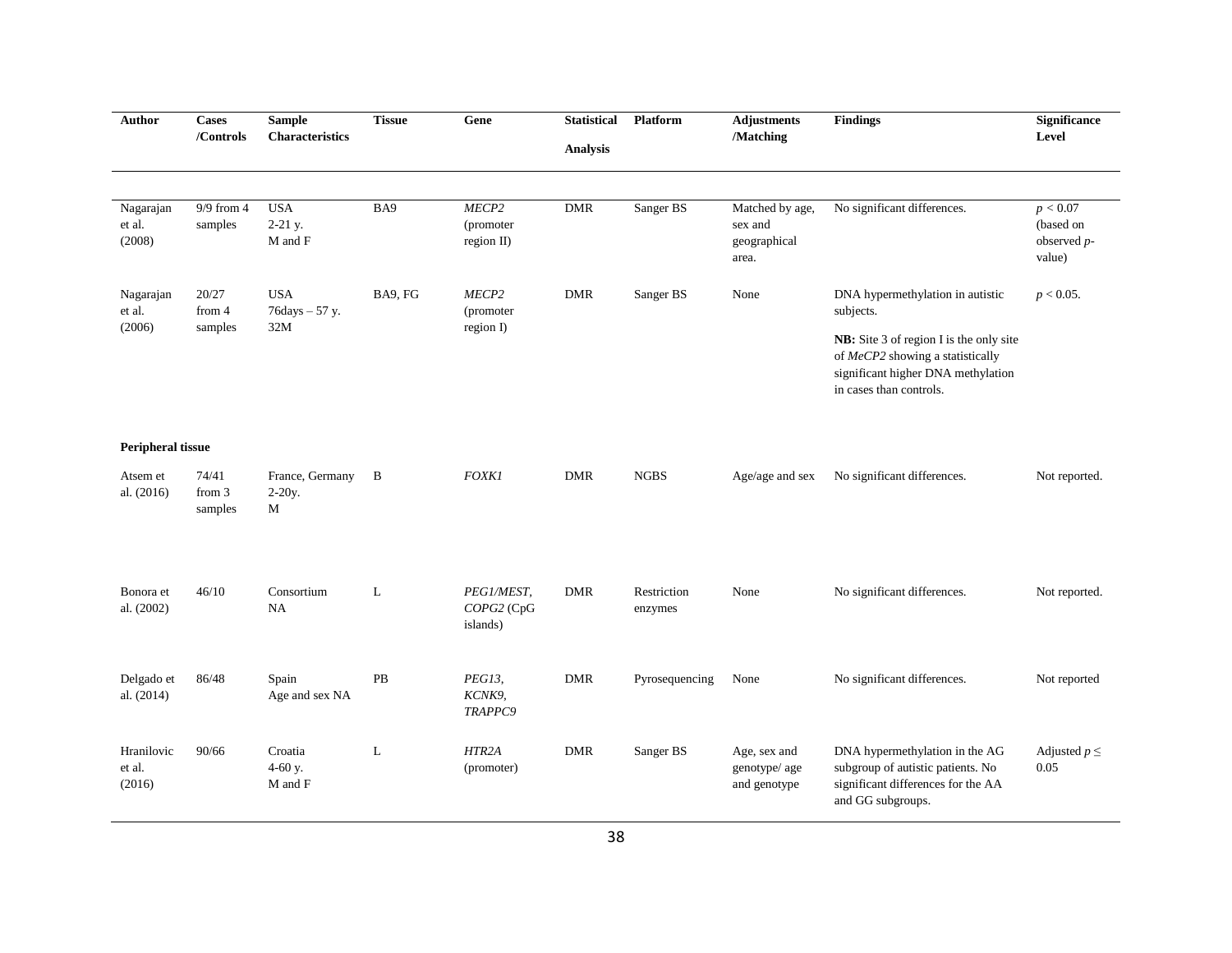ASD = Autism Spectrum Disorder; B = blood; BA = Brodmann's Area; CB = cerebellum; CC = cerebral cortex; DMP = differentially methylated positions; DMR = differentially methylated regions; F = females; FG = fusiform gyrus; FWER = familywise error rate; L = leucocytes; M = males; NA = not available; NB = *nota bene;* PB = peripheral blood; PMI = *post-mortem* interval; RBC = red blood cells; y. = years.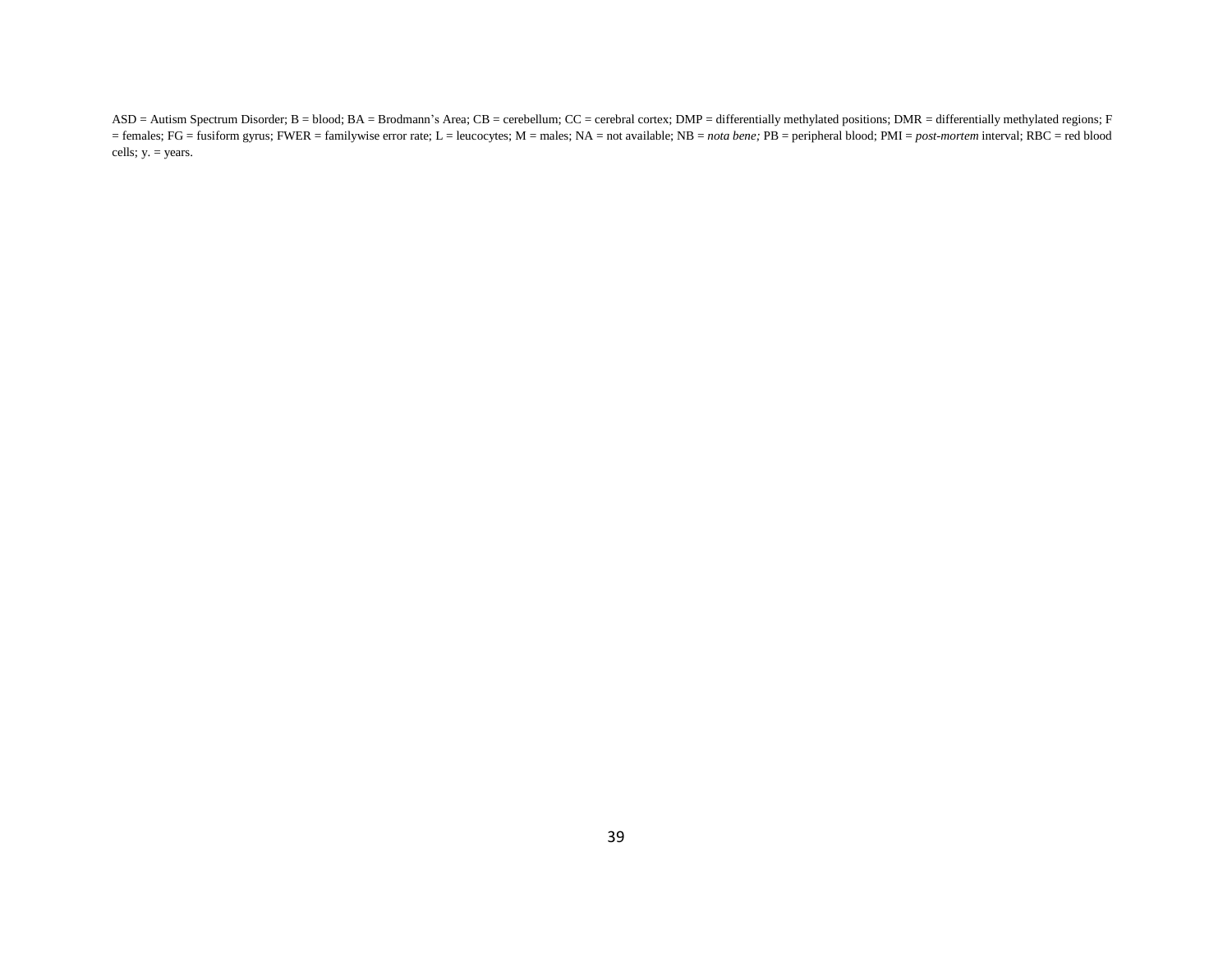# **Table 4.**

| <b>Author</b>          | <b>Cases/Controls</b> | <b>Sample</b>                       | <b>Tissue</b>  | Histone       | <b>Adjustments/Matching</b>                                                     | <b>Findings</b>                                                                                                    | <b>Significance</b> |
|------------------------|-----------------------|-------------------------------------|----------------|---------------|---------------------------------------------------------------------------------|--------------------------------------------------------------------------------------------------------------------|---------------------|
|                        |                       | <b>Characteristics</b>              |                | and Lysine    |                                                                                 |                                                                                                                    | Level               |
| James et al.<br>(2013) | 11/11                 | USA<br>$4 - 30y$ .<br>M and F       | <b>CB</b>      | H3K27<br>H3K4 | Matched by age, sex, race, cause of death<br>and PMI.                           | H3K27 trimethylation levels decreased in ASD<br>individuals. No significant trymethylation<br>differences in H3K4. | p < 0.05            |
| Sun et al.<br>(2016)   | 45/49                 | Consortium<br>$10-81$ y.<br>M and F | PFC.<br>TC, CB | H3K27         | Adjusted for sex, age, proportion of<br>neurons, multiple technical covariates. | Differential acetylation in cortices and<br>cerebellum.                                                            | $q \le 0.05$        |

*Histone modifications and Autism Spectrum Disorder.* 

ASD = Autism Spectrum Disorder; CB = cerebellum; F = females; H = histone; K = lysine; M = males; PFC = prefrontal cortex; PMI = *post-mortem* interval; TC = temporal cortex; y. = years.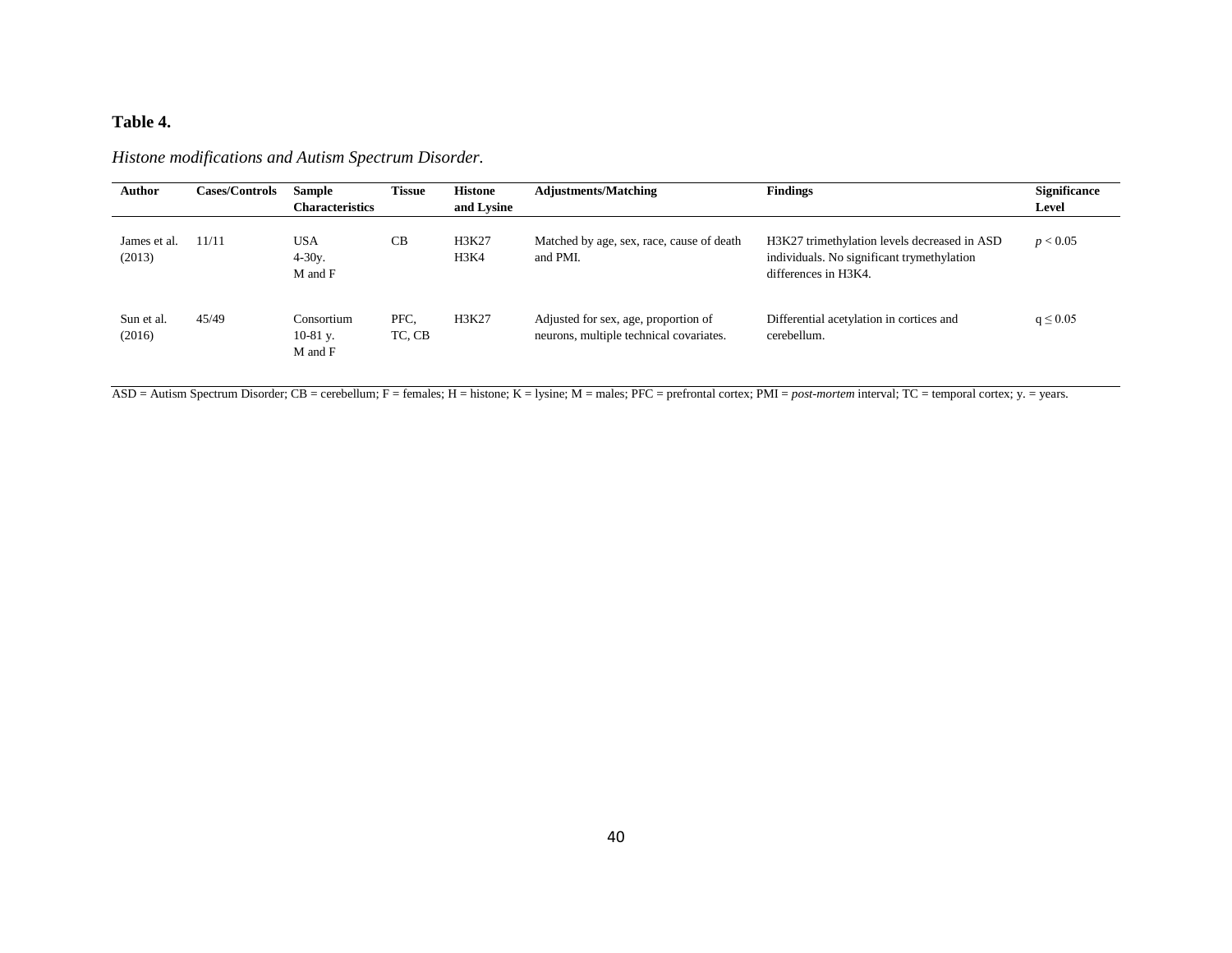### **Table 5.**

### *Epigenome-wide DNA methylation and Attention-Deficit/Hyperactivity Disorder.*

ADHD = Attention-Deficit/Hyperactivity Disorder; CBL = cord blood; DMP = differentially methylated positions; F = females; FDR = false discovery rate; M = males; NB = nota bene; y.= years.

| <b>Author</b>              | <b>Cases</b><br>/Controls       | <b>Sample</b><br><b>Characteristics</b> | <b>Tissue</b>                             | <b>Statistical</b><br><b>Analyses</b> | <b>Platform</b>        | <b>Replication</b><br><b>Validation</b>                   | Adjustments/<br><b>Matching</b>                                       | <b>Findings</b>                                                                                                                                                                                                                                                                                                                                                                 | <b>Significance</b><br><b>Level</b>                                                           |
|----------------------------|---------------------------------|-----------------------------------------|-------------------------------------------|---------------------------------------|------------------------|-----------------------------------------------------------|-----------------------------------------------------------------------|---------------------------------------------------------------------------------------------------------------------------------------------------------------------------------------------------------------------------------------------------------------------------------------------------------------------------------------------------------------------------------|-----------------------------------------------------------------------------------------------|
| Walton et<br>al. (2017)    | Birth:<br>40/777<br>7y.: 50/842 | UK<br>Birth to 15 y.<br>M and F         | CBL and<br>other<br>peripheral<br>tissues | <b>DMP</b>                            | Infinium<br>450k array | None                                                      | Adjusted for sex,<br>chip and cell type,<br>batch effects.            | Differential DNA methylation in<br>SKI ( $\beta$ = -0.2), <i>EPX</i> ( $\beta$ = -0.18),<br>$PEX2$ (β = 0.17), <i>ST3GAL3</i> (β = -<br>0.17), FBXW5 ( $\beta$ = 0.17), ELF3 ( $\beta$<br>$= 0.17$ ), ZNF544 ( $\beta = 0.17$ ) at birth.<br>No significant differences at age 7.<br><b>NB</b> This is the only study<br>employing multiple measurements<br>of DNA methylation. | q < 0.05                                                                                      |
| Wilmot<br>et al.<br>(2016) | 43/42                           | <b>USA</b><br>7-11.8 y.<br>M            | Saliva                                    | <b>DMP</b>                            | Infinium<br>450k array | Replication in<br>10/10<br>Validation with<br><b>NGBS</b> | Medication status,<br>age, race and<br>correlation among<br>genes/age | Differential DNA methylation in 95<br>genes including VIPR2 (probe<br>cg13444538) ( $\beta$ = -0.059).<br>DNA hypomethylation in VIPR2<br>replicated ( $\beta$ = -0.096) in ADHD<br>subjects. DNA hypomethylation of<br>43 CpG sites validated in ADHD<br>patients.<br>Pathways: peroxisomal processes<br>and transcriptional activity.                                         | Discovery: $\Delta\beta$ ><br>$2\%, p < 0.05$<br>Replication and<br>validation: FDR<br>< 0.05 |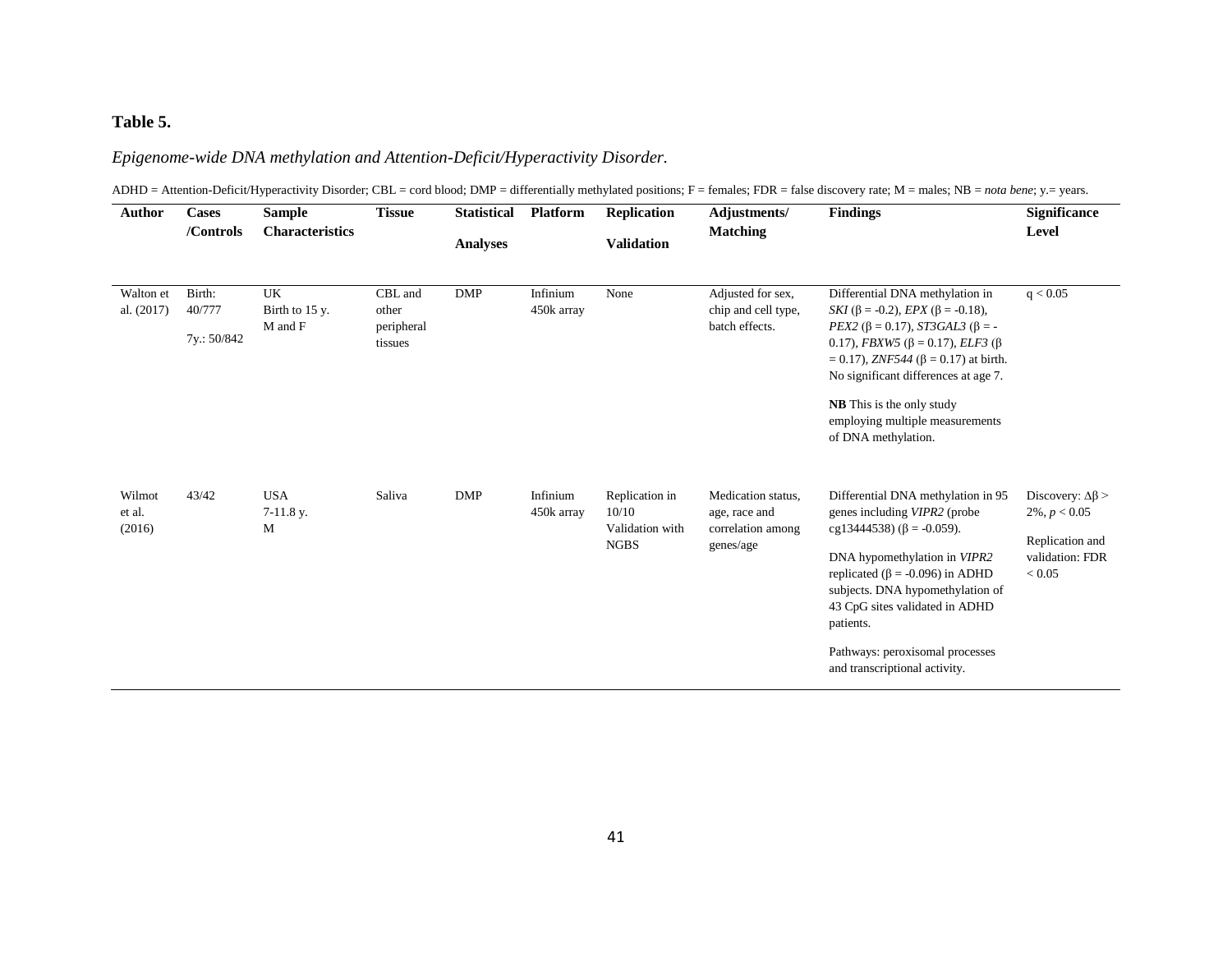# **Table 6.**

| Candidate gene DNA methylation and Attention-Deficit/Hyperactivity Disorder. |  |
|------------------------------------------------------------------------------|--|
|------------------------------------------------------------------------------|--|

| <b>Author</b>               | <b>Cases</b><br>/Controls | <b>Sample</b><br><b>Characteristics</b>     | <b>Tissue</b>              | Gene                                                       | <b>Statistical</b><br><b>Analysis</b>     | <b>Platform</b>       | <b>Adjustments</b><br>/Matching                                                                                                                                                                                                                                                                                                                                                                                                     | <b>Findings</b>                                                                                                                                                | Significance<br>Level                               |
|-----------------------------|---------------------------|---------------------------------------------|----------------------------|------------------------------------------------------------|-------------------------------------------|-----------------------|-------------------------------------------------------------------------------------------------------------------------------------------------------------------------------------------------------------------------------------------------------------------------------------------------------------------------------------------------------------------------------------------------------------------------------------|----------------------------------------------------------------------------------------------------------------------------------------------------------------|-----------------------------------------------------|
| Adriani<br>et al.<br>(2017) | 30/15                     | Italy<br>6-14 y.<br>M and F                 | B and<br>buccal<br>tissues | SLC6A3 (6 CpG<br>sites)                                    | <b>DMP</b>                                | Pyrosequencing        | None                                                                                                                                                                                                                                                                                                                                                                                                                                | DNA hypomethylation<br>in all six sites in all<br>ADHD patients. CpGs<br>at position M1<br>significantly correlated<br>with index scores for<br>ADHD severity. | $p<0.05$ or<br>0.10 < p <<br>0.05                   |
| Van Mil<br>et al.<br>(2014) | 92/334                    | The Netherlands<br>Birth to 6 y.<br>M and F | <b>CBL</b>                 | 5-HTT, DRD4,<br>IGF2DMR, H19,<br>KCNQ10T1,<br>MTHFR, NR3C1 | <b>DMR</b><br>(CpG)<br>islands)           | MassARRAY<br>EpiTYPER | Adjusted for maternal education,<br>age, prenatal smoking, parity, use<br>of alcohol, folic acid supplement<br>use, child national origin, height<br>and weight, BMI, batch effects and<br>psychological problems, child sex,<br>Apgar score (one minute after<br>birth), birth weight, mode of<br>delivery, gestational age at birth,<br>genetic ancestry, at birth,<br>psychological problems comorbid<br>with ADHD and genotype. | DNA hypomethylation<br>in 5-HTT region B ( $\beta$ =-<br>0.22) and in the DRD4<br>region ( $\beta$ =-0.52) when<br>higher presence of<br>symptoms in ADHD.     | p < 0.003<br>(based on<br>observed $p$ -<br>values) |
| Xu et<br>al.<br>(2015)      | 50/50                     | China<br>$4-12$ y.<br>M and F               | $\, {\bf B}$               | DRD4,<br>DATA (promoters)                                  | DMP and<br><b>DMR</b><br>(CpG)<br>island) | Sanger BS             | Child and parental characteristics/<br>age, sex and SES.                                                                                                                                                                                                                                                                                                                                                                            | DNA hypermethylation<br>in site 1 of <i>DRD4</i> . No<br>significant differences<br>in DATI.                                                                   | p < 0.05                                            |

ADHD=Attention-Deficit/Hyperactivity Disorder; B=blood; BMI= body mass index; CBL=cord blood; DMP=differentially methylated positions; DMR=differentially methylated regions; F=females; M=males; SES=socio-economic status; y=year